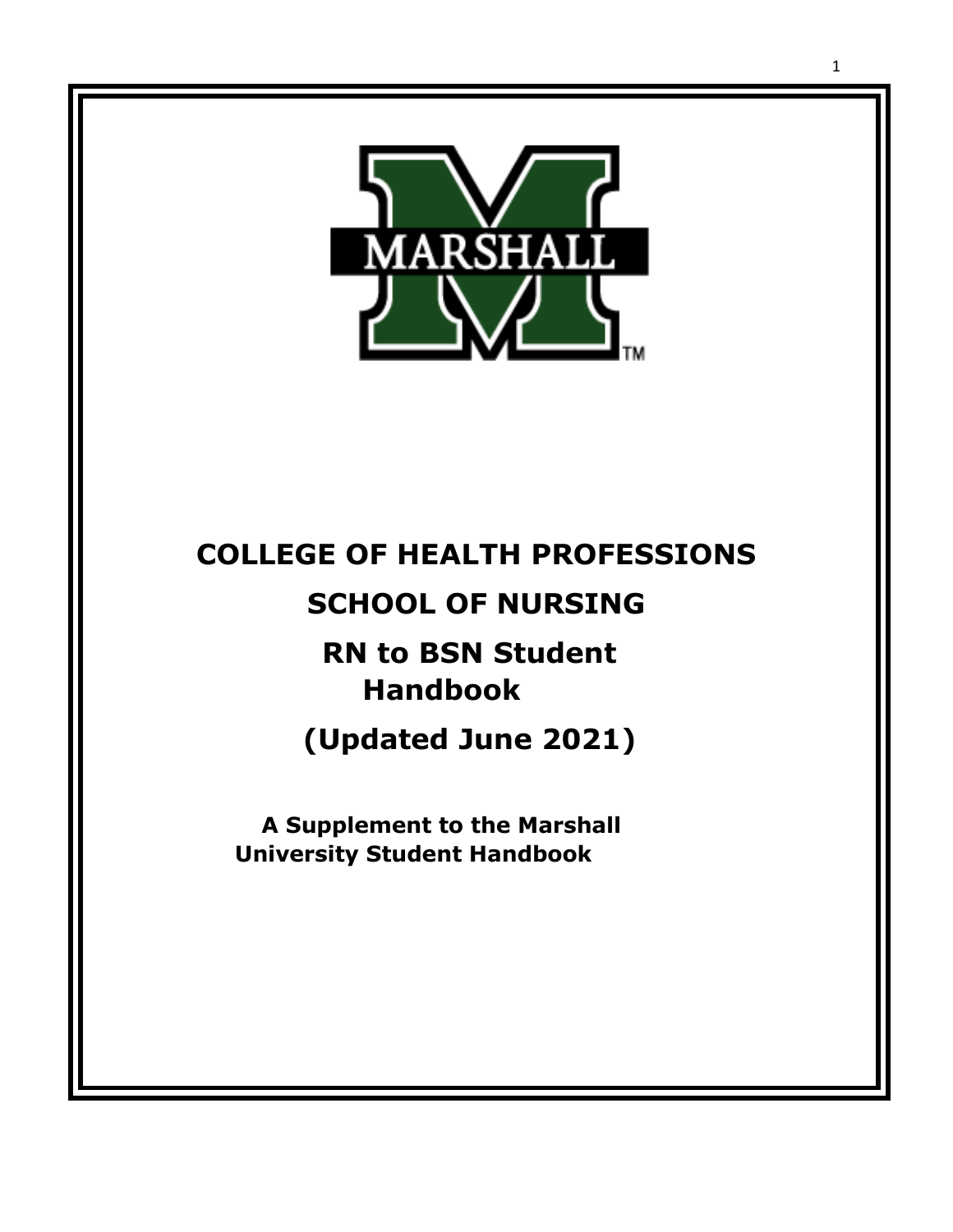**This handbook is developed for students entering the College of Health Professions, School of Nursing, Registered Nurse to Bachelor of Science in Nursing (RN to BSN) Program.**

**Students are expected to read the Marshall University Catalog and the Marshall University Student Handbook to be familiar with the U niversity policies.**

**The Bachelor of Science in Nursing Program is accredited by the: Accreditation Commission for Education in Nursing or ACEN 3390 Peachtree Road NE, Suite 1400 Atlanta, Georgia 30326 acenursing.org (404) 975-5000**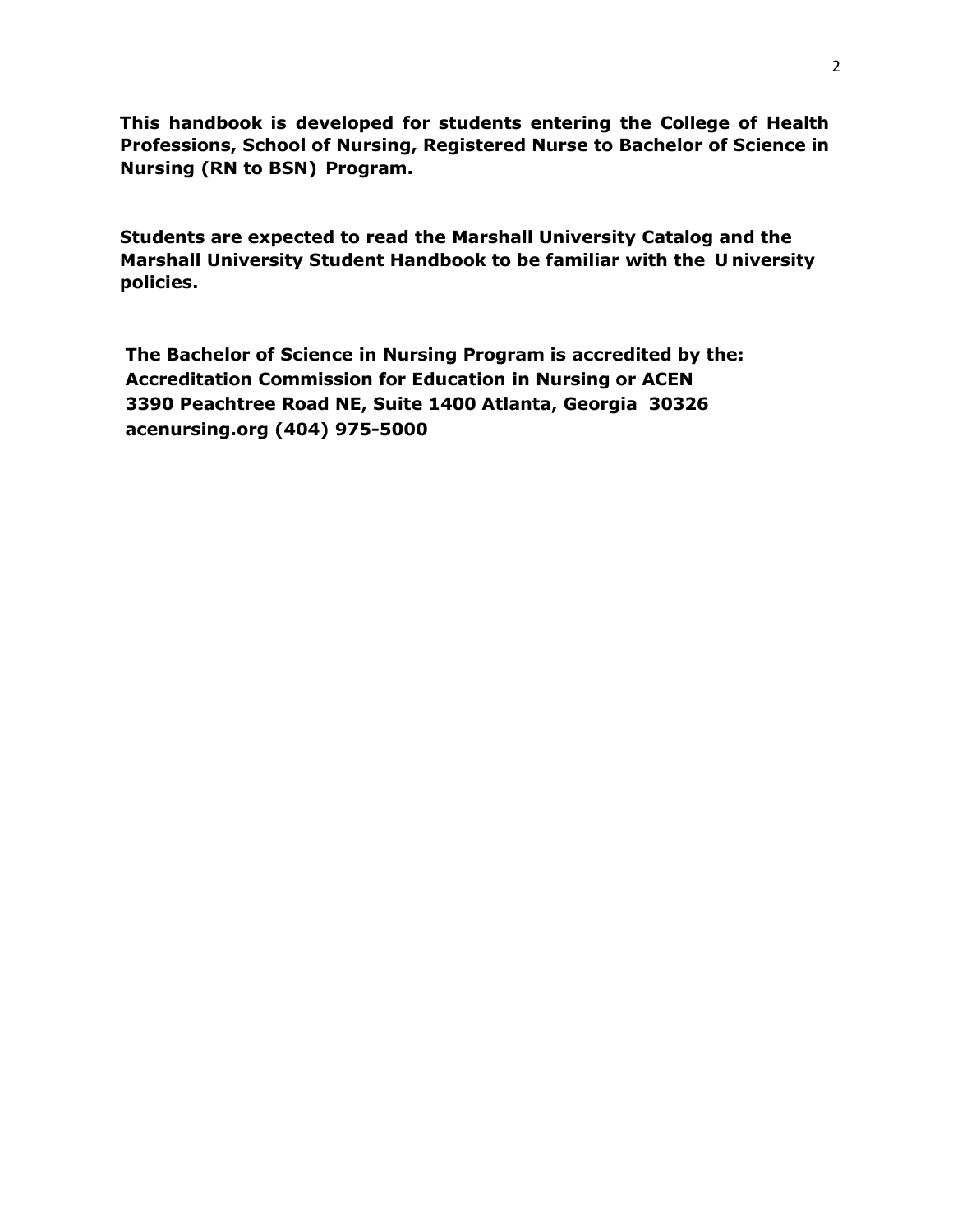# Table of Contents

| <b>TOPIC</b>                                                                                                                                                                                                                                                                                                                                                                                                                                                                                                                                                      | <b>PAGE</b> |
|-------------------------------------------------------------------------------------------------------------------------------------------------------------------------------------------------------------------------------------------------------------------------------------------------------------------------------------------------------------------------------------------------------------------------------------------------------------------------------------------------------------------------------------------------------------------|-------------|
| Welcome from the Chair of School of Nursing                                                                                                                                                                                                                                                                                                                                                                                                                                                                                                                       | 5           |
| <b>Important Marshall University Links</b><br>COVID 19 Information for Students<br>Academic Calendar<br><b>University Policies</b><br><b>MU Online</b><br>MyMU<br><b>Graduation Application</b>                                                                                                                                                                                                                                                                                                                                                                   | $6 - 7$     |
| School of Nursing Vision, Mission and Philosophy Statement                                                                                                                                                                                                                                                                                                                                                                                                                                                                                                        | $7 - 10$    |
| <b>BSN End of Program Student Learning Outcomes</b>                                                                                                                                                                                                                                                                                                                                                                                                                                                                                                               | $10 - 11$   |
| RN to BSN Program Admissions<br><b>Admission Requirements</b><br>Additional Hours of Credit for Diploma/Associate Degree<br>Requirement for BSN<br>Second Bachelor's Degree<br>Transfer Credit from Other Institutions                                                                                                                                                                                                                                                                                                                                            | $11 - 13$   |
| <b>BSN Academic Policies</b><br><b>General Policies</b><br>$\bullet$<br>Withdrawal/Failing Grade/Request to Repeat/Time to<br>Complete/Leave of Absence<br>Returning and Inactive Student Policy<br>Delay of Admission Policy<br>Policy of Transfer Credit Nursing Classes and Transfer Credit for<br><b>Required MU Courses</b><br><b>Academic Dishonesty</b><br>Original Work Policy/Anti-Plagiarism Policy<br><b>Distance Education</b><br><b>BSN Online Exam/Quiz Policy</b><br><b>BSN Online Policy for Late Assignments</b><br>Academic Appeals (Grievance) | 13-21       |
| <b>SON Communication Policies</b><br>Faculty/Faculty & Student<br>$\bullet$<br>Cell Phone Policy<br>Recording of Classes Policy<br>Email Accounts<br>Electronic/Social Media Policy<br>Submission of Assignment                                                                                                                                                                                                                                                                                                                                                   | $21 - 24$   |
| <b>BSN Student Health Policies/ Required Health Records</b><br>Health Form<br>Change in Student Health Status Policy<br>$\bullet$<br>Immunization/Lab Testing/Documentation Requirements<br><b>Technical Standards</b><br>Drug/Alcohol Testing<br>Counseling and Other Assistance                                                                                                                                                                                                                                                                                 | $25 - 30$   |

• dR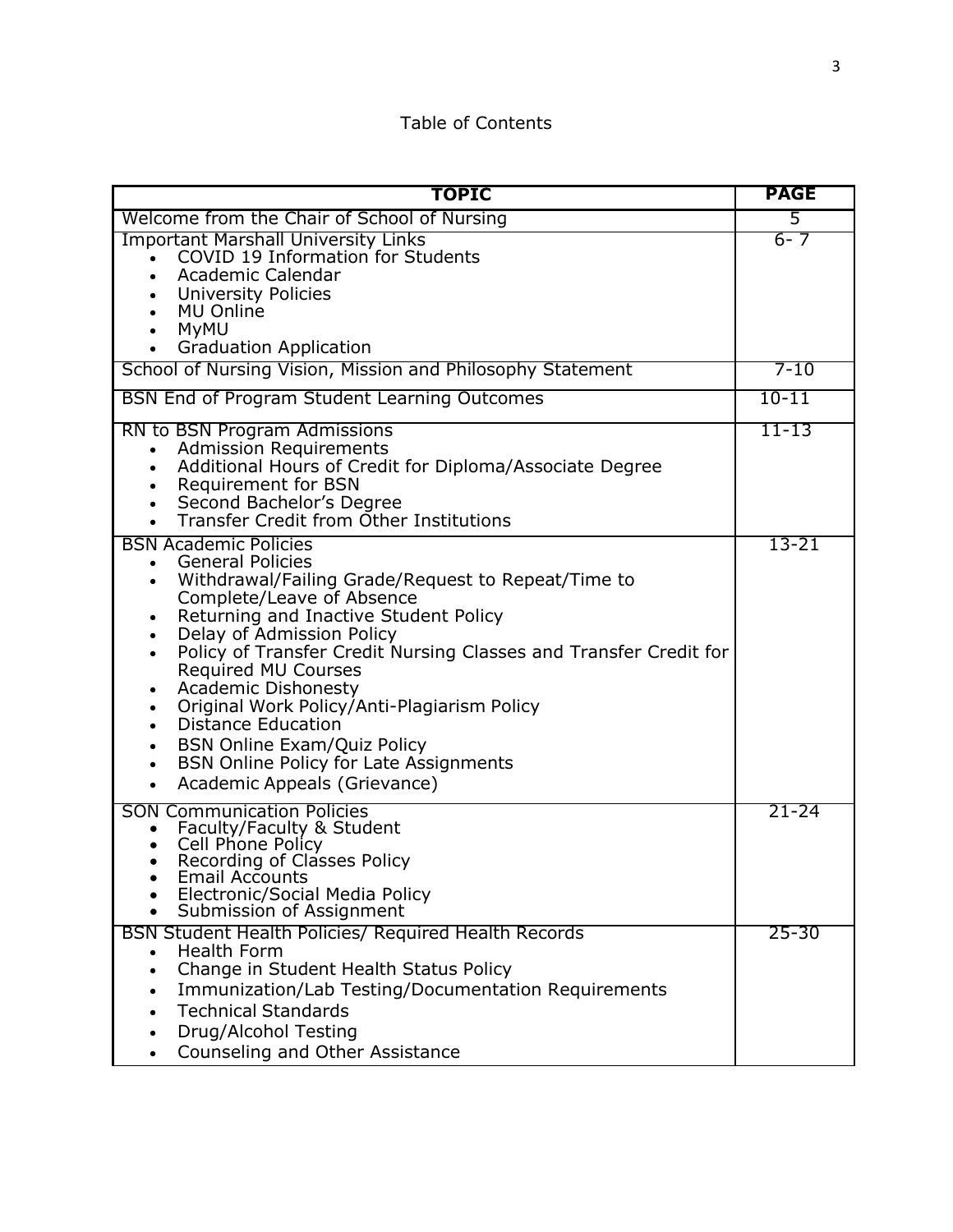| <b>RN to BSN Clinical Requirements</b><br><b>CPR</b><br>Injury in Clinical Settings<br>Criminal Background Checks/ Drug Screening<br>$\bullet$<br>Dress Code<br>Universal Badge<br>Body Piercing/Tattoos & Artificial Nails<br>$\bullet$ | 30-33 |
|------------------------------------------------------------------------------------------------------------------------------------------------------------------------------------------------------------------------------------------|-------|
| <b>BSN Student Organizations</b><br><b>Student Nurses Association</b><br>Sigma Theta Tau-Nu Alpha Chapter Nursing Honor Society<br>Nurses Christian Fellowship<br>Scholarships                                                           | 33-34 |
| Academic Advisement and Registration<br>Advising and Registration<br>Core Curriculum<br>Credit/clock hours<br>Plan of Study<br>Audit<br>Graduation<br><b>Recognition Ceremony</b>                                                        | 34-41 |
| <b>FAUS</b>                                                                                                                                                                                                                              | 41    |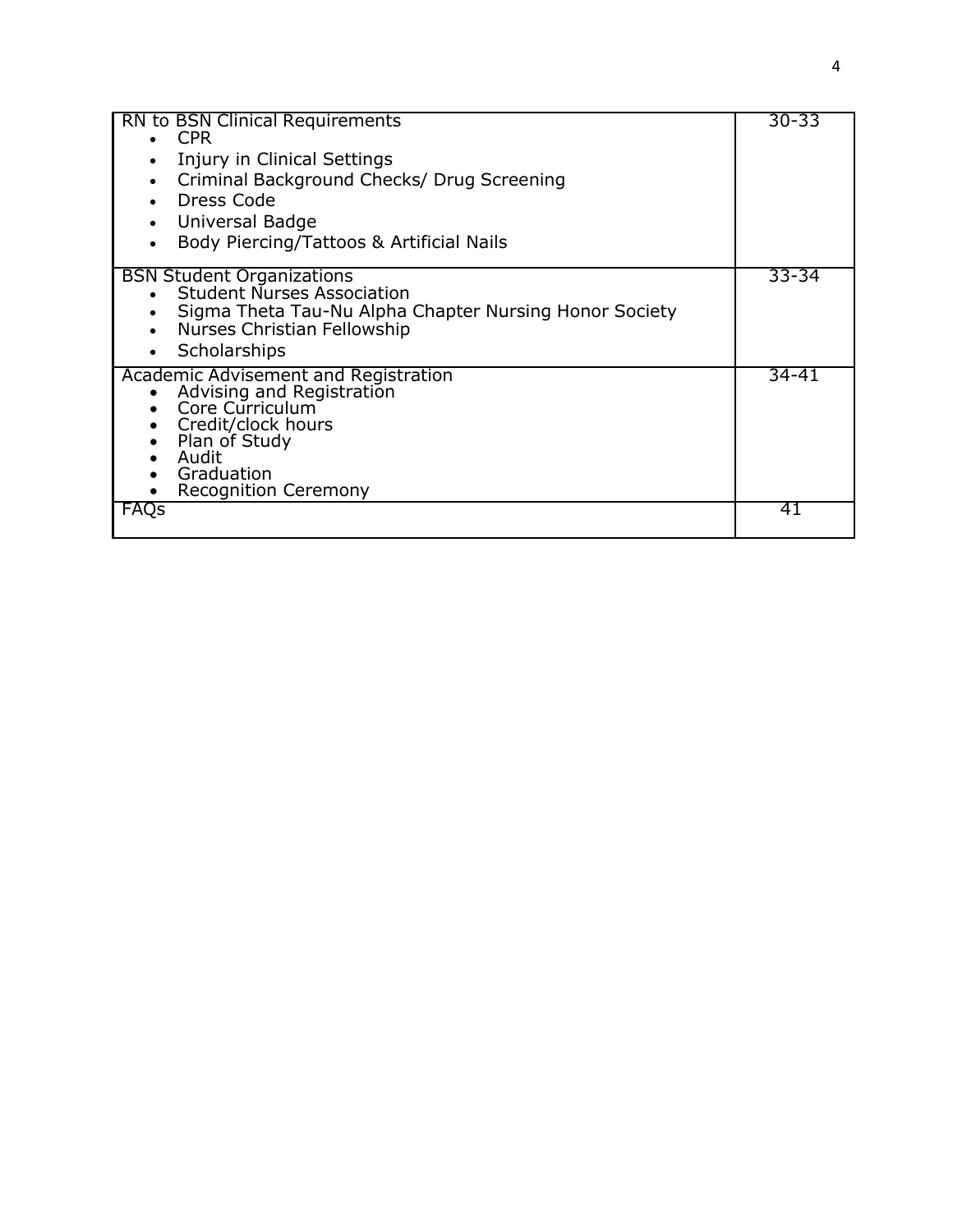Greetings from the Chair of the School of Nursing: Dr. Denise Landry

Welcome to the School of Nursing at Marshall University. We are the largest regional provider of nursing education located within a major university setting and have access to resources which provide students with unique and varied experiences. In the pre-licensure BSN Program, we have campuses in Huntington and Point Pleasant, WV [\(MOVC\).](http://muwww-new.marshall.edu/movc/) Additionally, we offer an online RN to BSN program for graduates of accredited diploma or Associate Degree Nursing programs. Our Family Nurse Practitioner Master's in Nursing Program is televised to Beckley, Bluefield, Point Pleasant, and South Charleston, WV. We also have online MSN programs in Nursing Administration and Nursing Education. We offer a collaborative Psychiatric Mental Health Nurse Practitioner and Nurse Midwifery with Shenandoah [University School of Nursing](http://www.nursing.su.edu/) in Winchester, Virginia.

We have a long history of excellence on the national RN licensure examination (taken by our pre-licensure RN students) and the Family Nurse Practitioner Certification Exam. This is a direct result of the hard work on the part of our dedicated faculty who bring experience and passion into the educational process. In addition to traditional classroom methods of instruction, we also excel in the use of innovative technologies to enhance learning, including our dynamic online programs of study.

We exist in a challenging world for all health professions, especially the nursing profession. The need for nurses has never been greater and will only grow with the coming years. Many studies support the need for more nurses, especially those with Bachelor's in Nursing (BSN) degrees and advanced degrees. It is the responsibility placed upon faculty to assure tomorrow's nurses are prepared and ready to assume leadership roles and safeguard our most vulnerable populations: the ill. To this end, the faculty and I stand ready to support student achievement and education at the undergraduate and graduate level.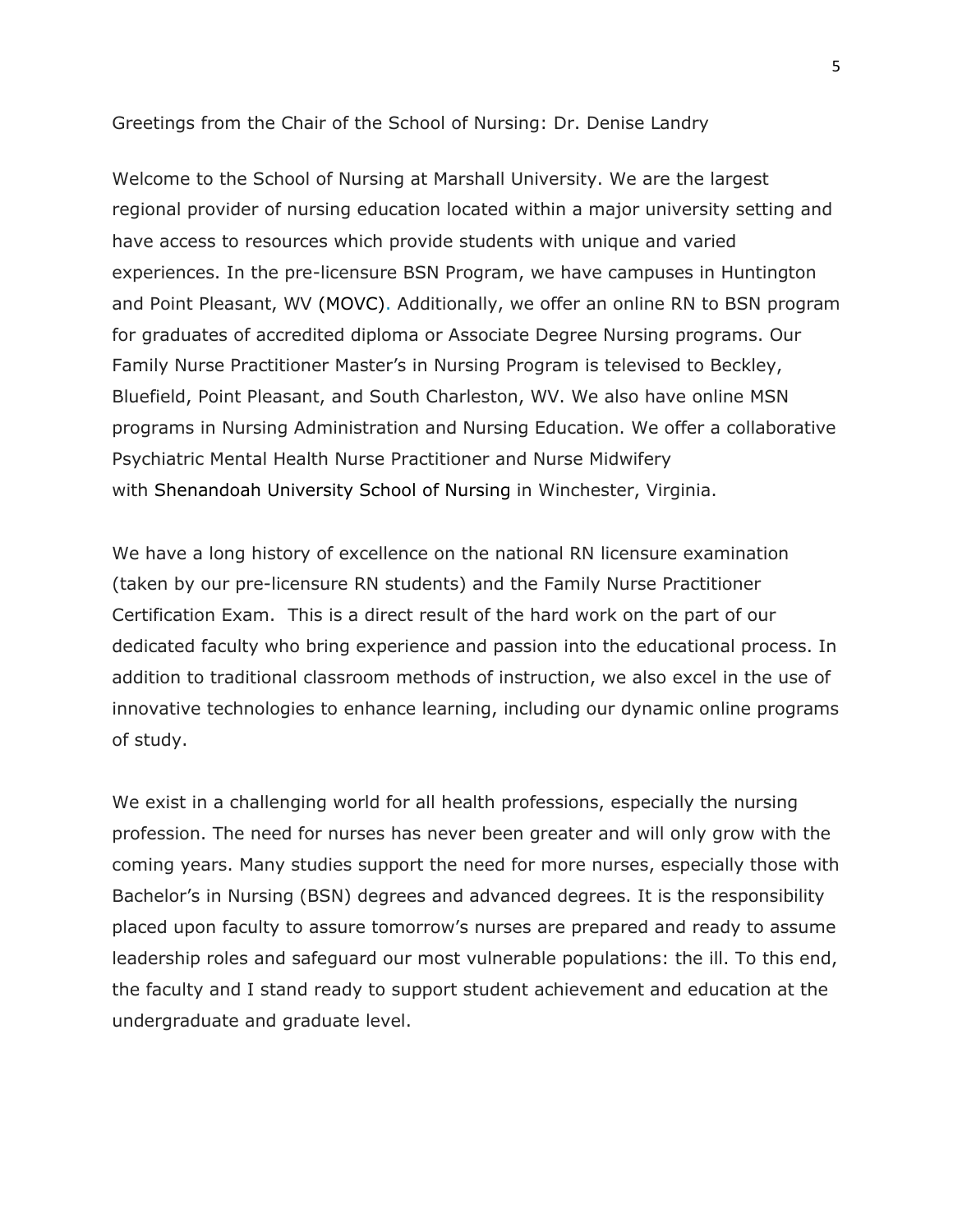#### **Important University Links**

#### **Covid Information for Students**:

<https://www.marshall.edu/coronavirus/students/> As information to COVID is constantly changing, please visit this website for the most up to date information and requirements for students.

**Academic Calendar**: to view academic calendar click on the link and select the appropriate semester. <http://www.marshall.edu/calendar/academic/>

**University policies** can be reviewed by going to [www.marshall.edu/academic](http://www.marshall.edu/academic-affairs)[affairs](http://www.marshall.edu/academic-affairs) and clicking on "Marshall University Policies " or by going to [http://www.marshall.edu/academic-affairs/?page\\_id=802](http://www.marshall.edu/academic-affairs/?page_id=802) and clicking the appropriate link for the following policies: Academic Dishonesty/ Academic Dismissal/ Academic Forgiveness / Academic Probation and Suspension /Affirmative Action/Dead Week/D:F Repeat Rule/Excused Absence/Inclement Weather/ Sexual Harassment/Students with Disabilities/ University Computing Services Acceptable Use

Students should review the following University policies: Incomplete grade, Students with disabilities, Grade appeal, D/F forgiveness, Academic dishonesty, University excused absences, Core curriculum, and others as needed. See the Marshall University Undergraduate Catalog for the Marshall University policies: <http://www.marshall.edu/catalog/undergraduate-catalogs/>

**MU online**:<http://www.marshall.edu/muonline/>

#### **MyMU**:

[https://adfs.marshall.edu/adfs/ls?wa=wsignin1.0&wtrealm=urn%3amymu.marshall](https://adfs.marshall.edu/adfs/ls?wa=wsignin1.0&wtrealm=urn%3amymu.marshall.edu&wctx=https%3a%2f%2fmymu.marshall.edu%2f_layouts%2f15%2fAuthenticate.aspx%3fSource%3d%252F&wreply=https%3a%2f%2fmymu.marshall.edu%2f_trust%2fdefault.aspx) [.edu&wctx=https%3a%2f%2fmymu.marshall.edu%2f\\_layouts%2f15%2fAuthentica](https://adfs.marshall.edu/adfs/ls?wa=wsignin1.0&wtrealm=urn%3amymu.marshall.edu&wctx=https%3a%2f%2fmymu.marshall.edu%2f_layouts%2f15%2fAuthenticate.aspx%3fSource%3d%252F&wreply=https%3a%2f%2fmymu.marshall.edu%2f_trust%2fdefault.aspx) [te.aspx%3fSource%3d%252F&wreply=https%3a%2f%2fmymu.marshall.edu%2f\\_t](https://adfs.marshall.edu/adfs/ls?wa=wsignin1.0&wtrealm=urn%3amymu.marshall.edu&wctx=https%3a%2f%2fmymu.marshall.edu%2f_layouts%2f15%2fAuthenticate.aspx%3fSource%3d%252F&wreply=https%3a%2f%2fmymu.marshall.edu%2f_trust%2fdefault.aspx) [rust%2fdefault.aspx](https://adfs.marshall.edu/adfs/ls?wa=wsignin1.0&wtrealm=urn%3amymu.marshall.edu&wctx=https%3a%2f%2fmymu.marshall.edu%2f_layouts%2f15%2fAuthenticate.aspx%3fSource%3d%252F&wreply=https%3a%2f%2fmymu.marshall.edu%2f_trust%2fdefault.aspx)

#### **Graduation Application**

**<https://www.marshall.edu/registrar/graduation-application/>**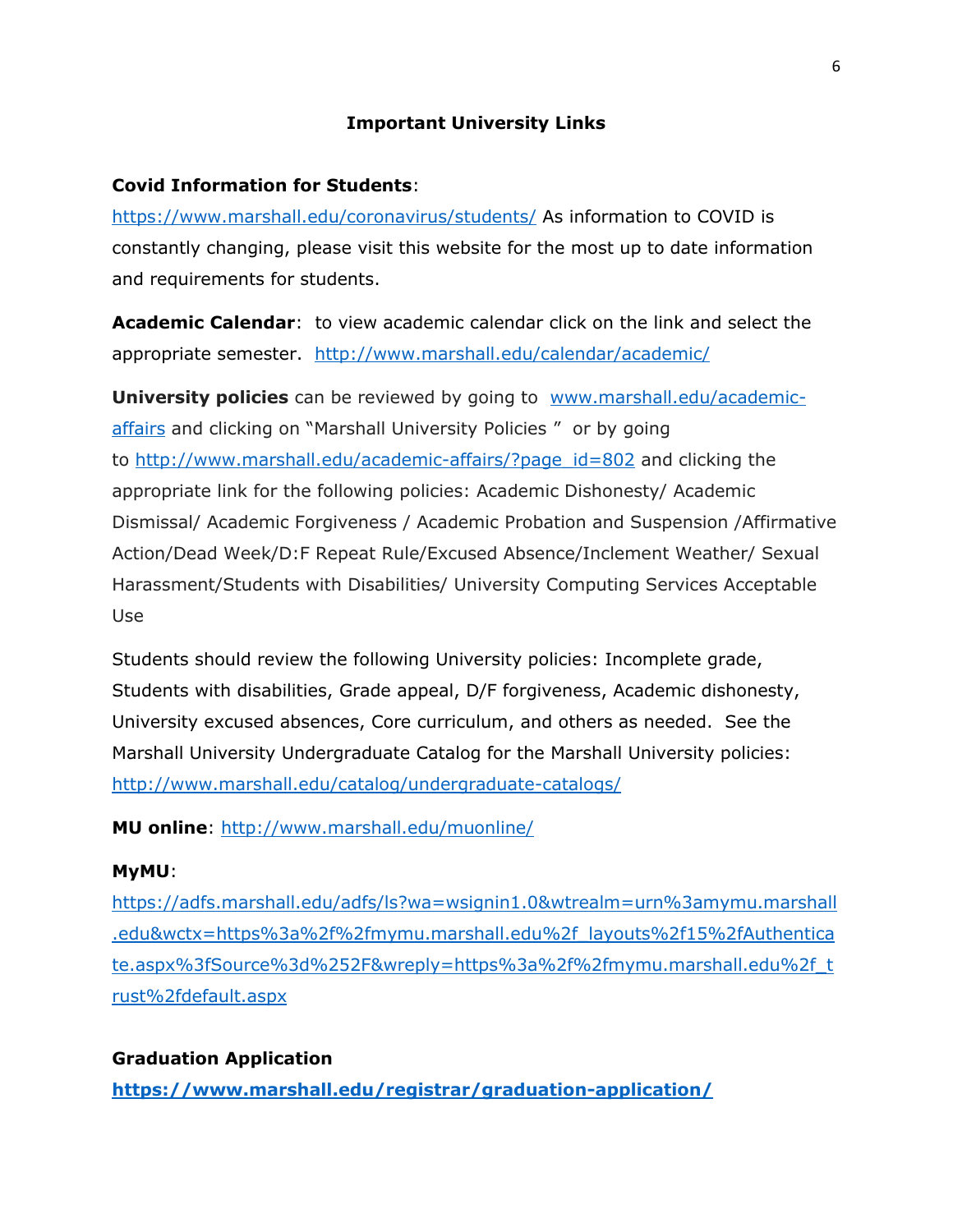## **Inclement Weather Policy**

If you have questions pertaining to the University being closed during inclement weather, you may call Marshall University 304-696-3170.

# **Computer Requirements for Online**

MU OnLine is powered by Blackboard Learn 9.1. If your computer does not have an appropriate operating system, Blackboard Learn may run slowly or may not run at all. Prior to using Blackboard Learn on your computer, compare your current system configuration with the list of Tested Devices and Operating Systems found on the **Blackboard [Browser Support](https://help.blackboard.com/Learn/Student/Getting_Started/Browser_Support)** page.

Before purchasing a new computer, please visit the **[IT Recommended](http://www.marshall.edu/it/rechardware/)  [Hardware](http://www.marshall.edu/it/rechardware/)** page for recommendations for both Windows and Mac systems.

**Web Browsers - To determine which web browsers to use with Blackboard Learn, see [Blackboard Help: Supported Browsers.](https://help.blackboard.com/Learn/Student/Getting_Started/Browser_Support#supported-browsers) Choose a recommended browser which Blackboard has certified for compatibility. In addition, you should have at least two approved browsers installed on your computer to accommodate ongoing browser version changes**. MU recommends that you use Firefox or Chrome before you use Internet Explorer.

**For additional information go to** [http://www.marshall.edu/muonline/computer](http://www.marshall.edu/muonline/computer-browser-requirements/)[browser-requirements/](http://www.marshall.edu/muonline/computer-browser-requirements/) - **Information updated 2/11/2020**

# **School of Nursing Vision Statement**

Marshall University School of Nursing endeavors to be regionally recognized for innovative programs in nursing education, scholarship, and interdisciplinary partnerships that improve the health and well-being of the individual, family, and society.

# **School of Nursing Mission Statement**

To provide quality, innovative education to improve the health and well-being of the individual, family, and society.

To accomplish this mission, the SON:

- 1. Maintains rigorous professional education standards through the high expectation of student learning and performance.
- 2. Encourages involvement of faculty in service to society and the profession.
- 3. Supports the engagement of faculty and students in research, practice, and other scholarly endeavors.
- 4. Provides an environment that is sensitive to a culturally and ethnically diverse student body, faculty, and staff.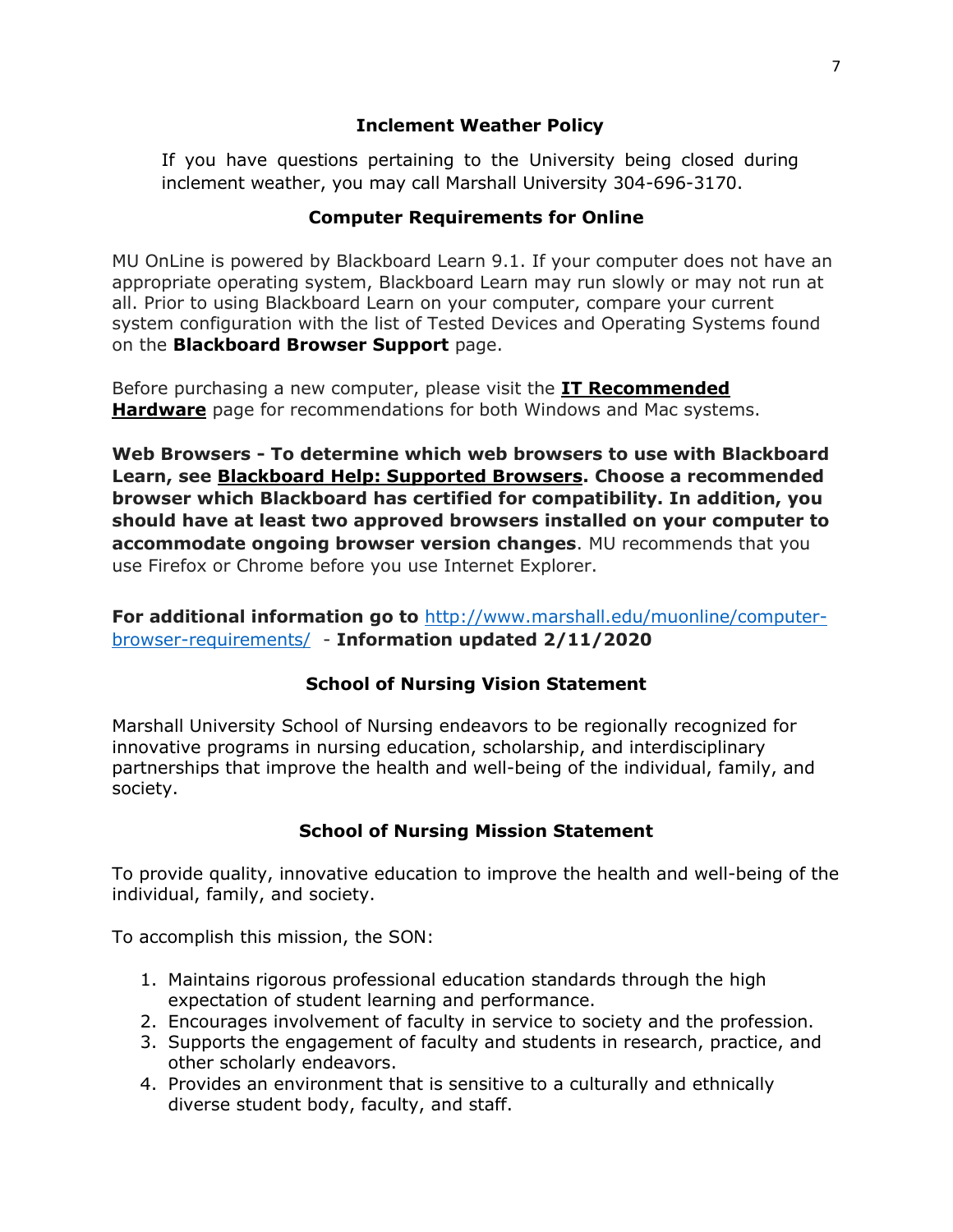5. Maintains an environment that provides for academic freedom and shared governance.

#### **MARSHALL UNIVERSITY SCHOOL OF NURSING STATEMENT OF PHILOSOPHY**

#### PERSON/ENVIRONMENT

The person is a holistic being: an individual who is complex, dynamic, and cannot be reduced to the sum of his/her parts. Each person has values, attributes, and behaviors that are influenced by environment, culture, social norms, experiences, physical characteristics, moral and ethical constructs, and religious beliefs and practices. The person is viewed as a system interacting with the environment and developing relationships with others. The person is capable of growth and development, self-direction, change and goal directed behavior. Each person is diverse and unique in nature and should be recognized as such. Diversity may occur in, but is not limited to, race, gender, ethnicity, sexual orientation, age, socioeconomic status, religious beliefs, political beliefs, and physical abilities. Each person deserves respect and dignity.

#### HEALTH

Health is a dynamic process which has variations along a wellness/illness continuum throughout the lifespan. Wellness is the highest functional potential for holistic well-being. Illness incorporates any alteration in health which produces dysfunction or a potential alteration in the individual. Perceptions of health are determined by society and by the person. Health is influenced by heredity, environment, and lifestyle. Individuals ultimately have the right and responsibility to make decisions and set goals concerning their health.

#### NURSING

"Nursing is the protection, promotion, and optimization of health and abilities, prevention of illness and injury, alleviation of suffering through the diagnosis and treatment of human response, and advocacy in the care of individuals, families, communities, and populations." (ANA, 2010, p. 3) Nursing involves integration of many values including caring, diversity, integrity, holism, patient-centeredness, and excellence. Caring is the essence of nursing and can be described as the act and expression of compassion and concern towards others to promote a sense of health and well-being. Diversity is integrated into nursing through recognition and acceptance of unique and individual differences and the beliefs, values, gender, race, and ethnicities among individuals and communities. Nursing practice demonstrates integrity through adherence to moral and ethical principles, respecting the dignity of others and providing honest and trustworthy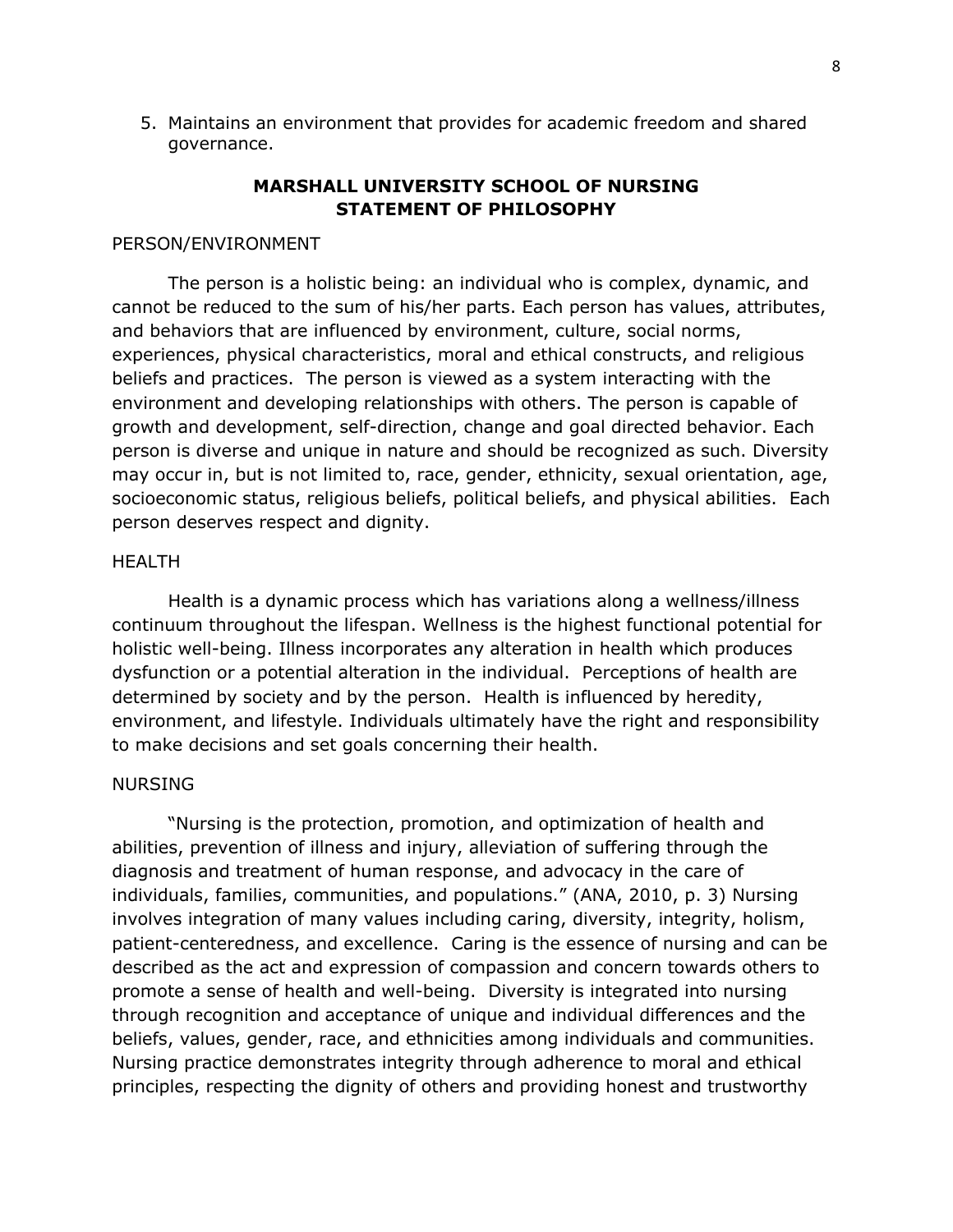care. Nursing is patient-centered where the patient is the focus of care and is actively involved in the process of change to enhance health. The value of holism is integrated by viewing the individual as a dynamic being and every aspect of the human condition is considered during the nursing process. Nursing is a dynamic profession continuously striving for excellence. The practice of professional nursing incorporates a spirit of inquiry and judgment utilizing knowledge and science to help patients achieve their highest level of wellness. Nursing practice is performed autonomously and collaboratively.

#### EDUCATION

Education is an interactive, life-long process, which includes formal education and life experiences contributing to self-fulfillment. Learning is fostered in the cognitive, affective, and psychomotor domains. The educational process occurs in an environment which is conducive to learning by encouraging self-direction and active student participation. Faculty members facilitate learning through the identification of content and experiences necessary for students to integrate knowledge and skills of contemporary nursing practice. Experiences are designed to address the health care needs of patients in a variety of settings.

 Baccalaureate nursing education provides a general education with an introduction to multiple disciplines including fine arts, social sciences, natural sciences and humanities. Baccalaureate education in nursing is the basis for professional practice as a nurse generalist and should be accessible to traditional students and to those who have previous formal educational experiences. It also provides students with the education needed to develop critical thinking skills. Consideration is given to the needs of diverse populations of the  $21<sup>st</sup>$  century while providing culturally-competent care in a safe, nurturing environment within a complex and changing health care system. This level of education is guided by a spirit of inquiry focused on improvement and delivery of nursing services through evidence-based practice. The professional practitioner is prepared to make critical decisions regarding health care based upon competencies and standards for patients across the lifespan, whether individuals, families, groups, or communities. An individual's responsibility for continued self-learning, professional growth, and the advancement of nursing as a profession is fostered and expected. Baccalaureate nursing education is the foundation for graduate study.

Graduate nursing education builds upon baccalaureate nursing education. The hallmark of graduate education is the scholarly exploration of theoretical and clinical concepts. It prepares graduates to practice an advanced level of professional nursing in clinical, administrative, or academic positions. Graduate nursing education provides the foundation for doctoral studies.

Approved by the SON Faculty 05/09/2011, Reviewed 10/2017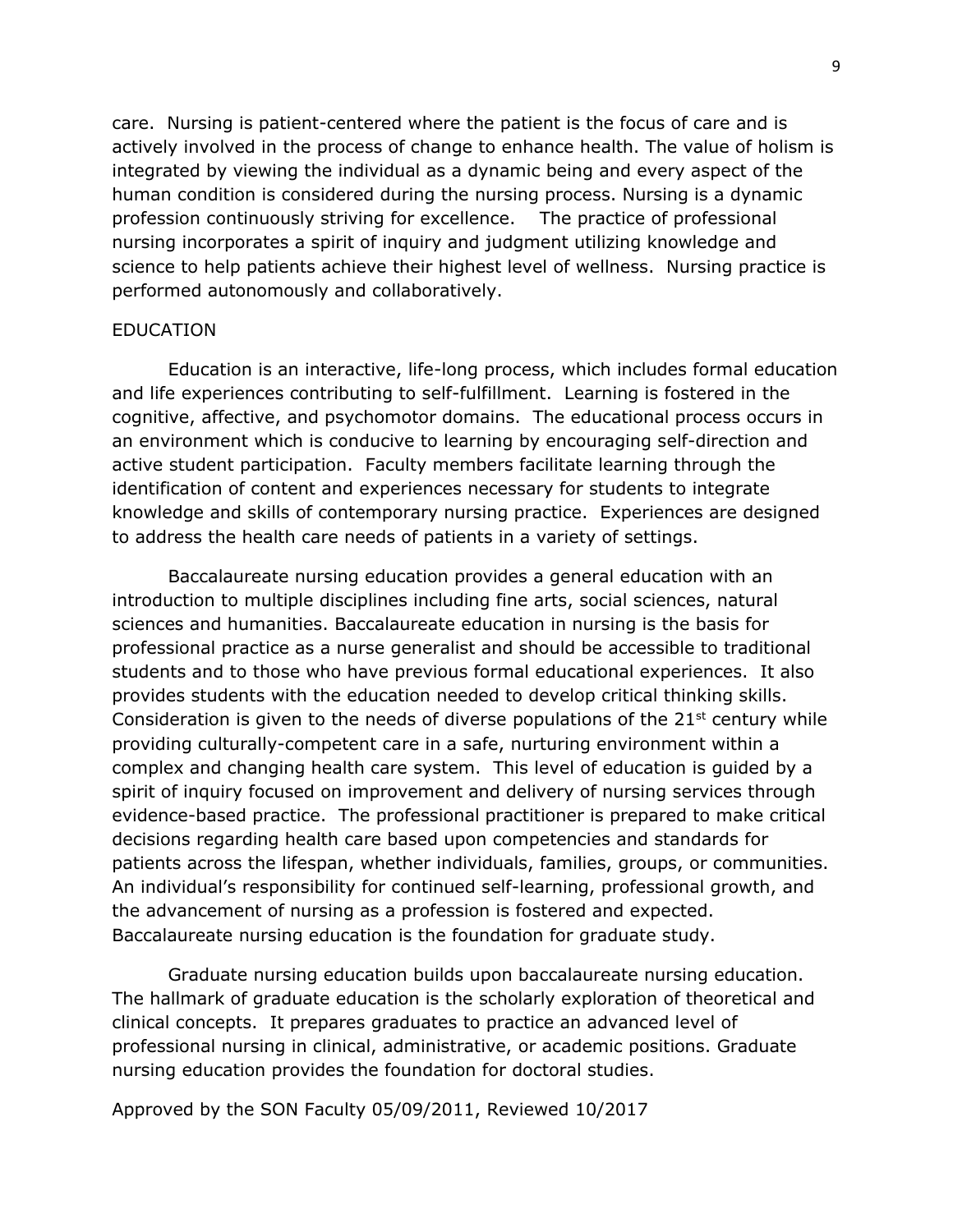The above philosophy was developed and revised incorporating a broad range of materials including, but not limited, to:

- American Association of Colleges of Nursing. (2009). *The essentials of baccalaureate education for professional nursing practice: Faculty tool kit*. Washington, D.C: AACN.
- American Association of Colleges of Nursing. (2009). *The essentials of masters education for professional nursing practice: Faculty tool kit*. Washington, D.C: AACN.
- American Nurses Association. (2010). *Nursing's social policy statement. (3rd ed.)*
- National League for Nursing. (2010). *Outcomes and competencies for graduates of practical/vocational, diploma, associate degree, baccalaureate, master's, practice doctorate, and research doctorate programs in nursing*. New York: National League for Nursing

## **Bachelor of Science – Nursing**

The baccalaureate program in nursing prepares professional nurse generalists to work with individuals, families, groups and communities in a variety of health care settings. Baccalaureate nursing education provides a foundation in the humanities and the biological, social and behavioral sciences. Students are able to apply this foundation, as well as a strong base in nursing science to the professional practice of nursing.

# **BSN End of Program Student Learning Outcomes**

The graduate is a nurse generalist with competence to:

- 1. Use the nursing process to provide nursing care to individuals, families, groups, and communities in multiple settings, considering cultural diversity.
- 2. Synthesize theoretical and empirical knowledge from nursing, natural and social sciences, and the humanities to promote, maintain, and restore health throughout the life span.
- 3. Promote health care through communication and collaboration with clients and other health care providers.
- 4. Coordinate comprehensive nursing care through the application of management and leadership skills, including prioritizing and delegation of care.
- 5. Use clinical and critical reasoning to address simple and complex situations.
- 6. Integrate evidence-based practice into nursing care.
- 7. Perform as a responsible and accountable member of the profession who practices nursing legally and ethically.
- 8. Examine professional activities that help define the scope of nursing practice, set health policies, and improve the health of the public.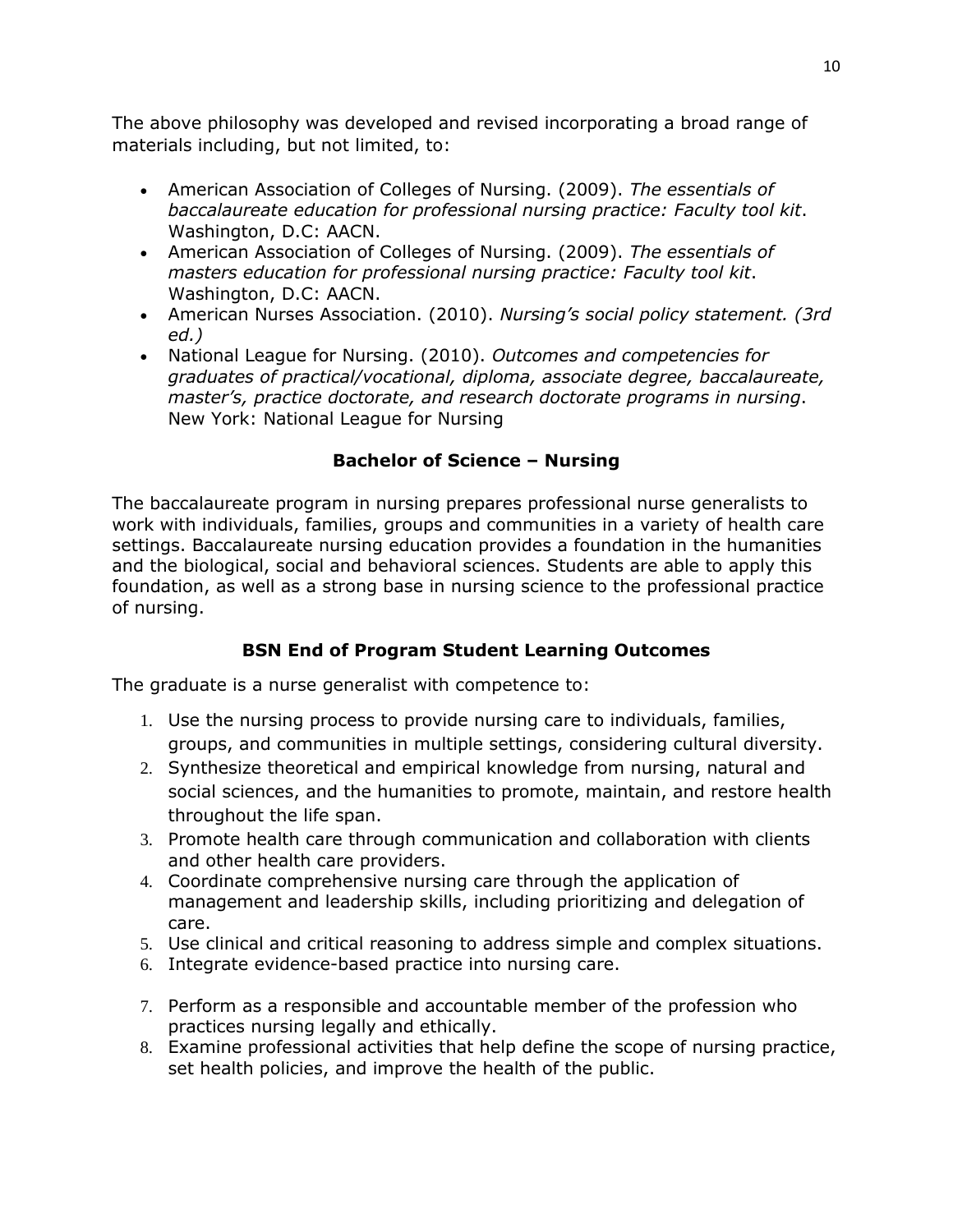Revised SON 5/08/2012, Revised SON 02/04, Reviewed SON 02/03, Revised SON 2/26/01

Revised SON Faculty 5/11/93

## **School of Nursing Admission Policy**

It is the policy of Marshall University to provide equal opportunities to all prospective and current members of the student body on the basis of individual qualifications and merit without regard to race, color, sex, religion, age, handicap, national origin, or sexual orientation.

All students must be physically and emotionally able to meet the requirements of each nursing course, and, therefore, the requirements of the nursing program. Consistent with applicable statutes, the School of Nursing will make every effort to make reasonable accommodations in its course delivery to ensure that students with disabilities receive equal treatment.

During the course of the nursing education program, students may be exposed to potentially infectious situations. Students with or who develop compromised health status should discuss their health risks with their health care provider.

Reviewed: 10/24/201 Revised: 02/04 Revised: 02/03 Revised: SON 2/26/01 Approved: SON Faculty 1/26/93

# **RN to BSN Program Admissions**

The School of Nursing offers an online part time RN to BSN Program for registered nurses who have a diploma or associate degree in nursing from a nationally accredited program and wish to earn a baccalaureate degree in nursing. Applications for the RN to BSN Program are processed every semester.

Admission Requirements

1. Be a graduate of a nationally accredited diploma or associate degree nursing (ASN) program (i.e., ACEN - Accreditation Commission for Education in Nursing)

2. Meet the general education requirements of Marshall University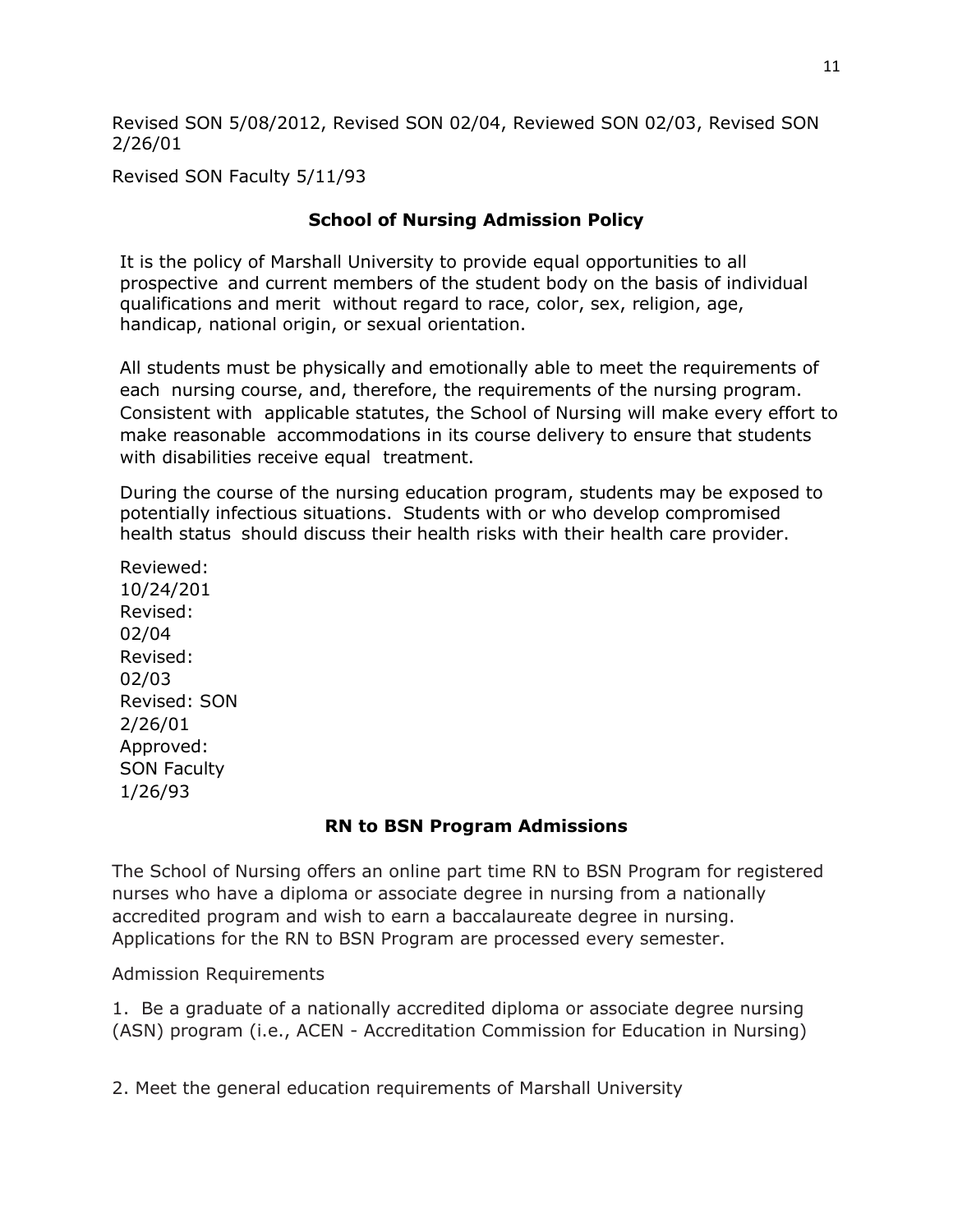3. Have an overall Grade Point Average of 2.5 or higher on all college work.

4. Satisfactorily pass a background check and drug screen through the background and drug screen company contracted by the Marshall University School of Nursing. Employer and other background check and drug screens will not be accepted.

5. Hold an unencumbered RN license if already licensed as an RN in the one or more states or territories in the United States.

6. Students applying for the program who are completing their associate degree/diploma upon application to the RN to BSN Program must hold an unencumbered RN license PRIOR to beginning the second semester of coursework or they will be withdrawn from the program.

7. International students applying to the RN to BSN Program must hold an unencumbered nursing license within a US state or territory at the time of application.

**Unencumbered License** - Current unencumbered licensure as an RN in the United States is required. An unencumbered license has not been subjected to formal discipline by any Board of Nursing. This includes but is not limited to reprimand, revocation, probation, suspension, restriction, limitation, disciplinary action, discretionary review/hearing or encumbrance. An unencumbered license is a license that has no provisions or conditions that limit practice in any way. This applies to all current or past RN licensure in one or more states. Approved SON April 26, 2016

#### Additional Hours of Credit for Associate Degree or Diploma

The School of Nursing awards up to 40 hours of undergraduate nursing credit for an associate degree or diploma for a licensed RN after 12 nursing credit hours are complete. **It is the student's responsibility to ask for the additional hours of credit once this requirement has been met. To request this additional credit, the student must submit a letter to the RN to BSN Coordinator requesting the additional hours of credit.** 

RN to BSN Nursing Courses **-**Students in the RN to BSN program must complete 28 hours of nursing course at Marshall University. The RN to BSN nursing curriculum provides learning opportunities that foster the integration of clinical knowledge, research, and evidence-based practice.

Requirement for BSN - A minimum of 120 hours is required for a BSN. For additional information related to what courses meet the general education requirements go to [www.marshall.edu/gened](http://www.marshall.edu/gened) and look at course listings for each general education requirement. **Graduation requirement of BSN is 120 hours. Only 72 hours from a community college count towards BSN.** Therefore, depending upon the number of transfer credits towards a BSN, a student may have to take additional elective hours. If your associate degree nursing program was less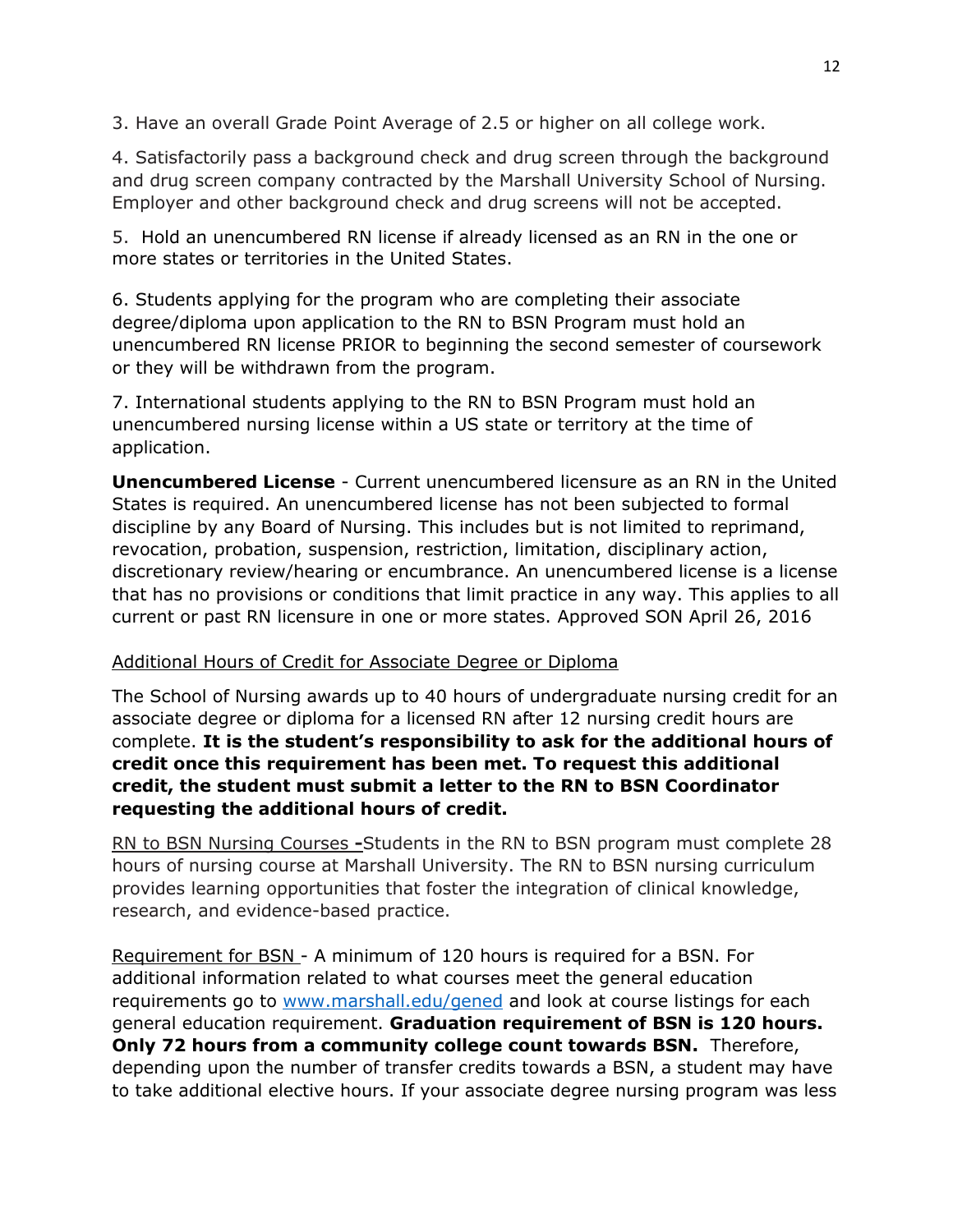than 40 hours, MU SON will award up to 40 hours of credit for associate degree upon successful completion of the following classes: NUR 305, NUR 318, NUR 333, and NUR 400. It is up to each student to request additional hours of credit for associate degree from the RN to BSN Program Director.

# **SECOND BACHELOR'S DEGREE**

Students who already hold a Bachelor's Degree need to meet the requirements as stated MU Undergraduate Catalog.

**Application Procedures for College Graduates Second Baccalaureate Degree**: An applicant who wishes to pursue a second baccalaureate degree after completion of the first degree may earn another baccalaureate degree by: (1) completing all of the major and minor requirements for the desired degree; (2) completing a minimum of 30 additional hours for each degree beyond the 120 hours required for the first baccalaureate degree (this means completing a total 150 hours for a second baccalaureate, 180 for a third baccalaureate, and so on); and (3) meeting the minimum residency requirement of 24 credit hours. <https://catalog.marshall.edu/undergraduate/academic-information/>

# **Transfer of Credit from Other Institutions**

If you think you may have met the requirements with a transfer course, complete a course substitution form found at: http://www.marshall.edu/cohp/ under School of Nursing, Online RN to BSN, forms. For courses that you are not sure of the equivalent go<https://mubert.marshall.edu/transfer/> for the Course Transfer Equivalency System. Make sure to keep copies of all your program forms.

# **SCHOOL OF NURSING BSN ACADEMIC POLICIES**

**THE POLICIES AND INFORMATION CONTAINED IN THIS HANDBOOK ARE FOR THE NURSING STUDENTS ADMITTED TO THE BACHELOR OF SCIENCE IN NURSING. THE BACHELOR OF SCIENCE IN NURSING (BSN) PROGRAM RESERVES THE RIGHT TO WITHDRAW OR CHANGE POLICIES LISTED IN THIS HANDBOOK. CHANGES WILL BECOME EFFECTIVE WHENEVER THE PROPER AUTHORITIES SO DETERMINE. NURSING STUDENTS AFFECTED WILL BE NOTIFIED.**

#### Definition of Terms

**PREREQUISITE** (PR): Defined as a course that **must** be satisfactorily completed **prior** to admission into a specified course.

**PREREQUISITE (PR) OR CONCURRENT** (CC): Defined as a course that must be satisfactorily completed **prior to**, or taken **concurrently with**, a specified course. (terms reviewed by SON without changes 10/24/2017)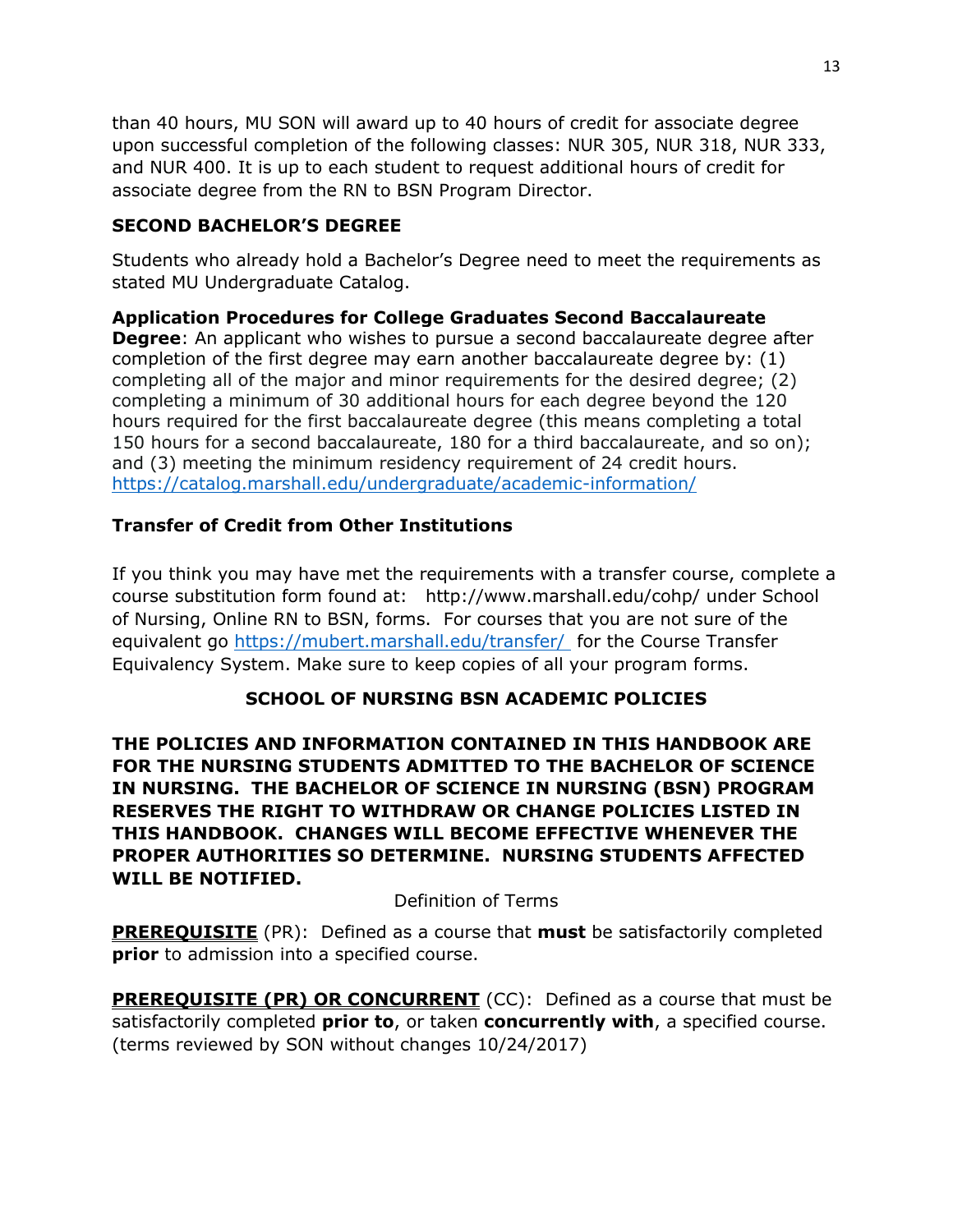**SATISFACTORY COMPLETION -** - Students must receive a "C" or higher in all general education required courses and the pre-requisite course (Statistics). Students who earn a grade of less than "C" must repeat that course.

**Required GPA** - In order to progress and remain in the nursing program, students must maintain a **cumulative grade point average (GPA) of 2.5 or higher**. A student whose overall GPA falls below 2.5 will be given a maximum of one (1) semester (fall or spring) to raise the overall (GPA) to 2.5 or higher. During this period, classes may be taken during summer school to count toward the GPA. If the GPA remains below 2.5 at the end of the one semester probationary period, the student will be **dismissed** from the School of Nursing.

**Example 1: A student's GPA falls below 2.5 at the end of the fall semester.**  That student may take classes in both the spring and summer terms to raise his/her GPA which **must** be a 2.5 or higher at the end of the last summer term.

**Example 2: A student's GPA falls below 2.5 at the end of the spring semester.** That student may take classes in summer school and fall to raise his/her GPA which **must** be a 2.5 or higher at the end of the fall semester. Approved SON 2/23/16

## **IN ORDER TO GRADUATE, THE MARSHALL UNIVERSITY GRADE POINT AVERAGE MUST BE A 2.0. UNIVERSITY POLICIES AND THE STUDENT CODE OF CONDUCT ARE PUBLISHED IN THE MARSHALL UNIVERSITY STUDENT HANDBOOK. THESE POLICIES WILL BE ADHERED TO BY STUDENTS IN THE SCHOOL OF NURSING. THIS INFORMATION CAN BE ACCESSED VIA MARSHALL UNIVERSITY'S WEBSITE.**

Reviewed 10/ 2017, Revised 08/17/16, Revised 10/27/15, Revised 02/27/06, Revised 05/15/02, Approved SON 04/22/02

#### RN to BSN Withdrawal

The decision to withdraw from any class, nursing or non-nursing, is one that requires great thought. Students who want to withdraw from any class must meet with their academic advisor to discuss the issues and potential consequences related to that withdrawal. The issues and consequences are as follows:

-Withdrawal from high-demand classes may result in the student not being able to pre-register for that class the following semester for which the course is offered. Instead, that student will have to wait until the first week of classes to see if there is space available in the class.

-Some nursing courses are prerequisites or co-requisites of other nursing courses. Therefore, the student may have to withdraw from more than one nursing course which may make the student have part-time status. Part-time status could affect financial aid and the ability to be covered by the parent's insurance policy.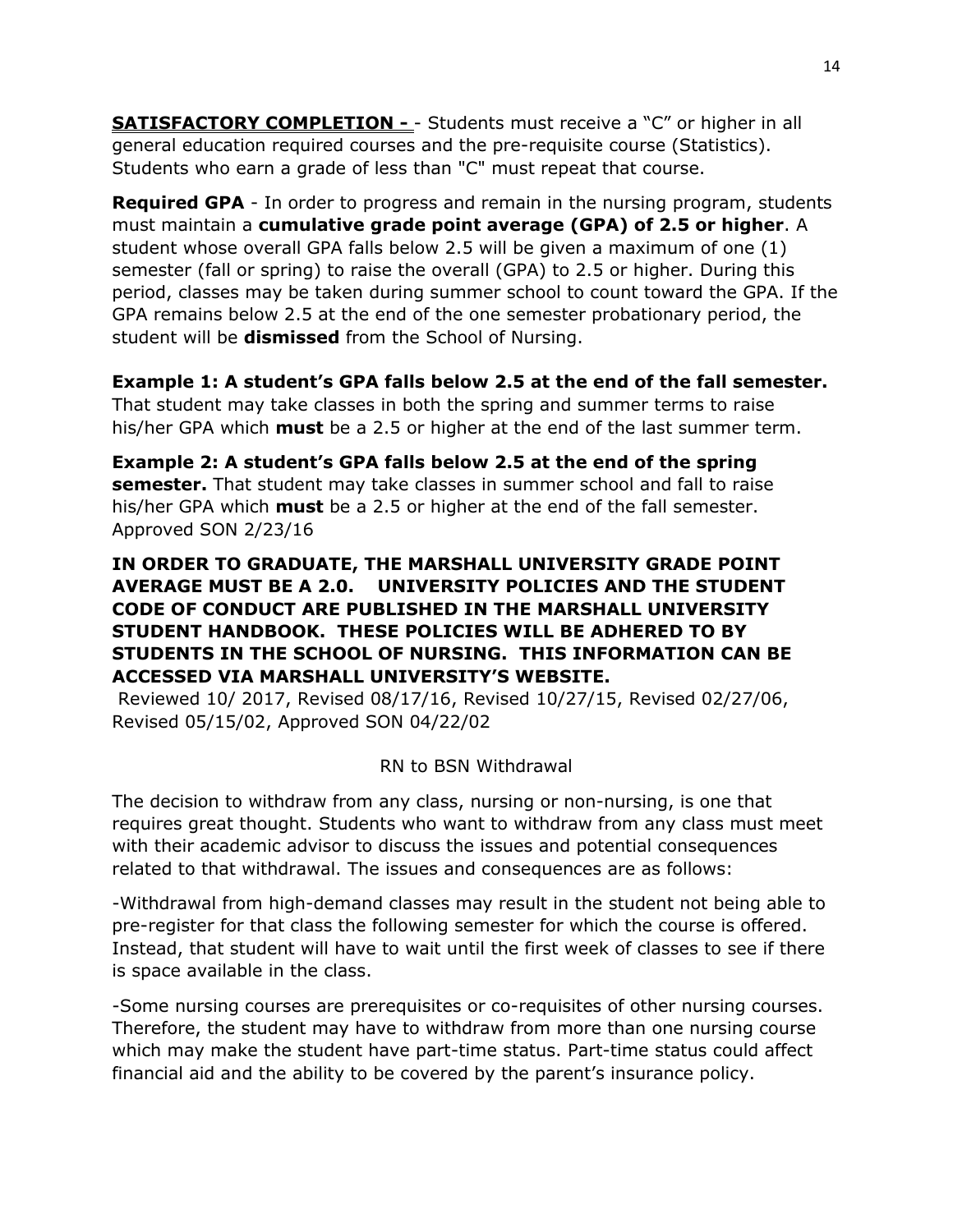-Withdrawal from certain non-nursing and nursing courses may delay completion of the nursing program by as much as one (1) year.

A student may withdraw from an individual class after the schedule adjustment period and by the last day to drop an individual course and receive a "W". The student must also drop any co-requisite classes at that time. After the designated time (see academic calendar), the student cannot drop an individual class but must completely withdraw from the university. The university calendar lists specific dates for withdrawal.

# SON RN to BSN Program Failing Grade Policy

Each nursing course must be completed with a grade of "C" or higher to be considered satisfactory. If a student earns a grade of less than "C" in a nursing course, that course must be repeated. A petition to repeat the course must be submitted to the Director of the RN to BSN Program within 2 weeks of receiving the failing grade. Repeating any nursing course is on a space available basis. **Students may repeat only one required nursing course in which a grade of less than "C" is earned. Students receiving a second D or F in a required nursing course will be withdrawn from the program.** Approved by SON 2/26/13

# Request to Repeat a Nursing Class RN to BSN Program

A student who withdraws from a nursing course(s) must contact the RN to BSN Program Director to request to repeat the course. The request should explain why the student should be allowed to repeat the course and what they plan to do in order to be successful in the course. This request may be submitted electronically or via mail to the Director of the RN to BSN Program**. Requests to repeat a class must be submitted at least two weeks before the beginning of the semester**. The Director of the RN to BSN Program may consult with faculty of the dropped course (s) regarding the student's status at the time of the withdrawal. The Director may also seek input from the RN to BSN Program Committee regarding the request. Repeating a nursing course is contingent on available space. Students enrolling in any nursing course for the first time receive priority. **A student may only attempt to complete an individual RN to BSN nursing course TWO times.** Instances in which the student drops the course within the first week will not be counted as an attempt. **A student cannot repeat a nursing course without permission of the RN to BSN Program Director.**

Approved by SON 5/12/14

RN to BSN Program Policy on Length of Time to Complete the Program

A RN to BSN Program student has five years from enrollment in the first nursing course to complete the RN to BSN Program. Approved RN to BSN Committee 4/18/17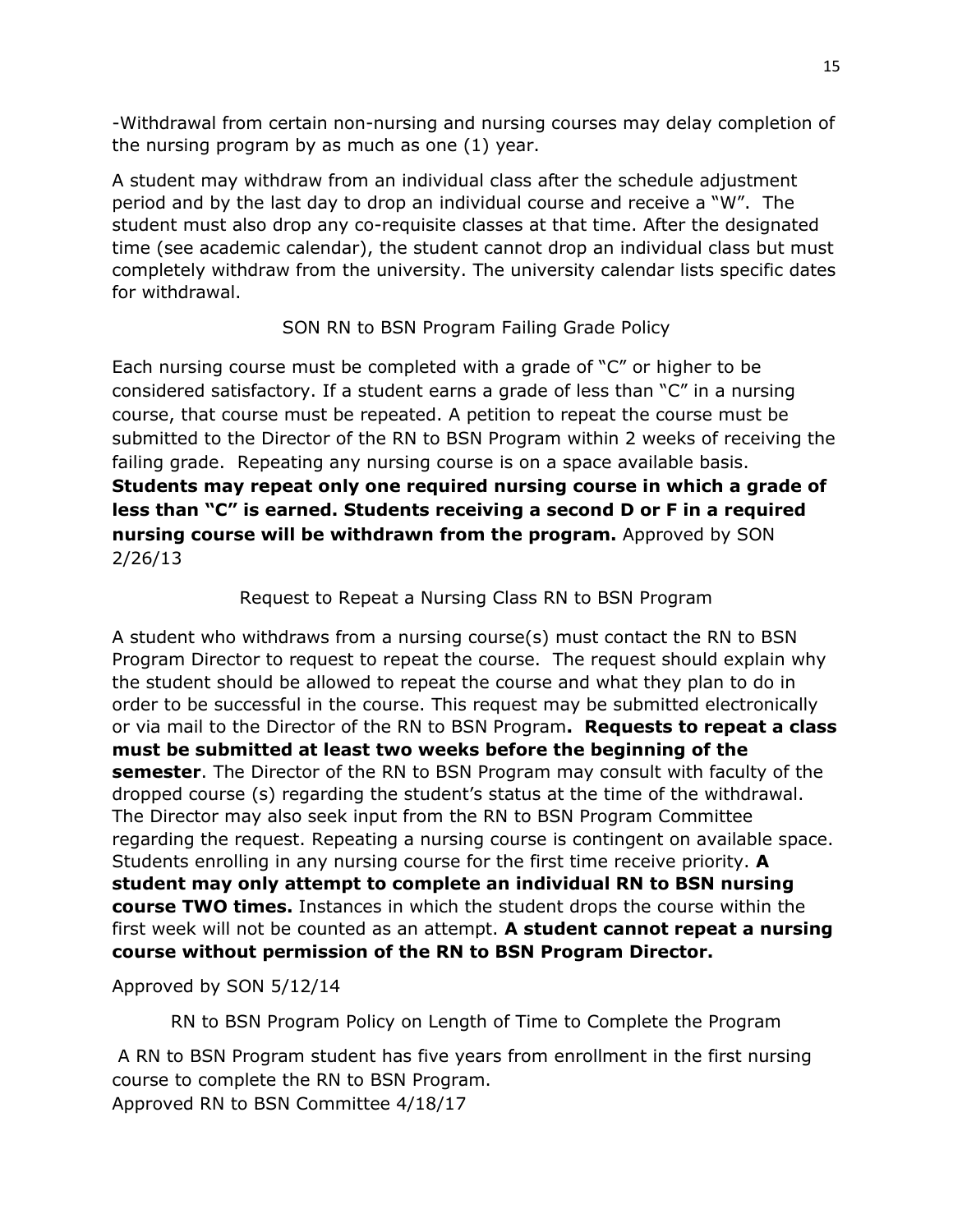## RN to BSN Program Leave of Absence

Due to restricted enrollment in the School of Nursing, nursing students unable to maintain continuous progression must follow the Leave of Absence policy.

- The student must request permission in writing for a leave of absence from the RN to BSN Program. Notification should be at earliest possible time.
- •
- Student Petition for Leave of Absence Form must be submitted to the Director of the RN to BSN Program no later than three (3) weeks after the start of the semester in which the student is requesting leave.
- •
- If a Leave of Absence is approved, the student must consult with their advisor to revise the program plan.
- •
- Students who have not demonstrated responsibility or show potential for successfully completing the program will not be granted a Leave of Absence.
- Permission for a leave of absence may be granted for up to one year. After one year of not taking classes, students will be considered inactive and must reapply to Marshall University and the RN to BSN Program.
- Approved SON 2/26/13 , Reviewed 10/2017

Returning RN to BSN Student Policy

Students who were previously enrolled MU SON RN to BSN students in good academic standing at the time of leaving the program who are requesting to return to complete the program, will be evaluated on an individual basis for the program plan of study development.

Approved RN to BSN Committee 3/9/17

Inactive Student Policy

A Student who has not taken classes at Marshall University for over ONE year must reapply to the RN to BSN Program and complete all the requirements of a new applicant UNLESS on a leave of absence from the RN to BSN Program. Adopted by SON 5/12/14

Delay of Admission Policy

Students who are accepted to the RN to BSN Program and elect not to attend the semester they were accepted may roll their application forward one semester. The RN to BSN Program Director must be notified in writing of the student's intention to roll the application to the RN to BSN Program forward for one semester. Applicants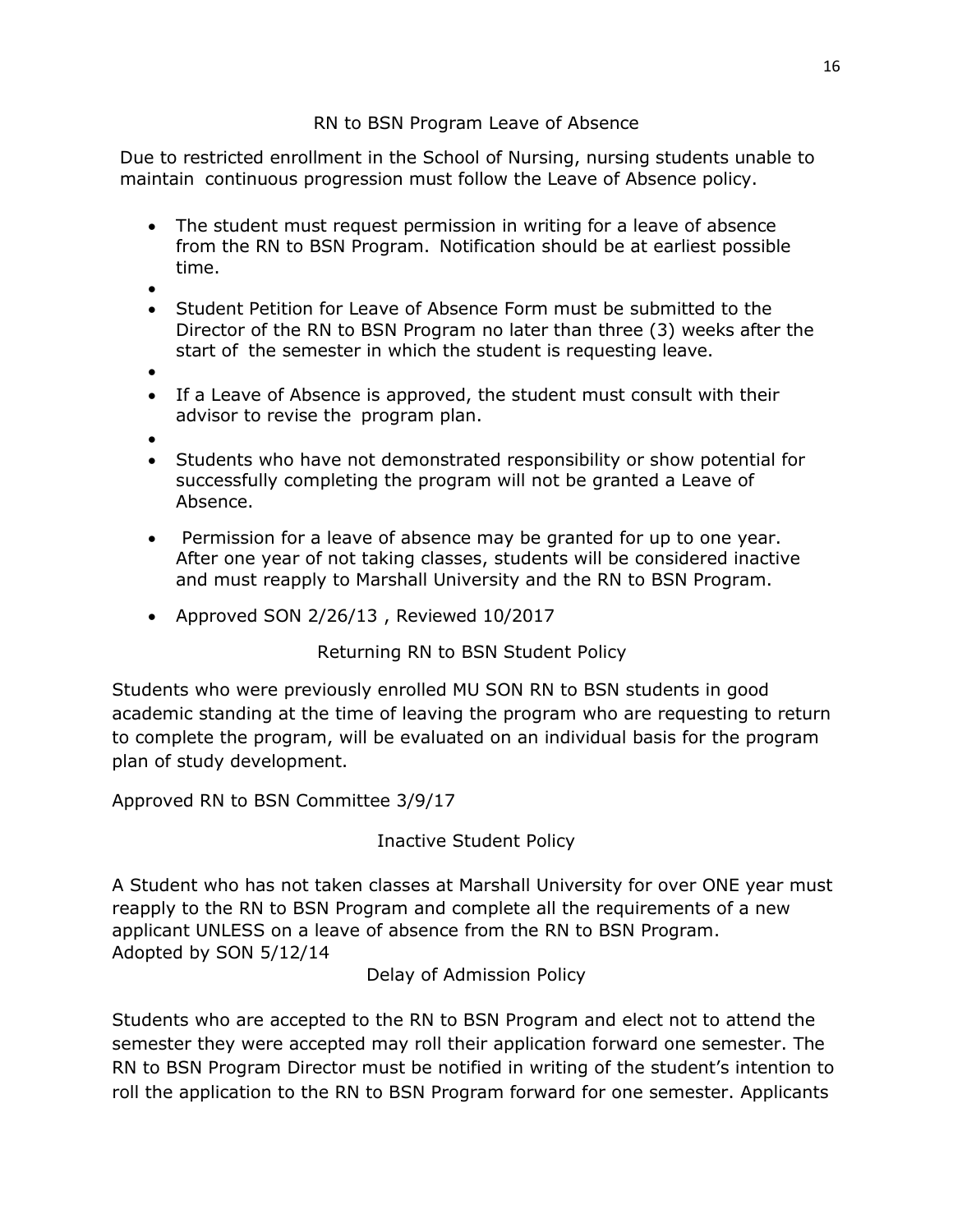who request their applications be rolled forward one semester must complete a new background check and drug screen. The background check and drug screen must be completed after admission to the program and by the designated date before classes begin. Any item identified on the background check or drug screen may impact an applicant's acceptance into the program. Item discrepancies require the applicant to submit written documentation and an explanation of the incident for review to the RN to BSN Program Director. See the RN to BSN Program Application Background Check and Drug Screen Policy for additional information.

After delay of one semester, the application will no longer be considered valid, and student must reapply to the RN to BSN Program and pay the appropriate fee and complete a new background check and drug screen.

## Approved SON 10/25/16

## RN to BSN Program Policy of Transfer Credit Nursing Classes

Students, who have previously taken RN to BSN nursing courses at another institution, may request course evaluation by the RN to BSN Committee for consideration of up to 9 hours of transfer credit for the RN to BSN nursing courses. It is the student's responsibility to request review of the transfer course(s) upon admission to the RN to BSN Program. Syllabi for the time the RN to BSN course(s) was taken must be submitted to the Committee for review. Courses submitted for transfer credit must have been taken within the past five years

#### Transfer Credit for Required MU Courses

Students planning to **take courses at other institutions** must use the following procedure. Student must meet with their academic advisor or associate dean for approval of the courses(s). Student will also:

- Obtain the Approval of Courses form found in the COHP website and complete the grey area of the form.
- The form must be taken or mailed to the Admissions Office in Old Main.
- The Admissions Office will determine equivalency.
- The Dean of the COHP must give final approval.
- The completed form must be returned to the Registrar's Office in Old Main.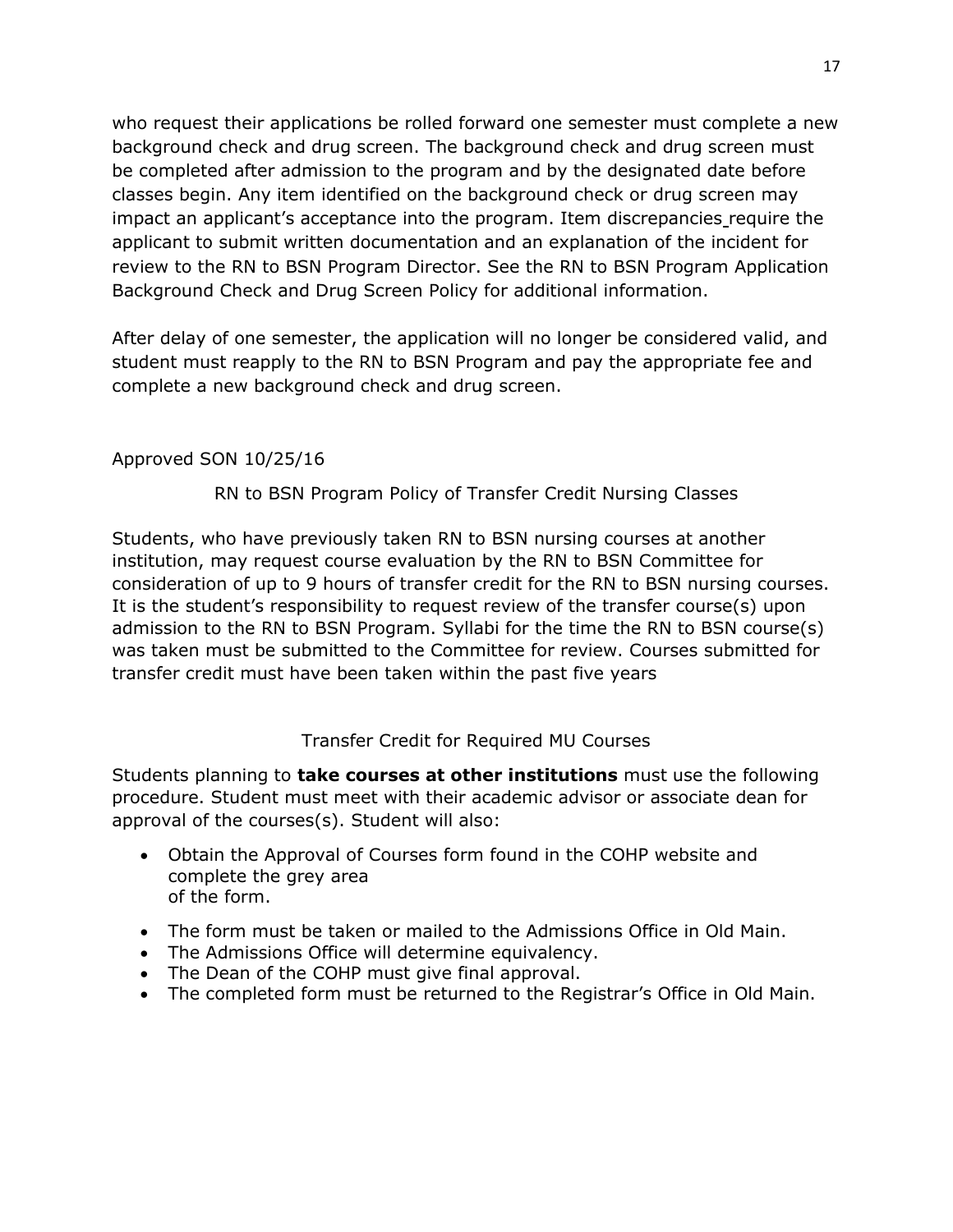# SON Policy on Academic Dishonesty

Marshall University College of Health Professions, School of Nursing will not tolerate academic dishonesty of any kind. Academic dishonesty is defined as:

# **I. CHEATING**

A. Unauthorized use of any materials, notes, sources of information, study aids, commercial textbook test banks or tools during an academic exercise. No cell phones, personal calculators, palm computers or "smart" devices (watches, etc.) or hats allowed during exams. Calculators will be provided, if necessary.

B. Unauthorized assistance of a person, other than the course instructor during an academic exercise.

C. Unauthorized viewing of another person's work during an academic exercise.

D. Unauthorized securing of all or any part of assignments or examinations (including commercial textbook test banks**)** in advance of the submission by the instructor.

**II. FABRICATION / FALSIFICATION**: The unauthorized invention or alteration of any information, citation, data or means of verification in an academic exercise, official correspondence of a university record.

**II. PLAGIARISM:** Submitting as one's own work or creation any material or an idea wholly or in part created by another. This includes, but is not limited to: A. Oral, written and graphical material

B. Both published and unpublished work

C. Any material(s) downloaded from the Internet It is the student's responsibility to clearly distinguish their own work from that created by others. This includes proper use of quotation marks, paraphrase and the citation of the original source. Students are responsible for both intentional and unintentional acts of plagiarism.

**IV. BRIBES / FAVORS / THREATS** Attempts to unfairly influence a course grade or the satisfaction of degree requirements through any of these actions is prohibited.

**V. COMPLICITY** Helping or attempting to help someone commit an act of academic dishonesty.

VI. **SANCTIONS:** The instructor will impose one or more of the following:

- 1. A lower or failing project / paper / test grade.
- 2. A lower final grade.
- 3. Failure of the course

4. Exclusion from further participation in the class (including laboratories or clinical experiences).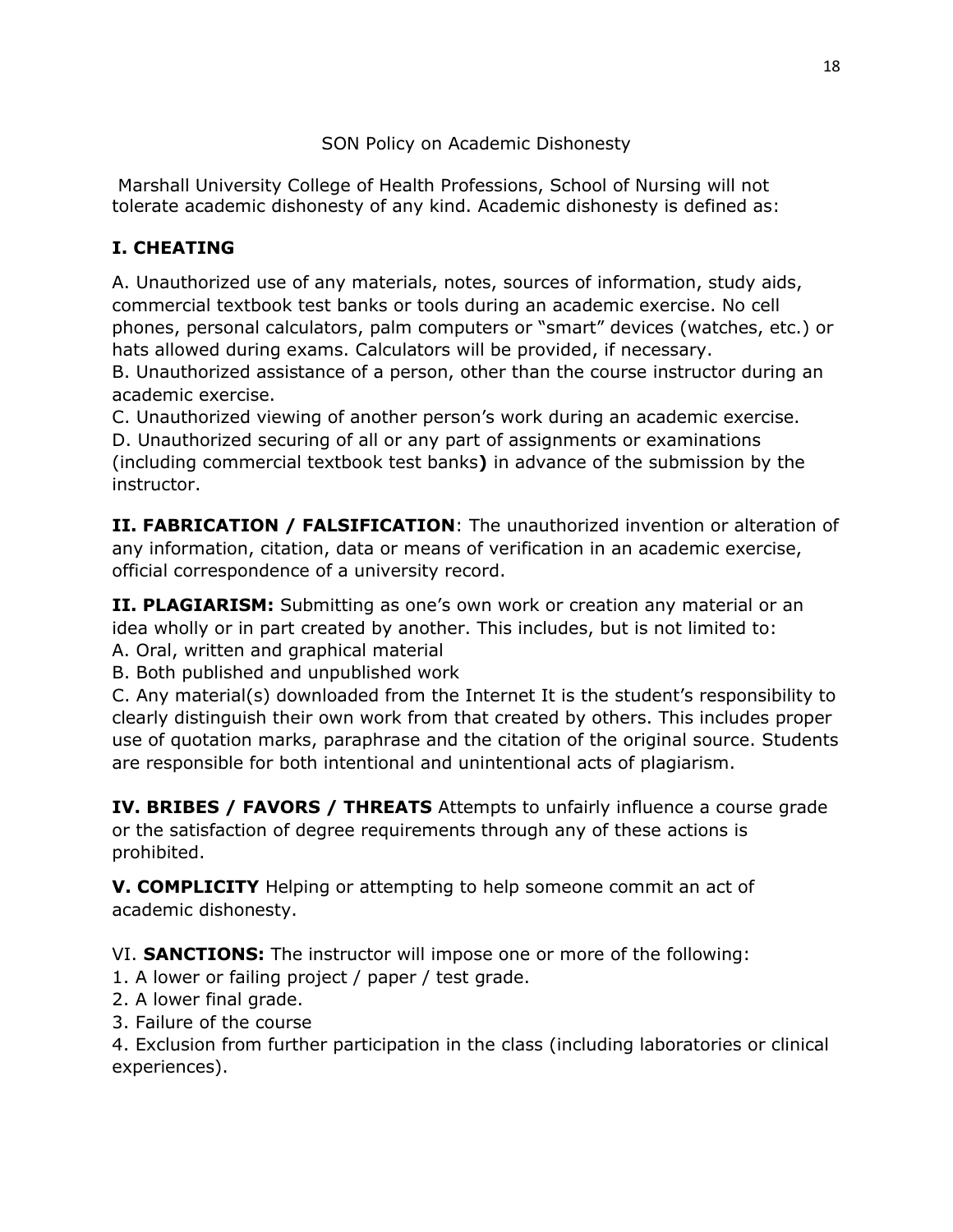Please refer to the University Student Handbook, Code of Conduct for the process of charges made and the process for subsequent sanctions imposed, and the process of appeal.

SON Policy on Academic Dishonesty: Reviewed 10/24/2017, Revised 08/17/16 Approved BSN Faculty 08/21/03 5-13-03, Approved Nursing Faculty 05/13/03

#### SON Original Work Policy

All formal work to be submitted is to be an original work completed by the student for the class at the time the class is being taken. This cannot be a work that has been previously submitted in another class in whole or part unless prior approval has been obtained from the primary Faculty of the class. This policy applies to current classes as well as classes students are repeating.

Approved SON 4/24/2012, Reviewed 10/24/2017

#### SON Anti-Plagiarism Software Policy

All PAPERS that require the use of MU SON approved anti-plagiarism software program are expected to be turned in to the software program early enough for students to obtain the similarly index and adjust the paper for any matching issues. It may take up to 24 hours to receive a report back from the antiplagiarism software program. A final paper submitted that does not meet the antiplagiarism software requirements of the class will be reduced according to the grading guidelines for that particular assignment. Assignments that have a high degree of matching may receive a zero grade. Make sure to check the individual course assignment description for the accepted percentage matching allowed for that course assignment. The accepted percentage matching may vary between assignments and courses.

Approved by SON 5/12/14**,** Reviewed 10/24/2017

#### SON Distance Education Policy

Marshall University School of Nursing (SON) offers individuals the opportunity to participate in classroom instruction for specified nursing courses at the graduate and undergraduate level from multiple distant sites. While the SON strives to ensure that distance education meets the needs of students, it must be noted that technical difficulties do occasionally occur. Students, however, are ultimately responsible for the course content, and as with any missed class it is the student's responsibility to get the missed material. Should a student have any specific problem, these should be brought to the attention of the site faculty/facilitator and the on-campus faculty immediately. If students at any of the distant sites find that this method of instructional delivery is not meeting their educational needs, then the student(s) are welcome to attend classroom instruction on-campus at any time.

Approved SON 08/16/07, Revised 10/24/2017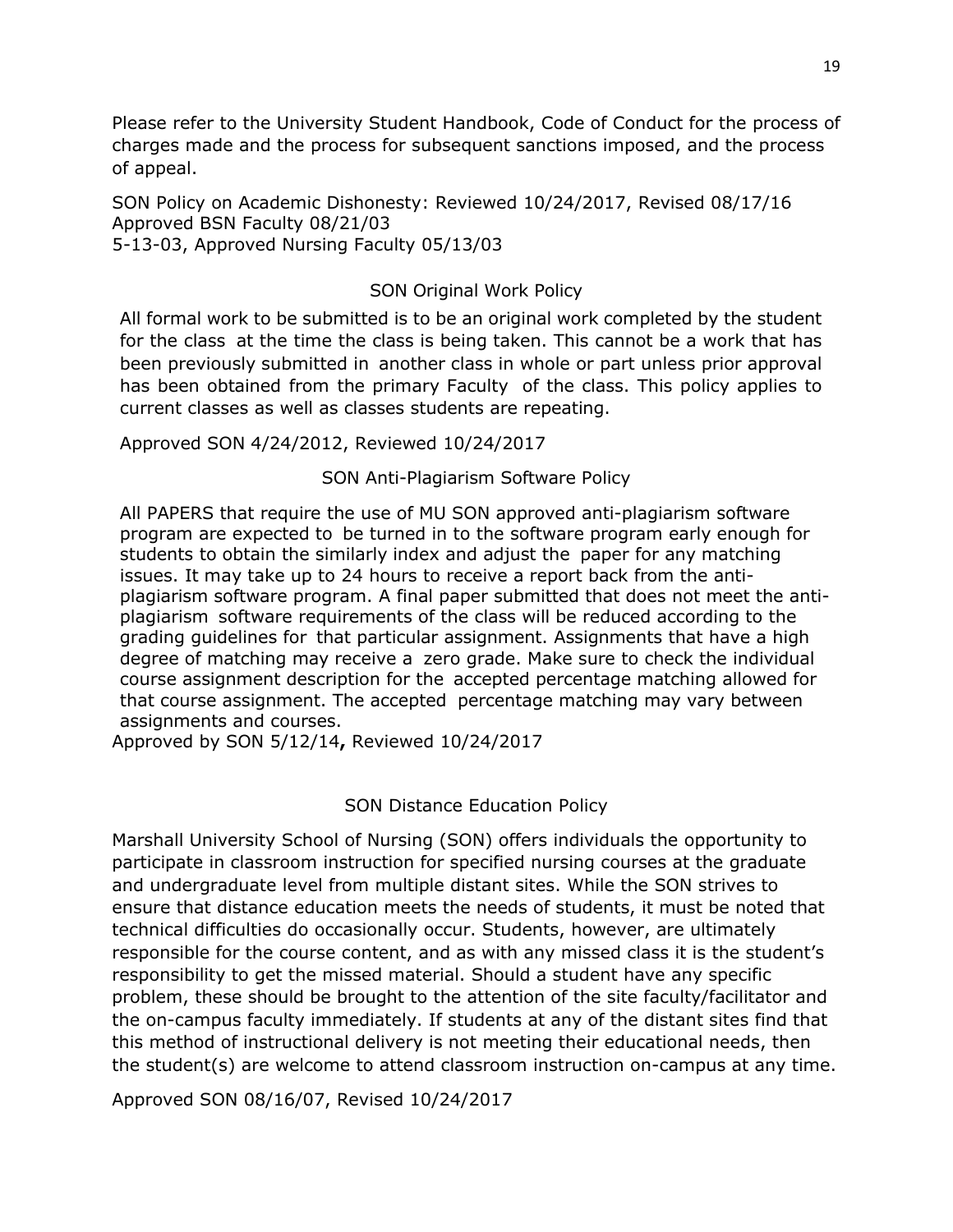#### School of Nursing BSN Online Exam/Quiz Policy

Exams/Quizzes are to be completed by each individual, not as a group. The student will have a 72-hour window in which to access the exam/quiz. If exam/quizzes are not completed on time, students will receive a zero for that exam/quiz unless PRIOR arrangements have been made with the Professor concerning that particular exam/quiz.

Approved by the SON 5/12/14

BSN Online Policy for Late Assignments

Students are expected to complete assignments as scheduled unless other arrangements have been PREVIOUSLY worked out between the Professor and the student. Late assignments will be reduced by **10% per day.** For example, if the assignment is worth 100 points, that is 10 points off the final assignment grade per day late. This applies to ALL assignments such as and not limited to individual assignments, discussion board assignments, group assignments, and peer review assignments.

#### **ASSIGNMENTS that are 5 days past due or later will not be accepted.**

Approved by the SON 4/23/13, Reviewed 10/24/2017

## SON Academic Appeals (Grievance)

The following has been adapted from the Marshall University academic appeals policy. It applies to academic appeals for nursing courses only. Students should refer to the Marshall University student handbook, for academic appeals in nonnursing courses.

In cases where a student is appealing a grade, the grade appealed shall remain in effect until the appeal procedure is completed, or the problem resolved.

The intent of the appeals process is to treat all parties fairly, and to make all parties aware of the appeals procedure.

In those cases, in which an undergraduate student has received an instructorimposed sanction, the student shall follow the procedures outlined below:

1. The student should first attempt a resolution with the course instructor. This initial step must be taken within ten (10) days from the imposition of the sanction or, in the case of an appeal of a final grade in the course, within thirty (30) days of the beginning of the next regular term. The student who makes an appeal is responsible for submitting all applicable documentation. If the instructor is unavailable for any reason, the process starts with the Departmental Chair. 2. If the procedure in Step 1 does not have a mutually satisfactory result, the student may appeal in writing to the Departmental Chair within ten (10) days after the initial action, who will attempt to resolve the issue at the program level. When a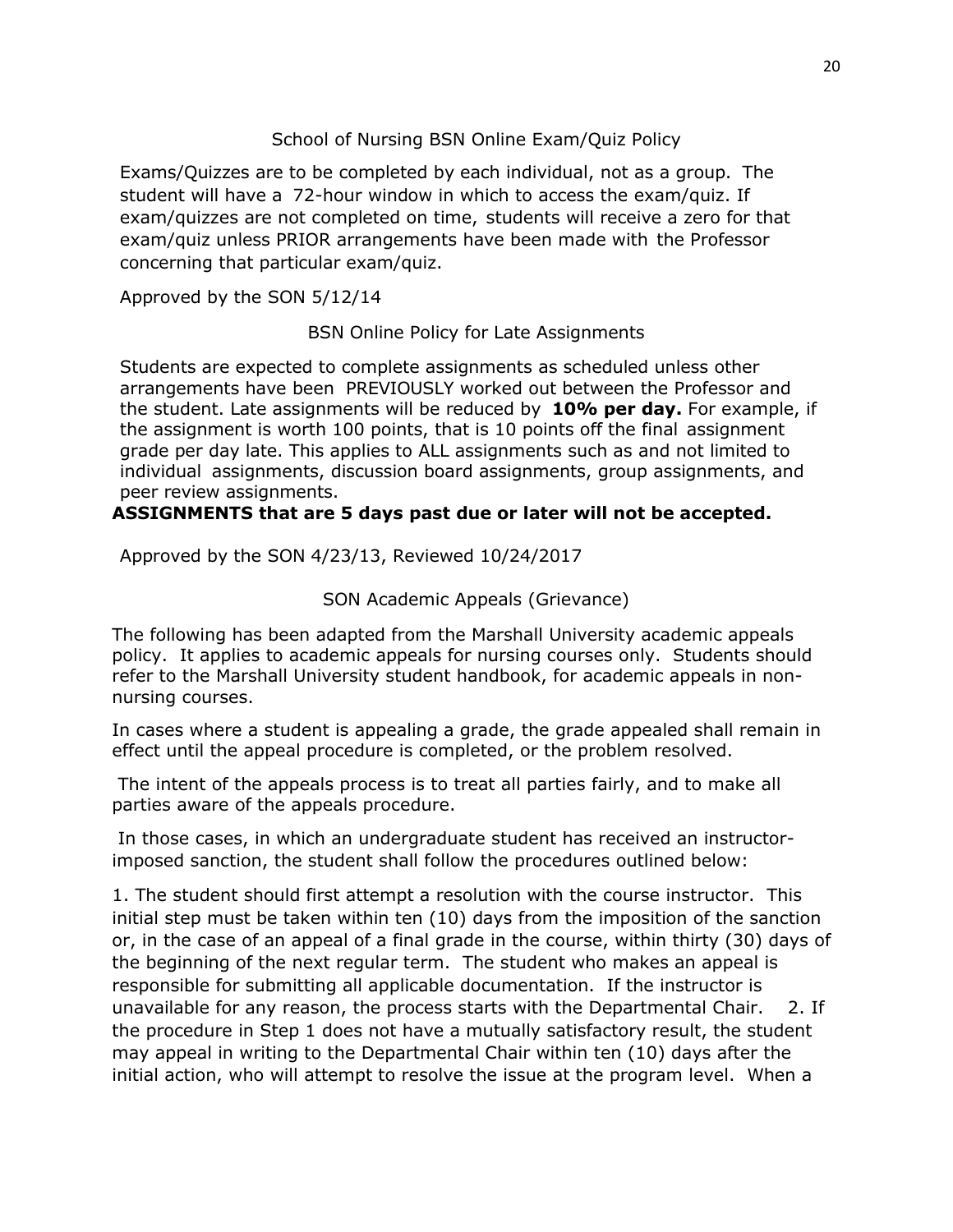student appeals a final grade, the faculty member must provide all criteria used for determining grades.

3. Should the issue not be resolved at the program level, either the student or instructor may appeal in writing to the Dean of the College of Health Professions within ten (10) days of the action taken in Step 2. The Dean will attempt to achieve a mutually satisfactory resolution.

4. Should the issue not be resolved by the Dean, either the student or instructor may appeal in writing within (10) days of the action taken in Step 3 to the Budget and Academic Policy Committee who shall refer the matter to the University Academic Appeals Board for resolution. The hearing panel has the right to seek additional documentation if necessary.

5. Should the student or the instructor be dissatisfied with the determination of the Academic Appeals Board, then either party may file an appeal with the V. P. for Health Sciences within thirty (30) days from receipt of the decision of the Board. The decision of the Vice President shall be final.

Note: A day is defined as a calendar day.

Reviewed: 02/06 Approved: 05/30/96, Reviewed 10/24/2017

# **SON COMMUNICATION INFORMATION/POLICIES**

SON Communication with Faculty

The primary method of communication between faculty (full and part time) shall be the Marshall University email system. Faculty are responsible for checking their Marshall email account at least every other day during the contract period. If a communication requires that faculty be made aware of information and/or a response is required with less than 48 hours' notice, an attempt will be made to contact faculty by phone. Faculty are also required to check their Marshall email account weekly during the summer months and/or when not under contract.

SON Communication Between Faculty and Students

The primary method of communication between faculty (full and part time) and students shall be the class Blackboard email system (for class-related communications during the semester the class occurs) and the Marshall email account (for non-class related communications). Faculty and students are responsible for checking the Blackboard email system at least every other day during the time classes are ongoing. Faculty and students are responsible for checking their Marshall University email account at least every other day during the academic year (fall-spring) and/or when involved in a nursing class. Students are also required to check their Marshall e-mail account weekly during the summer months and/or periods when students are not actively enrolled in classes.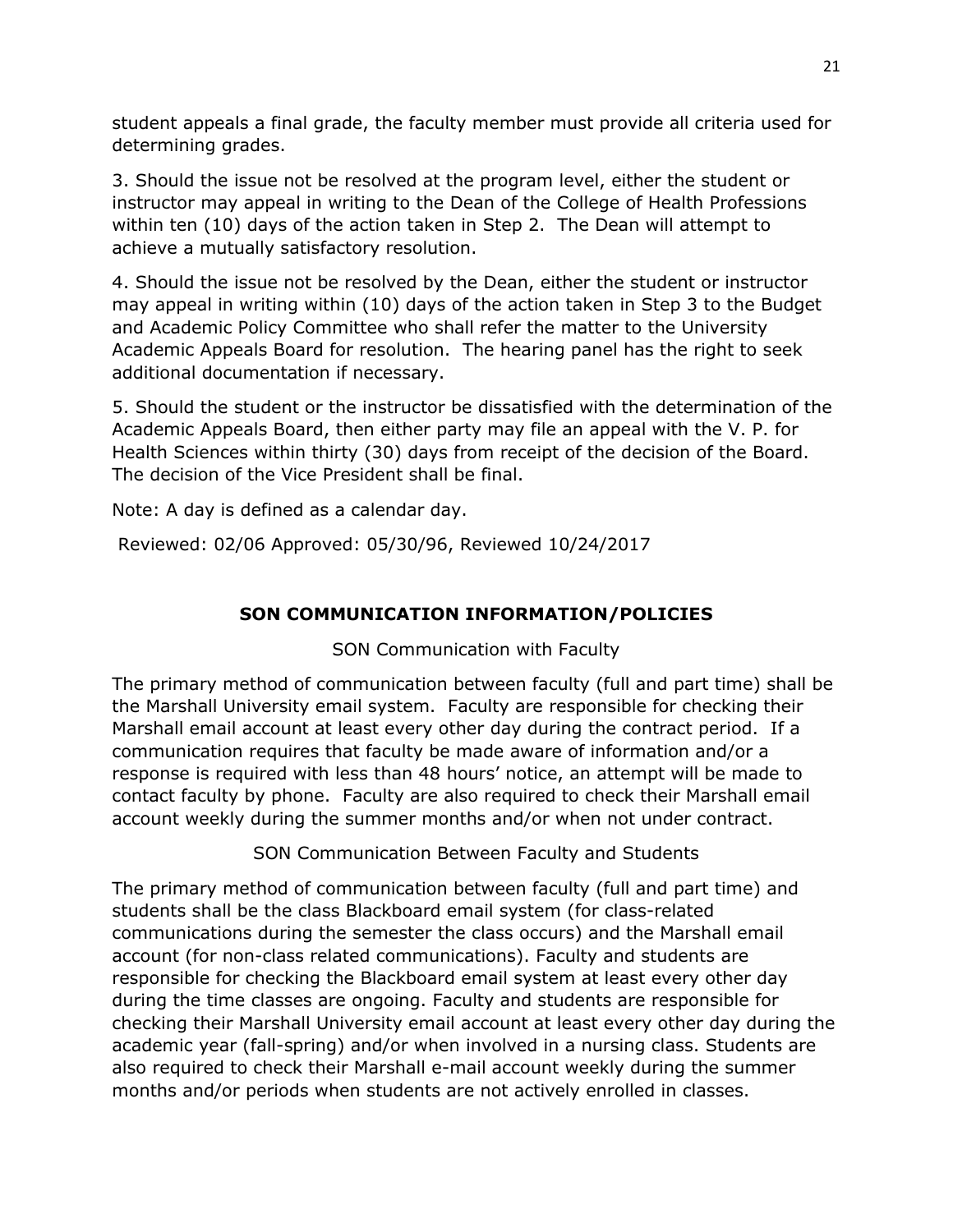Communication between faculty and students, other than those occurring face-toface, including but not limited to telephone conversations and texting, must be followed up with email as soon as possible by the party initiating the communication.

Approved SON 4/24/12, Reviewed 10/24/2017

#### SON Cell Phone Policy

- 1. All cell phones should be set to vibrate or turned off while in class and clinical or during project-based experiences.
- 2. Cell phone conversations are not allowed within the classroom. If you know you will be receiving an important call, position yourself near an exit and quietly go outside the classroom to accept the call.
- 3. Cell phone conversations/texting are not allowed in patient care areas. If you receive a call you must answer, notify your clinical instructor or preceptor, and leave the patient care area to do so. Upon return to the patient care area, you must check in with your clinical instructor or preceptor.
- 4. It is not permissible to make personal phone calls or send personal text messages while in the patient care area or during project-based experiences. If you must do so during the clinical day outside scheduled break/lunch time you must first notify your clinical instructor or preceptor and leave the patient care area. Upon return to the patient care area, you must check in with your clinical instructor or preceptor.
- 5. Texting in class is subject to the teacher's discretion and should be confirmed by their approval at the beginning of the semester.
- 6. Failure to follow this policy during clinical or project-based experiences will result in an unsatisfactory clinical grade for the day.

Approved by Nursing Faculty 10/23/12, Effective 10/23/12, Revised 10/24/2017

#### SON Recording Policy

Recording lectures by any means is subject to the teacher's discretion and should be confirmed by their approval at the beginning of the semester.

Approved by Nursing Faculty 10/23/12, Effective 10/23/12, Reviewed 10/24/2017

#### Email Accounts for Students

All mass mailings will be e-mailed to your Marshall E-mail account. It is your responsibility to check your e-mail messages on a regular basis to keep informed on all current and any new information concerning College of Health Professions. You will not be receiving this information by regular mail.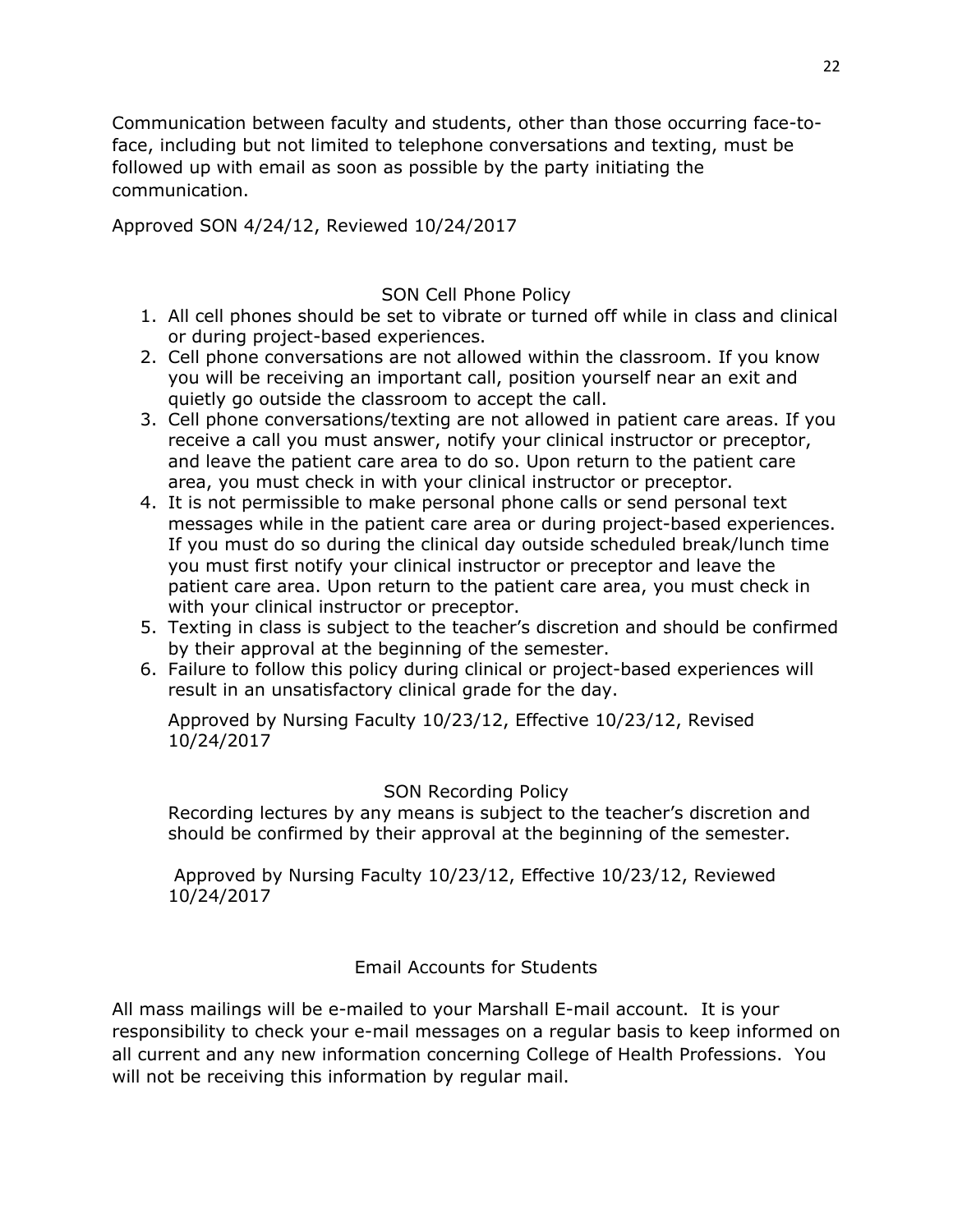If you have a private e-mail account, you can forward your Marshall e-mail to that address. Federal Law prohibits us from sending information to your off-campus email address.

**Students can request their university computing account including their university e-mail address, after they have registered for classes. Local students can go to Drinko first floor with their MU ID. Distance students can call the Computing Services at (304) 696-3200.** 

## **School of Nursing Usage of Electronic/Social Media Guidelines Policy**

#### **1. Standards of Conduct for the Use of Electronic/Social Media**

- A. The School of Nursing recognizes that social networks and other electronic media can be beneficial to the delivery of quality healthcare. However, inappropriate use of electronic media such as social networks, chat rooms, forums, etc. , violate a patient's right to confidentiality and privacy. It may also cross the professional boundary between a nurse and his/her patient. Therefore, the School of Nursing has adopted the following guidelines to minimize the risks associated with use of social networks and all other electronic media.
	- 1. Students must recognize they have an ethical and legal obligation to maintain patient privacy and confidentiality at all times.
	- 2. Students are strictly forbidden from transmitting any patient-related image via electronic media.
	- 3. Students must not share, post or otherwise transmit any patient information, including images, unless there is a patient care related need to disclose information or other legal obligation to do so.
	- 4. Patients should not be identified by name or any other method (such as nickname, room number or diagnosis) that could lead to the identification of the patient. Limiting access to postings through privacy settings is not sufficient to protect the patient's privacy.
	- 5. It is not acceptable to post any information about a patient even if the patient's name is not identified.
	- 6. Students should never refer to a patient in a derogatory or disparaging manner, even if the patient is not identified.
	- 7. No photos or videos of patients may be taken on a personal device, including cell phones.
	- 8. Students must always maintain appropriate professional boundaries with patients. Online contact with patients or former patients blurs the distinction between a professional and personal relationship. Inappropriate communication via electronic media is discouraged. This includes instances where the patient contacts the student first. If this should happen, the student should notify their instructor as soon as possible.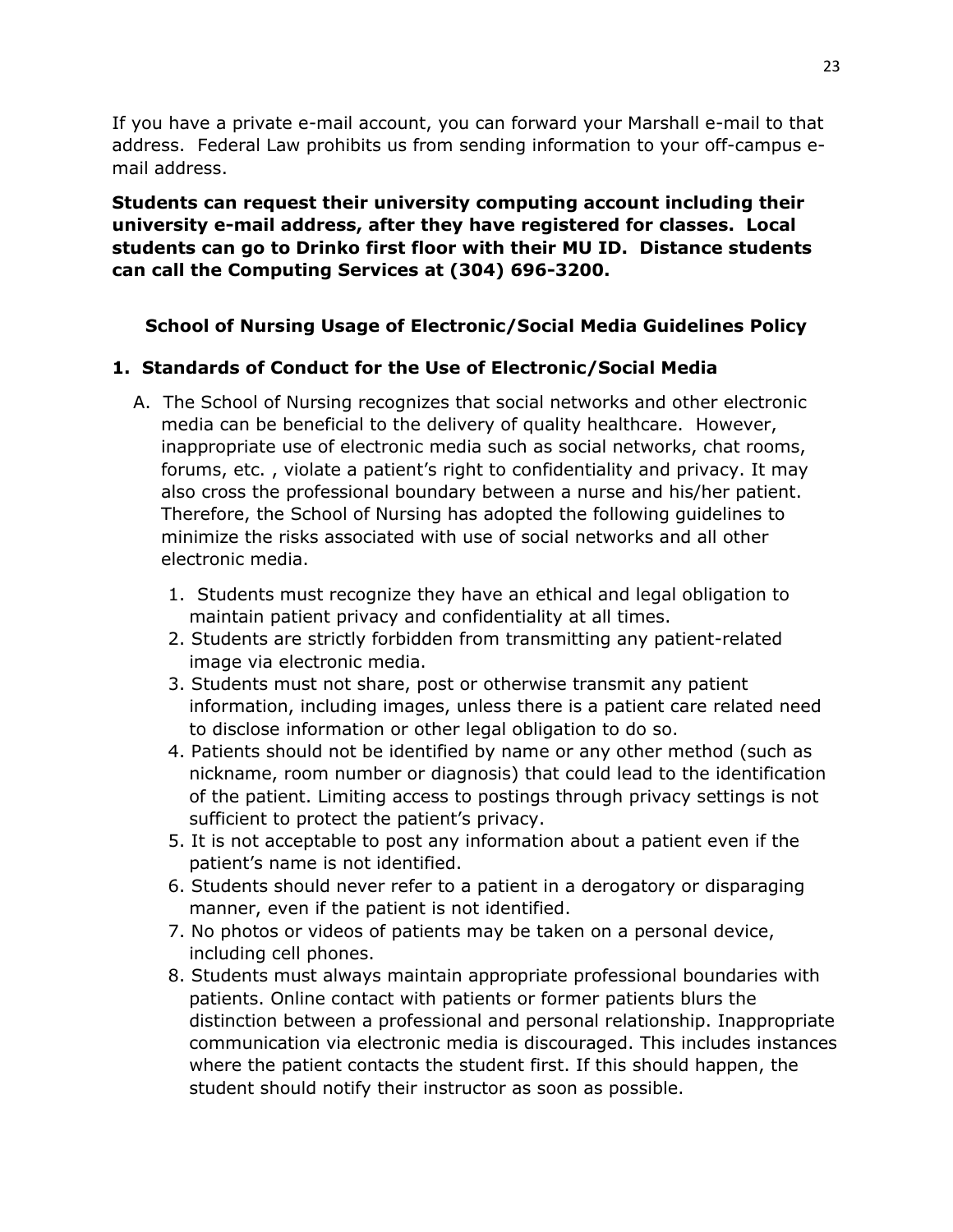- 9. Students should understand patients, colleagues, institutions and prospective employers may view postings on social media websites. Students should not make disparaging remarks about patients, instructors, other students or facilities, even if they are not expressly identified. Students must not make threatening, harassing, profane, obscene, sexually explicit, racially derogatory, homophobic or other offensive comments.
- 10. Students should bring content that could harm a patient's privacy, rights, or welfare to the attention of faculty.
- B. If the student has any doubt about the appropriate use of electronic/ social media they should contact their instructor for further guidance.
- **2. Inappropriate use of Electronic/Social Media** can lead to disciplinary action including but not limited to formal reprimand, suspension or dismissal from the program. Students can also be held personally liable. Such violations may result in civil and criminal penalties including fines or possible jail time in accordance with state and federal laws.

#### References

- Anderson, J., & Puckrin, K. (2011). Social network use: A test of self-regulation. *Journal of Nursing Regulation, 2*(1), 36-41.
- National Council of State Boards of Nursing. (2011). *White paper: A nurse's guide to the use of social media*. Chicago, IL. Retrieved from www.ncsbn.org/

Approved SON 4/24/ 2012, Reviewed 10/2017

Submission of Assignments for RN to BSN Program

Papers are to be submitted to faculty as attachments using the Assignment Drop Box. Assignments are to be submitted in Microsoft Word or Microsoft PowerPoint, unless specified as another form from the course instructor. The file naming protocol is to be used to save papers and submit in the drop box.

The file naming protocol requires your **last name** followed by the first two letters of your **first name** followed by an **underscore** followed a **short title of the assignment**.

For example, if Sally Smith were submitting an assignment, the file name would be: **SmithSa\_CritIssues**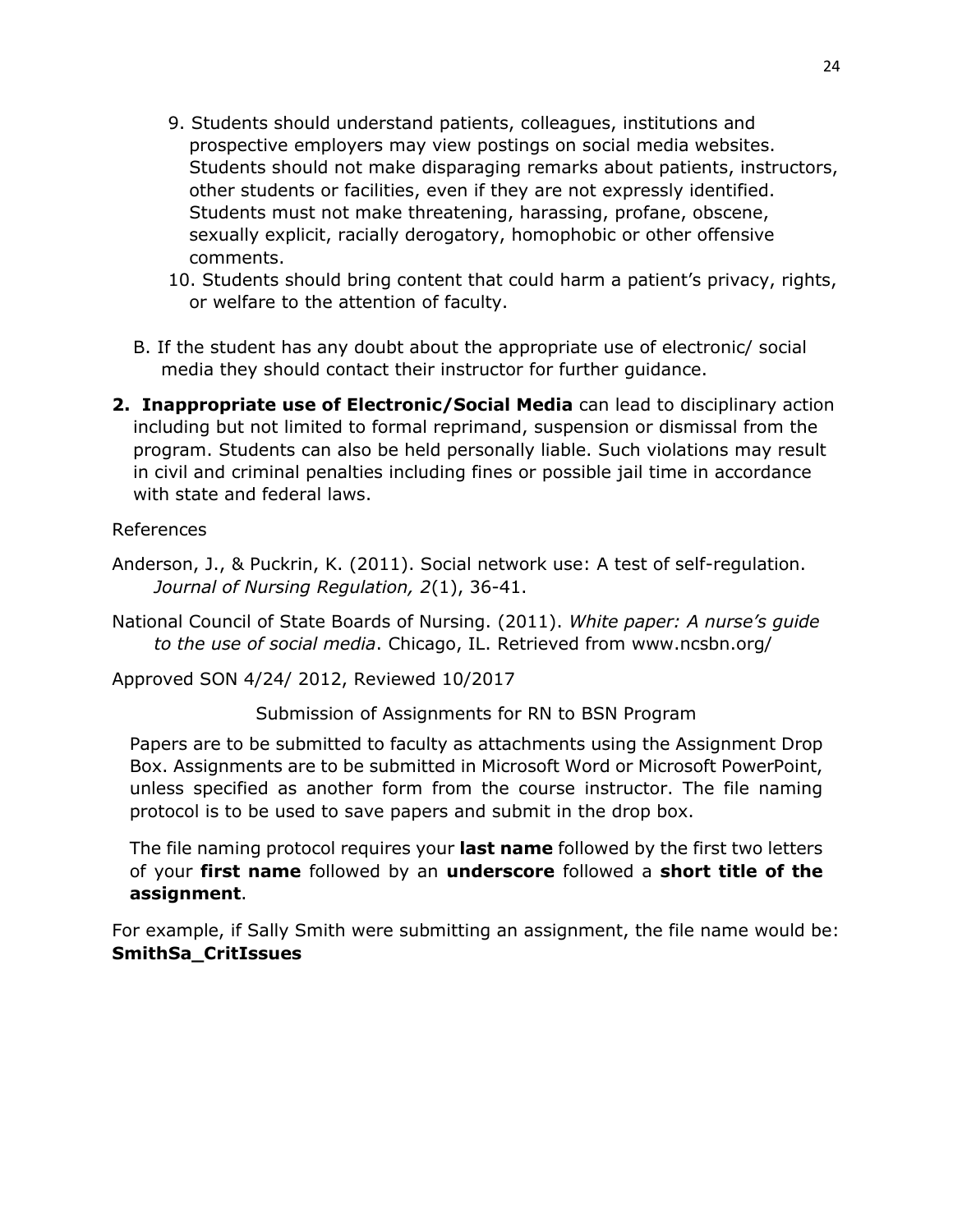#### **SON REQUIRED HEALTH RECORDS & TECHNICAL STANDARDS**

#### Health Form

All students admitted to the RN to BSN Program must have a current complete Health Form on file PRIOR to beginning classes for the semester in which they are starting the program.

The school of nursing health form (available online at Verified Credentials) must be completed. Satisfactory health record is considered current if it is completed within one year prior to acceptance letter and there has not been any changes in your health within that past year. If there have been any changes in your health status, you MUST complete a new health form upon acceptance to the program. Only students with satisfactory health forms will be permitted to begin and continue in the program. This health form only needs submitted upon admission to the program, unless there are changes in your health status during the time you are enrolled in the program. **If there are changes, to your health status while in the program, you must submit a new nursing health form**.

SON Change in Student Health Status Policy

Students experiencing a change in health status (i.e., any health change from student's

MUSON health form on file) requiring any medical treatment for the change in health status including but not limited to pregnancy, injury, new onset or exacerbation of chronic illness, acute illness, or hospitalization, MUST communicate this information to the School of Nursing main office in writing as soon as possible **but before returning to clinical or project-based experiences.** In order to return to clinical or project-based experiences, the student MUST secure a medical release from a licensed health care provider that confirms the student is able to return to clinical or project-based experiences and perform the duties required. An Injury, illness, or pregnancy that prevents a student from completing a clinical, project-based experience or didactic requirement may require a student to drop the course and complete it once released by the licensed health care provider. If a student must drop a course due to injury, illness, or pregnancy, a revised program plan of study completed by the student and their Advisor must be submitted to the Admissions, Progression, and Graduation Committee for approval for Pre-licensure and RN to BSN Committee for RN to BSN Program. No guarantee is made by the SON that the revised plan of study will be accepted, implementation of the plan as it depends upon various factors including clinical availability. A revised program may delay graduation for the student. However, the MUSON five (5) year policy from first nursing course to graduation must still be followed. Approved 11-27-2012 and effective immediately. Revised SON 4/24/2018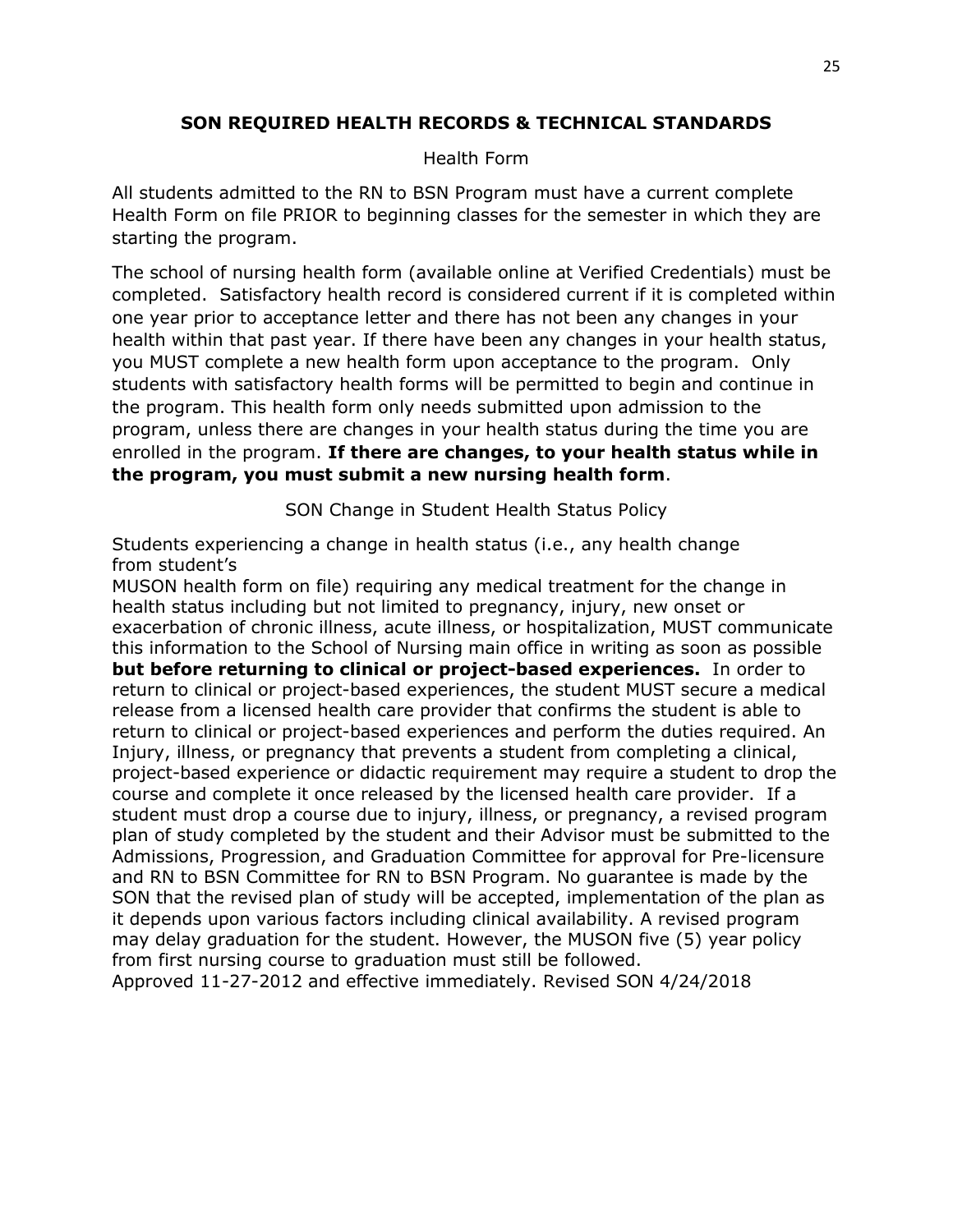#### **Marshall University School of Nursing RN to BSN program Immunization/Lab Testing/Documentation Requirements**

To ensure compliance with clinical agency requirements all students of the Marshall University School of Nursing are required to present proof of vaccination or immunity to the diseases identified below and completion of specific lab testing. It is the student's responsibility to pay for all required immunizations or lab tests. Instructions on when and how to provide this information to the School of Nursing will be sent to students upon admission to the program. As noted below it may take 4 weeks or longer to complete required immunizations or lab tests, students should keep this in mind so as to be able to meet established deadlines. Some vaccines may also interfere with timing of the TB skin test, so students should discuss this with their health care providers prior to TB testing and immunizations.

Most recent TB Test (PPD, QuantiFERON-TB Gold In-Tube Test or T-Spot. TB Test); then TB test is required each year thereafter if high-risk or known exposure. If TB test is positive, additional documentation is needed (chest xray and absence of symptoms form completed by the Health Department or Primary Care Provider initially and after year thereafter).

Yearly proof of TB testing if in a high-risk area or with an exposure to TB is required. Students who do not maintain documentation of TB testing if highrisk or exposure while taking NUR 318, NUR 333, NUR 410, or NUR 427, will not be able to participate in project-based experiences which may result in a failure of the class.

Students who have received the BCG immunization, or who have an allergy to any component of the TB Skin Test, are to utilize one of the blood assays for *M. Tuberculosis* and provide results. **In the case of positive blood assays, the student must provide documentation of a clear chest X ray and be evaluated annually by their Primary Care Provider or Health Department for signs/symptoms of TB (form available on the School of Nursing website).** 

- Hepatitis B vaccine-3 shots, titer showing immunity, or waiver (available on Verified Credentials website for signature)
- Measles, Mumps, and Rubella: MMR vaccine x 2 does at least 4 weeks apart or titer showing immunity. If you were born before January 1, 1957, you can select the waiver option and supply proof documents including your name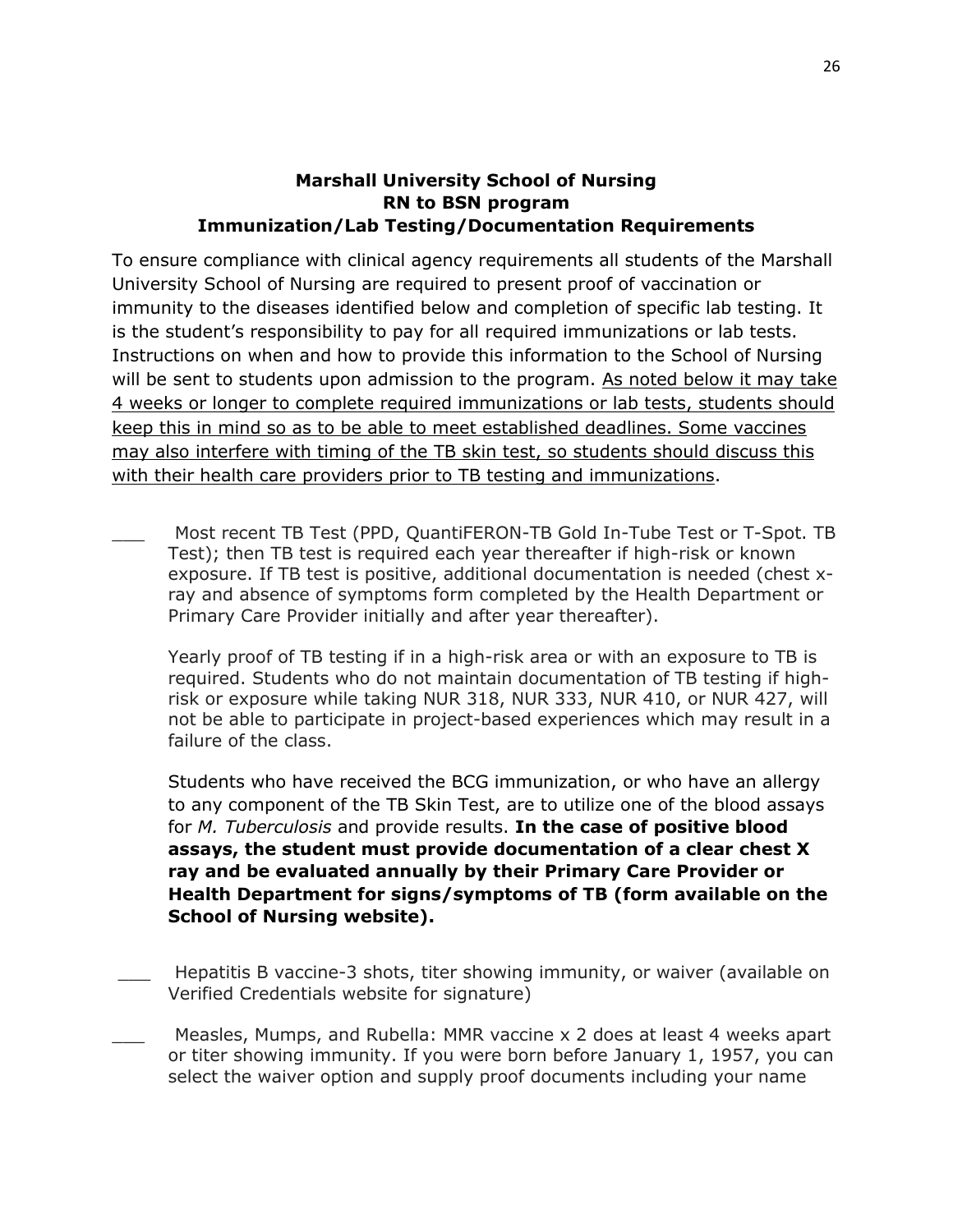and date of birth. Project based sites are under no obligation to accept a waiver.

- \_\_\_ Tetanus, Diphtheria, and Pertussis: Need proof of Tdap vaccinations, Td booster every 10 years thereafter.
- Varicella (chicken pox): Need to provide immunity by one of the following:
	- a. Documentation of 2 doses of varicella vaccine
	- b. Titer showing immunity.
	- c. Documented diagnosis or chickenpox or verification of history of chickenpox by your health care provider; not family member or yourself.
- \_\_\_ Physical- MU SON Certification of Physical Exam must be completed by primary care provider. Only students with satisfactory health forms will be permitted to begin the program. This health form needs submitted upon admission to the program and each time there are changes to your health status while in the program.
- \_\_\_\_\_ Influenza Vaccine and COVID 19 Vaccine: Project based experience sites may require students to have the influenza vaccine and/or COVID 19 vaccine. Students will need to check with the project-based experience agency/site to see what requirements are necessary. Agencies/sites may deny students admission to the facility without documentation to influenza vaccination and/or COVID 19 vaccine.

# Technical Standards

One of the purposes of the Marshall University School of Nursing (MUSON) is to provide graduates with a broad and basic preparation for professional nursing practice. Applicants to the program must be able to meet the cognitive, affective, and psychomotor requirements of the curriculum. The MUSON has identified technical standards critical to the success of students in the nursing program. These standards

are designed not to be exclusionary, but to establish performance expectations that will enable students to provide safe patient care. **The technical standards form is located on the Verified Credentials website. Once a student creates a Verified Credentials account, the form will be available. A signed technical standards form must be current and on file with Verified Credentials.** The documentation is due no later than **July 1 (Fall admission) or January 2 (Spring admission) or April 1 (Summer admission)**.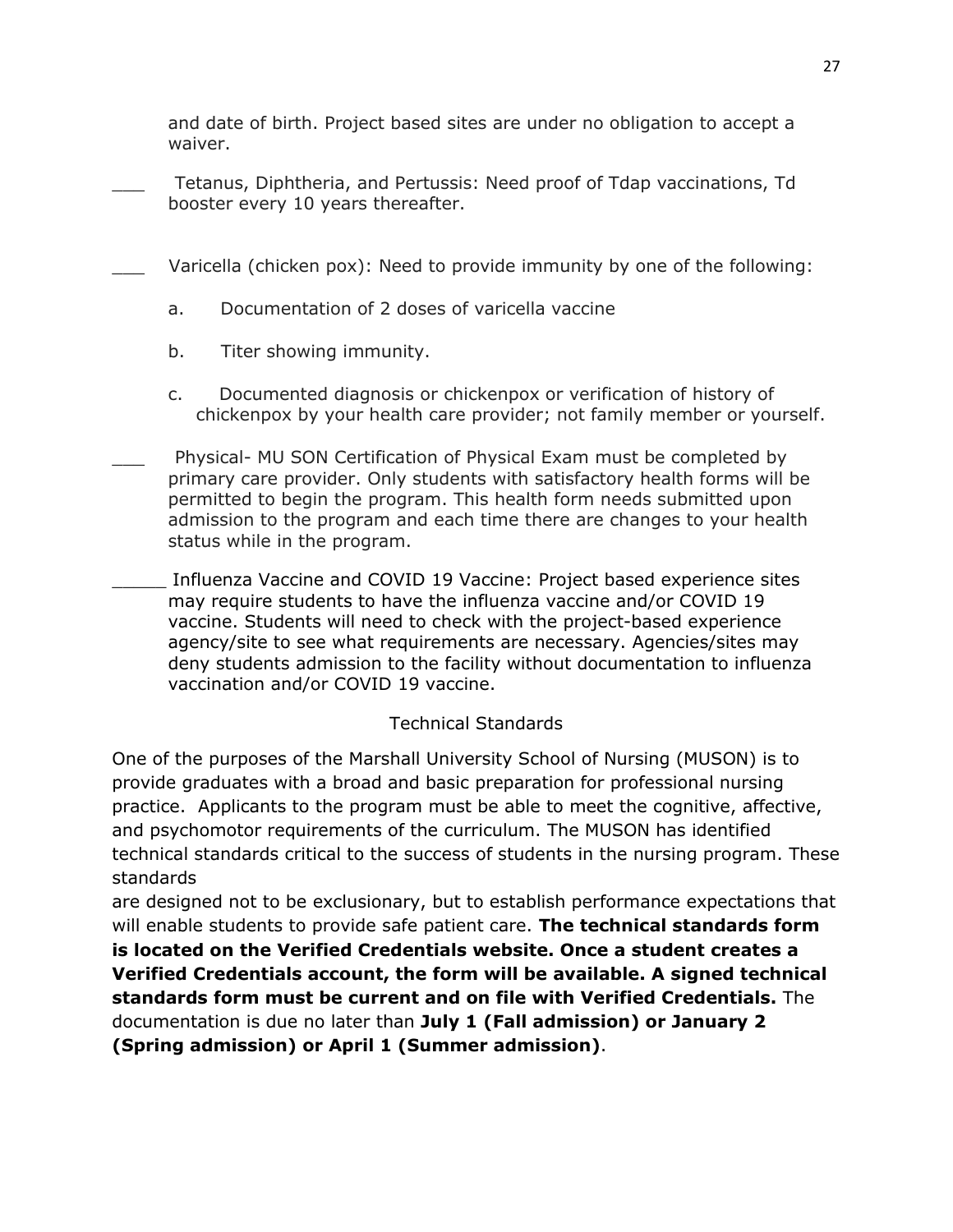Approved SON 2/23/2010, Revised UGAPS 3/2/2010, Approved GAPS 3/9/2010, Revised UGAPS 3/16/ 2010, Approved SON 3/30/2010; Approved with revisions 02/2017

SON Drug and Alcohol Testing Guidelines/Procedures

#### **I. Standards of Conduct for Drug Free Environment Policy**

- A. School of Nursing students are prohibited while on the premises of Marshall University or any clinical agency from participating in the unlawful manufacture, use, distribution, dispensing, consumption, ingestion or possession of drugs, alcohol or other controlled substances, including, without limitation, any substance which affects behavior.
- B. School of Nursing students are prohibited from reporting to a clinical experience, class, or other school sponsored function under the influence of any controlled substance, including, without limitation, alcohol or drugs, which have the potential of impairing the student's ability to function in an appropriate and safe manner. A student who is prescribed by his/her physician, or ingests any drug (including over the counter medication) which has the potential of modifying the student's behavior and/or mental/physical acuity, must report to the clinical faculty member that:
	- 1. He/she is taking that drug.
	- 2. The doctor (if any) who prescribed the drug.
	- 3. The condition for which the drug is being taken.
	- 4. The dosage.
	- 5. Duration that student will be taking the drug.

 The faculty member shall maintain the confidentiality of such information in accordance with State or Federal laws and regulations and shall rely upon such information for the protection of the student, other students, patients and other third-parties, (Marshall University adheres to policies prohibiting unlawful discrimination again individuals with a disability. Nothing in this Drug and Alcohol policy is intended to abrogate its policies against unlawful discrimination.)

- C. School of Nursing students, while in the clinical setting, may be subject to policies of the clinical agency, including, but not limited to random drug and alcohol screening.
- D. School of Nursing students must report to the Chair of the School of Nursing or his/her advisor, any students of the School of Nursing, reasonable suspected of being "under the influence" or "impaired". Such reporting obligation includes an obligation to self-report any impairment that a student believes may be the result of his/her own use of any medication or other controlled substance. The terms "under the influence" or "impaired" shall mean that the individual displays behavior or conduct which suggests that his/her ability to function mentally or physically in a safe and/or appropriate fashion is compromised or affected by drugs, alcohol or the combination use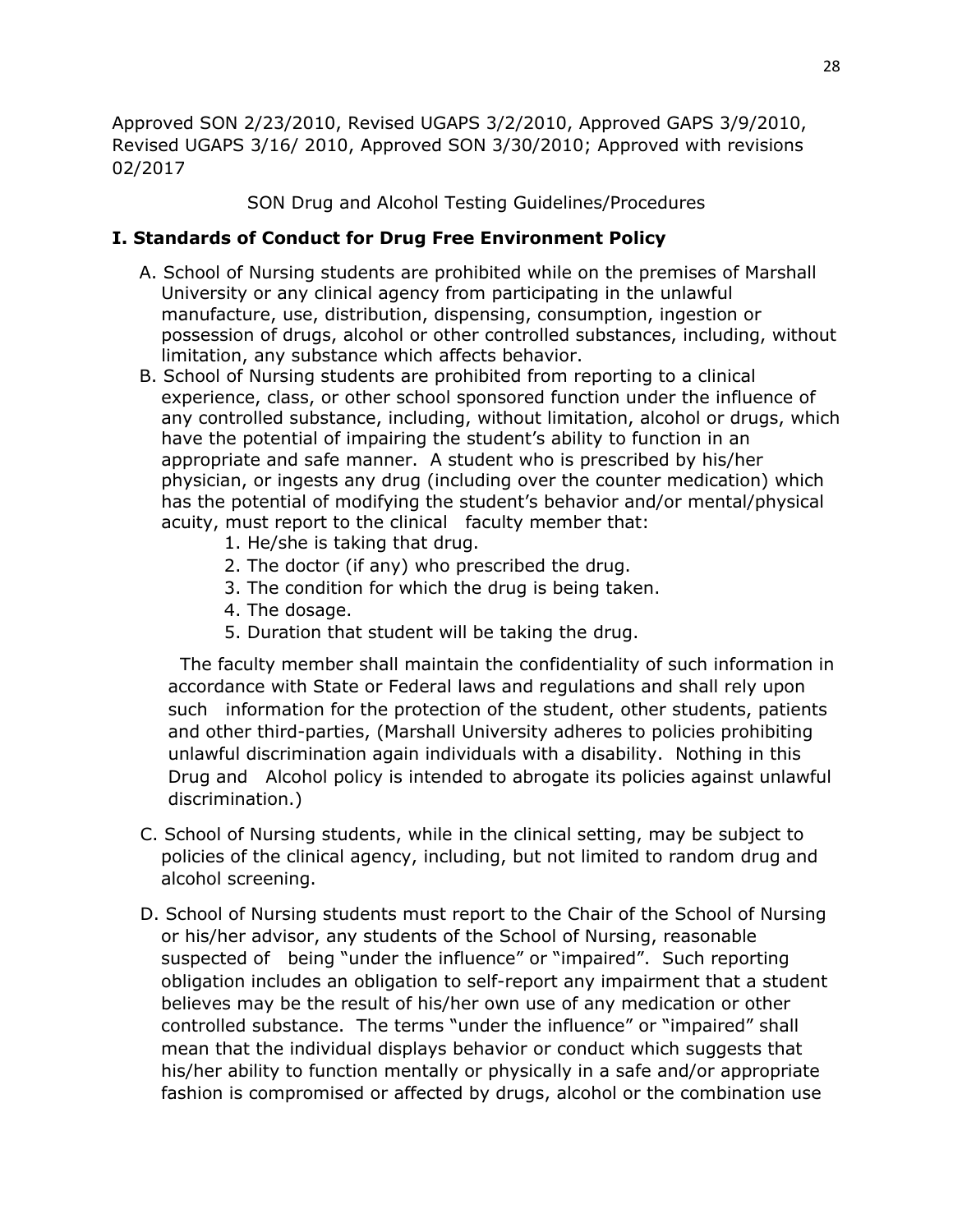of any controlled substances. (See below III A,I).

- E. Any student of School of Nursing who is arrested for driving under the influence of alcohol or violating and statue pertaining to the manufacture, possession, sale or use of any drug shall notify the Chair of the School of Nursing, or his/her advisor, of such arrest within five (5) days after such arrest. Thereafter, the student must notify the Chair whether such arrest has resulted in a conviction of acquittal, including whether the student entered a plea of guilty or nolo contendere (no contest), as well as whether the student entered into any agreement with the prosecution to reduce charges or defer prosecution.
- F. Any drug screening results which are positive for the presence of alcohol or other controlled substances may be reported to appropriate heath care licensing boards or authorities in accordance with local, state, or federal laws or regulations.

# **II. General**

- A. Any student who violates any policy of School of Nursing is subject to disciplinary action up to and including expulsion. Similarly, any conduct by a student which has the potential of adversely impacting School of Nursing may be subject to review and disciplinary action.
- B. The Chair or the student's advisor will document any reported suspicion that a student is impaired or under the influence, any efforts to confront the student and request a drug test, as well as any post-testing communication.

# **III. Applicability**

- A. School of Nursing requires drug testing as follows:
	- 1. Reasonable Suspicion: Any student who demonstrates unusual, unexplained behavior in the class, Clinical environment or anywhere on hospital or University premises. Observable signs might include, but not be limited to:
		- Slurred speech
		- Odor of alcohol on breath or person
		- Unsteady gait
		- Disorientated or confused behavior
		- Significant changes
		- Hallucinations
		- Unexplained accident or injury
		- Other clinical observations consistent with impairment
		- Sloppy, inappropriate clothing and/or appearance
		- Physically assaultive, unduly talkative, exaggerated self-importance, making incoherent or irrelevant statements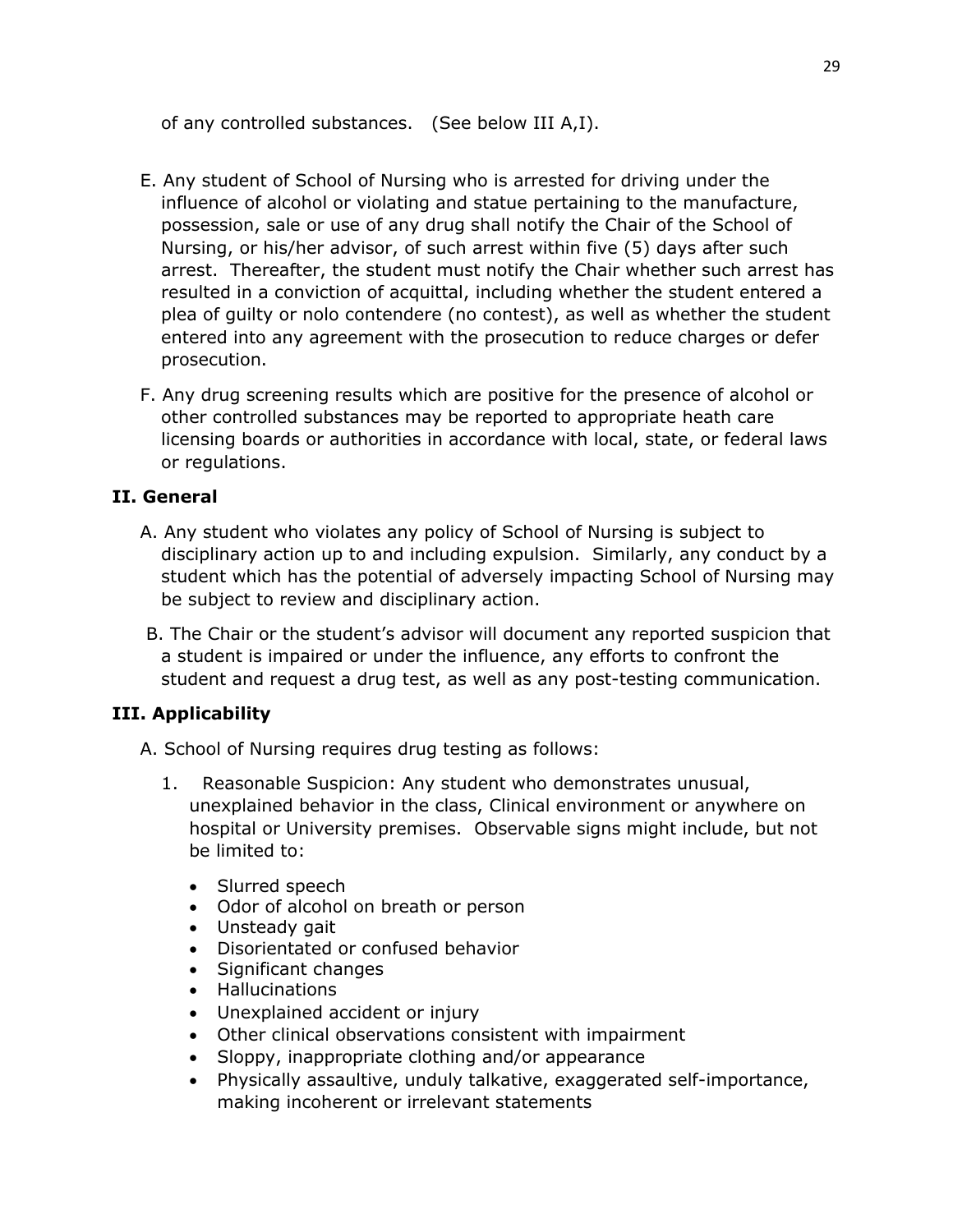- Excessive sick leave, excessive lateness when reporting for class or clinical experience or returning from lunch or break, frequent unscheduled short term absences
- Work takes more time to produce, missed deadlines, careless mistakes
- Unable to concentrate or distracts easily
- Inconsistent behavior or mood swings

 2. Random: Any student in a "safety sensitive" position who is undergoing treatment and/or

 in a rehabilitation monitoring program. "Safety sensitive" includes those positions where

 students' responsibility involves public safety or the safety of others and is determined on a

case by case basis.

Notification of selection for random drug testing will be initiated by the Chair or authorized designee who will refer the collection to the Clinic Specialist or authorized designee.

Approved by SON faculty 4/28/15

Counseling and Other Assistance.

Help is available on the Marshall University campus at the Student Health Education Program, 145 Prichard Hall (304-696-4800). An Alcoholic Anonymous group meets on campus and is open to all interested parties. Community resources are also available and can be accessed by calling information and Referral Services (304- 528-5660).

Reviewed 10/24/2017

# **CLINICAL INFORMATION & POLICIES**

#### **Marshall University School of Nursing CPR Verification Policy: RN to BSN Program**

Students in the RN to BSN program must **obtain and maintain a current CPR card** (Adult, Infant and Child), **including didactic and skills performance check-off**. Students must submit on admission proof of having satisfactorily completed an approved CPR course from the list provided below on admission. Students who do not maintain a current CPR card while taking NUR 318, NUR 333, NUR 410, or NUR 427 will be administratively withdrawn from the class.

It is the student's responsibility to maintain documentation of CPR at all times. Failure to have a current CPR card on file with the School of Nursing will result in the student being declared ineligible to engage in clinical or in any activity involving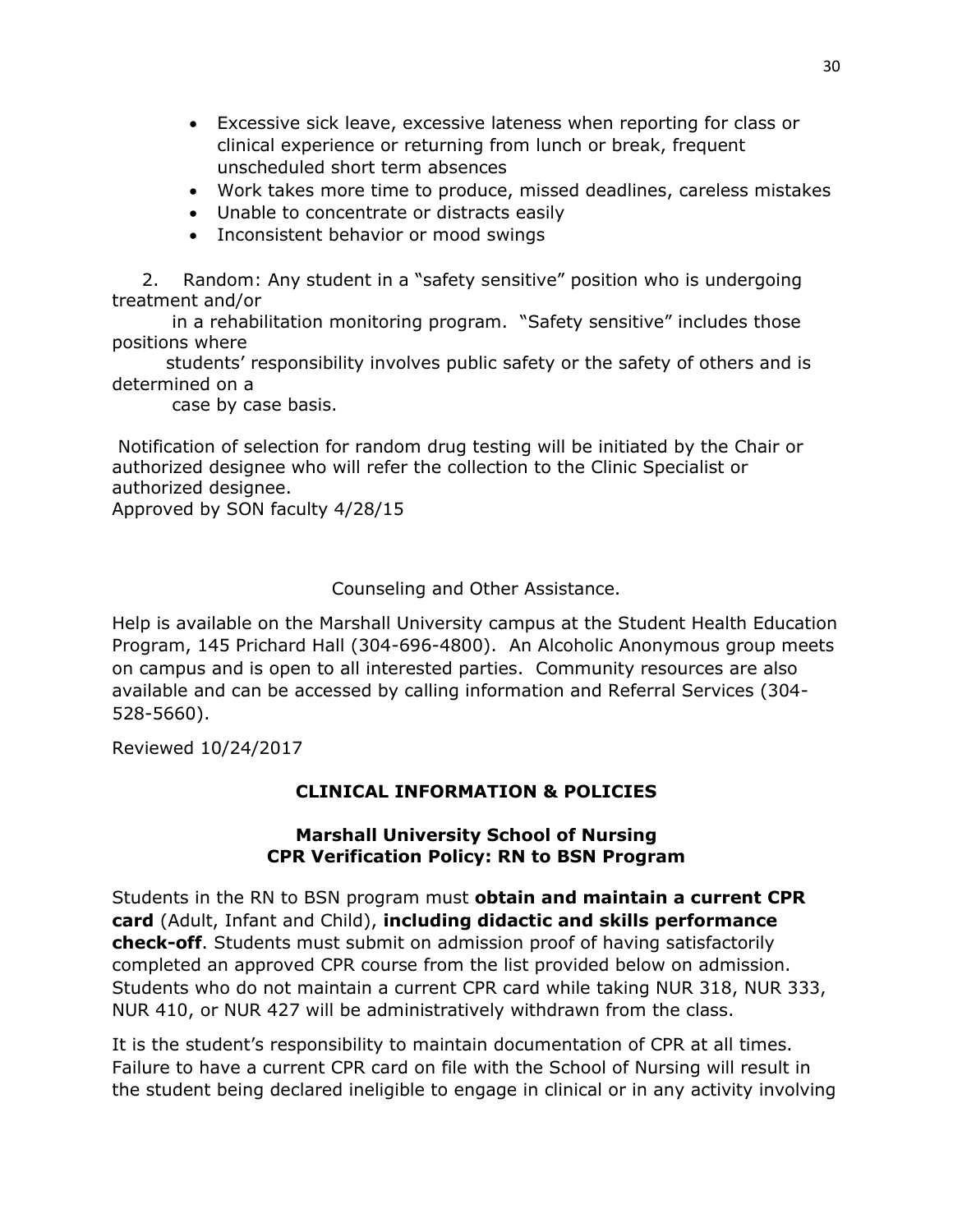agencies other than the School of Nursing. **If the student attends clinical or engages in activities involving outside agencies without a current CPR verification on file with the School of Nursing before faculty become aware of the lapse, all clinical or activities engaged in during this time will be given an unsatisfactory grade.**

The following CPR courses are the **only ones approved** by the School of Nursing:

- 1. The American Heart Association Basic Life Support (BLS).
- 2. The American Safety and Health Institute Basic Life Support, BLS for Healthcare Providers and Professional Rescuers.
- 3. The American Red Cross courses:
	- a. Basic Life Support for Healthcare Providers or
	- b. Adult and Pediatric CPR/AED
- 4. The International Occupational Health and Safety Association BLS for Healthcare Provider (inclusive of adult, child and infant CPR and AED).

## **No other Courses will be accepted.**

Revised and Approved Nursing Faculty Organization 8/18/17; revised 9/12/17

# Injury in Clinical Setting

Any student who is injured during a clinical/project-based nursing experience may be treated at a local health care facility. However, neither the health care facility nor the university is responsible for paying for those student medical services. The student is covered under his or her own health plan or one that they may take out with the university. **The student is responsible for paying for his or her own medical expenses.** 

Revised Fall, 2004, Reviewed SON 2/27/18

#### Criminal Background Checks

To participate in project-based experiences, all nursing students must complete information for a criminal background check after admission to the RN to BSN Program and PRIOR to starting classes. This information will be sent to you via your Marshall e-mail account. If you do not receive the information, it is your responsibility to contact the School of Nursing Records Assistant at (304) 696- 3821. For the RN to BSN Program, background checks are completed as part of the admission process.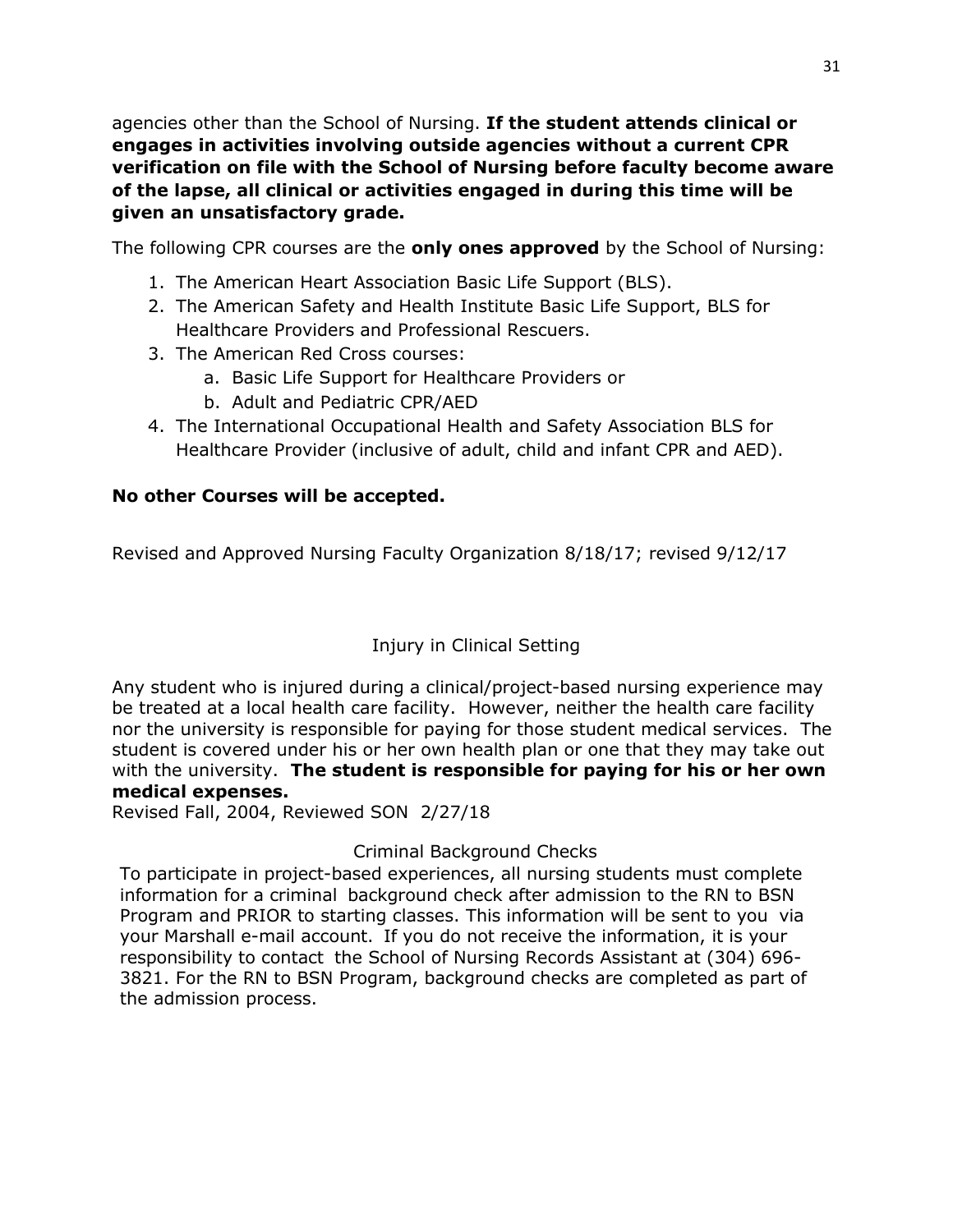#### Drug Screening

Facilities and/or community agencies utilized by the School of Nursing require students have drug screening done within a certain time frame prior to starting the RN to BSN Program. It is the student's responsibility to ensure that this is completed in time for reports to get returned to the School of Nursing before project-based experiences begin. (It is recommended that students allow at least 2 weeks for this processing.) Information about drug screening will be sent to students via the Marshall e-mail account. For questions about the drug screen process, contact the School of Nursing Records Assistant at (304) 696-3821. For the RN to BSN Program, drug screening is completed as part of the admission process.

#### Dress Code for Project Based Experiences

The dress code for project-based experiences is business casual; for example, polo shirts or blouses (no tee shirts or lowcut blouses showing cleavage), long slacks (no jeans, ankle length pants, capri pants unless hose are worn, shorts or leggings) or dresses/skirts no shorter than knee length and appropriate shoes with closed heels and toes with socks/hosiery. The ID badge should be clipped to the collar and must be worn.

#### Universal Badges

#### **MU SON ID CLINICAL BADGE**

Students are required to have a clinical ID badge to identify them as a RN to BSN student while in the RN to BSN Program and during project-based experiences for the program. The badge should be obtained upon admission to the RN to BSN Program. This is not the MU student ID. Once you have been admitted to the RN to BSN Program, the Student Records Assistant will send your name and MU ID number to the Campus ID. Campus ID will send each student a link with directions as to how to upload an approved photo for the clinical ID badge. The clinical ID badge will cost \$5.00. Once the clinical ID badge has been made and received by the School of Nursing, the Records Assistant will mail your badge to the current license on file with Marshall University. The Records Assistant will make a copy of the clinical ID badge to put in the student file before it is mailed to you**. Make sure your address on file with Marshall University is correct.**

**Students who do not have a copy of their Marshall School of Nursing clinical ID badge on file with the School of Nursing will not be allowed to participate in the project-based experiences for NUR 333, NUR 318, NUR 410, or NUR 427.**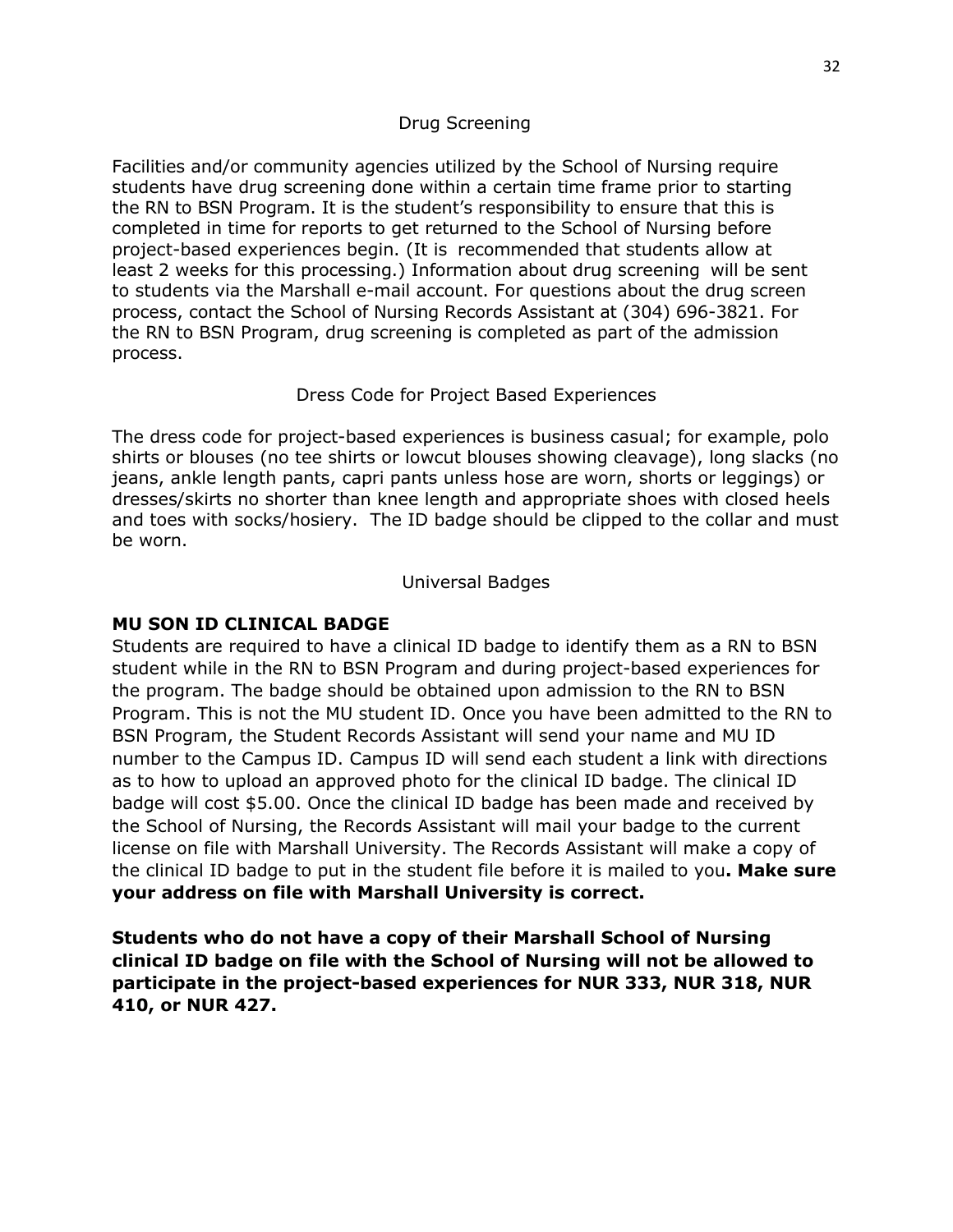#### **Dress Code**

#### Body Piercing, Tattoos and Artificial Nails

To maintain a professional image, the School of Nursing highly discourages body piercing and tattooing. If the student already has a tattoo or body piercing, the student will, as much as possible, keep the body part covered and/or remove all facial jewelry while engaging in clinical/project-based experience related activities or any activity representing the SON except for one post earring per earlobe.

Due to a continued concern for infection control, artificial nails will not be worn by anyone providing direct patient care or when preparing items for patient use. Artificial nails are defined as any artificial material such as acrylics, wraps, overlays, tips, or bonding material.

Approved SON 2/27/2018

#### **MARSHALL UNIVERSTITY ORIENTATION**

If you are new to Marshall University you must complete the orientation. Marshall University will offer an on-line Orientation Program for all students admitted to online RN to BSN Program. If you have any questions, please call the Orientation Office at 1.800.438.5392.

# **STUDENT ORGANIZATIONS**

#### **Student Nurses' Association**

The Student Nurses' Association (SNA) is an organization for all nursing students. It is a recognized campus organization. Members of the SNA participate in the following: leadership development, educational opportunities, socialization with other students, various community activities such as: adopt a family at Christmas, health fairs, University flu vaccinations and Big/Nurse Little/Nurse Program.

Meetings are once a month and dues are \$5.00 per semester. Officers for SNA are voted in from the membership in March. Students are also encouraged to join the National Student Nurses' Association.

#### **Sigma Theta Tau-Nu Alpha chapter nursing honor society**

Sigma Theta Tau International Honor Society of Nursing is the second largest nursing organization in the United States and among the five largest and most prestigious in the world. The Society exists to:

- Recognize superior achievements in nursing
- Encourage leadership development
- Foster high nursing standards
- Strengthen the commitment to the ideals of the profession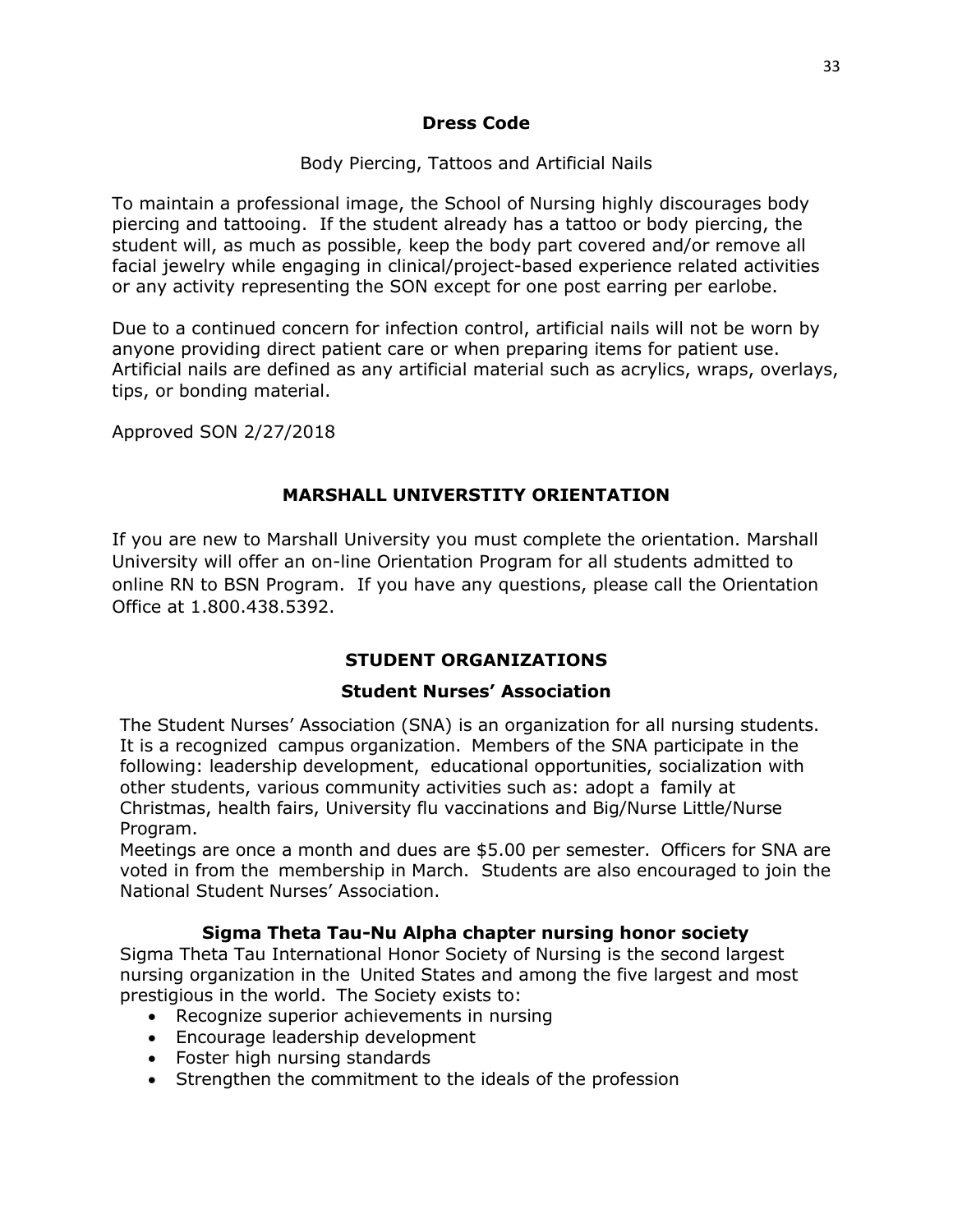Membership is conferred only upon nursing students in baccalaureate or graduate programs who demonstrate excellence in nursing or upon qualified bachelors, masters, and doctoral graduates who demonstrate exceptional achievement in the nursing profession.

To be eligible for nomination, baccalaureate nursing students must have completed half of the nursing courses in the nursing program, rank in the upper 35% (15% from the junior class and 20% from the senior class) of the class and have a grade point average of 3.0 (4.0 scale) or higher. No more than one-third of the total number expected to graduate from that class will be nominated. An induction ceremony for new members is held every spring. Other scholarly activities are planned throughout the year.

#### **Nurses Christian Fellowship**

Nurses Christian Fellowship (NCF) at Marshall University is a part of The National and International Nurses Christian Fellowship, a subsidiary of Intervarsity Christian Fellowship. Within the School of Nursing, Nurses Christian Fellowship is a student group that meets throughout the academic year.

#### **Scholarships**

Marshall University School of Nursing (SON) has a limited number of endowed scholarships available. The Student Affairs Committee of the School of Nursing awards the scholarships to students based on financial need and the meeting of criteria specified by the founders of scholarship. You may access information regarding the scholarships by contacting the Student Affairs Committee Chair. You may also access general scholarship information from <http://www.marshall.edu/wpmu/sfa> regarding FAFSA.

#### **ACADEMIC ADVISING AND REGISTRATION**

Students admitted to the RN to BSN Program are assigned an advisor upon admission the RN to BSN Program. Additionally, upon admission to the program students are sent the nursing plan of study and general education worksheet to complete. Once the plan of study has been approved by the advisor, students are registered by the School of Nursing for classes each semester according to the approved plan of study. In specific instances in which students need over 9-12 hours of electives, the advisor may not approve starting the nursing classes until a large majority of the elective classes have been completed. Students who cannot follow their plan of study, need to contact their advisor to modify the plan of study.

General education worksheets are reviewed by the advisor and students are notified via email about any additional general education courses needed to meet the general education requirements for transfer students. Students are responsible for registering themselves each semester for the general education classes and other needed electives. Students are encouraged to register for elective classes when they open as some classes are high demand and fill up quickly. Students make check the academic calendar to see when registration opens each semester.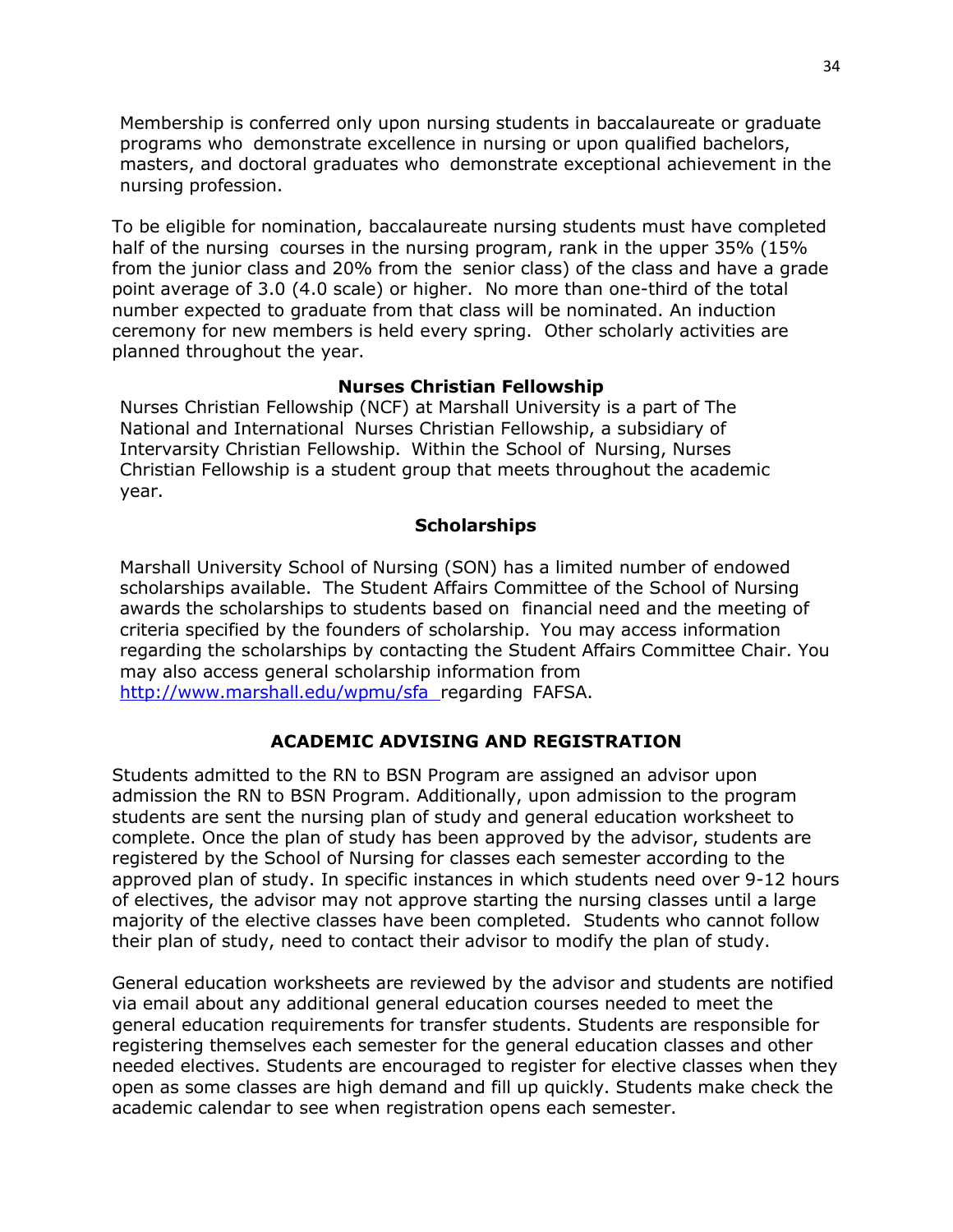Students who have an academic problem will have an *ACADEMIC HOLD* placed on their student record in the computer system and must obtain special permission from the Associate Dean's office to register for classes. An Approval for Registration of Academic Ineligible Students must be attached to all registration forms, schedule adjustments, etc. of students with academic holds. **Academic holds will be removed after academic problems are resolved. It is the student's responsibility to verify the removal of the academic hold**. Specific information on academic problems can be obtained from the academic advisors or the Records Officer, Prichard Hall, Room 421.

#### **Core Curriculum**

Effective summer 2010, the University implemented a new Core Curriculum designed to foster critical thinking skills and introduce students to the basic domains of thinking in the disciplines. The faculty's goal in creating this new Core is to provide a direct linkage between the classes a student takes and the senior Capstone experience. This new general education curriculum applies to all majors.

#### **Core Curriculum Education Requirements**

The following are the general education requirements for the RN to BSN degree. These may include transfer credit accepted by Marshall University. See at <http://www.marshall.edu/gened/> for more information.

- 4 hours of Science
- 6 hours of English Composition
- 3 hours of Social Sciences
- 3 hours of Statistics
- 3 hours of Math (121 or higher)
- 3 hours of Critical Thinking *(may be waived depending upon number of transfer hours)*
- 3 hours of Communication
- 3 hours of Humanities
- 3 hours of Fine arts
- 6 hours of Writing Intensive credit *(met in nursing courses)*

\* Effective Fall 2018, FYS and one CT course will be waived for transfer students coming in with 30-59 credits, and FYS and both CT courses will be waived for transfer students with 60+ credits.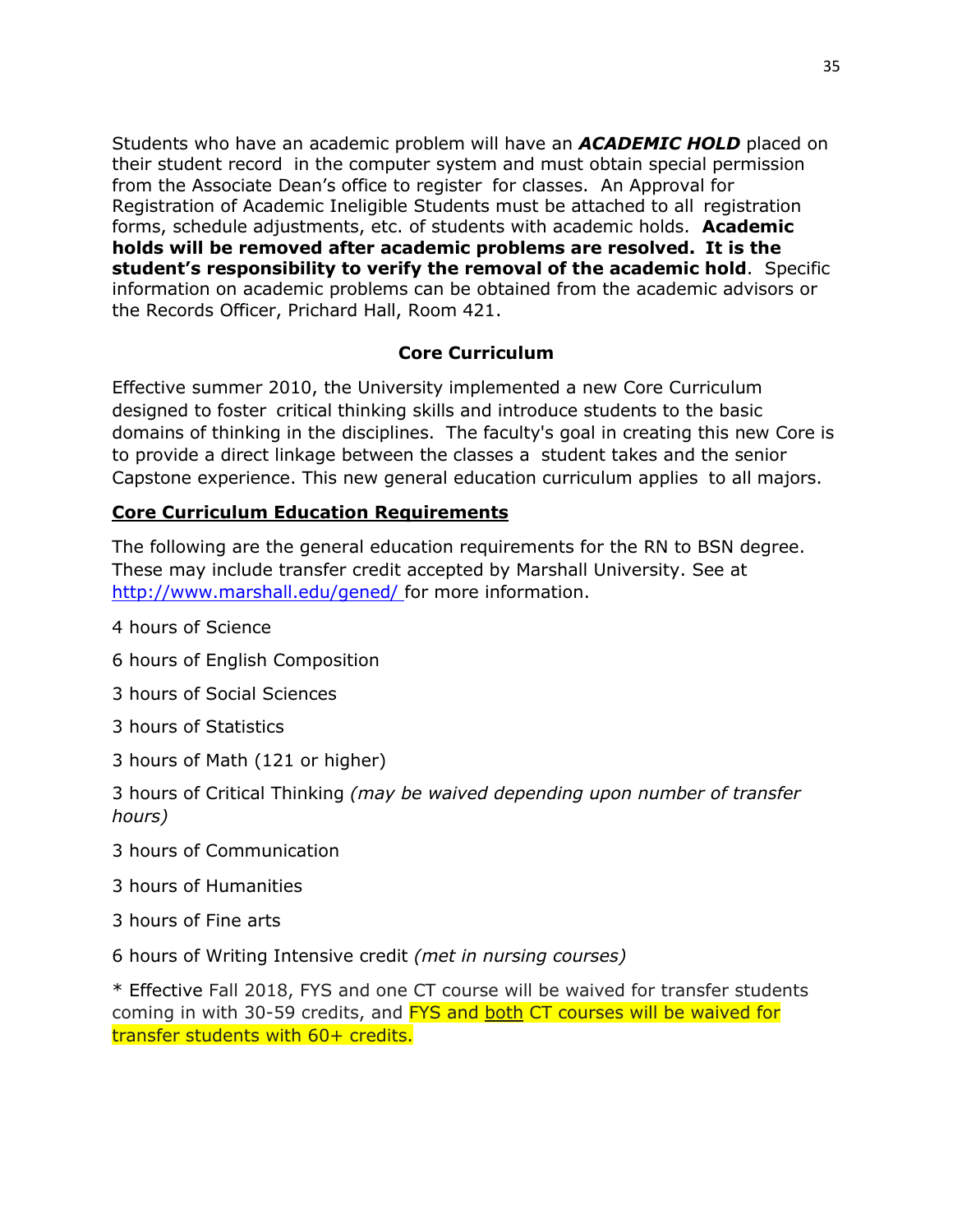# **RN to BSN Courses with Descriptions**

| NUR 305 Concepts in Professional<br><b>Nursing</b><br>4 credit hours<br><b>*MUST BE TAKEN BEFORE</b><br>(prerequisite) OR WITH OTHER<br><b>NURSING CLASSES (co-requisite)</b> | Emphasizes concepts and processes<br>essential to professional nursing<br>practice. Philosophical and theoretical<br>foundations of nursing are examined.<br>Focus is on professional role and role<br>transition.                                                                                                             |
|-------------------------------------------------------------------------------------------------------------------------------------------------------------------------------|--------------------------------------------------------------------------------------------------------------------------------------------------------------------------------------------------------------------------------------------------------------------------------------------------------------------------------|
| <b>NUR 318 Family Nursing</b>                                                                                                                                                 | Focus is on family nursing theory as it<br>relates to human responses, utilizing                                                                                                                                                                                                                                               |
| 2 credit hours                                                                                                                                                                | theoretical models for family<br>assessment and health promotion.                                                                                                                                                                                                                                                              |
| <b>PR/CR: NUR 305</b>                                                                                                                                                         | Included is consideration of chronic<br>illness.                                                                                                                                                                                                                                                                               |
| NUR 333 Health and Physical<br>Assessment for the RN                                                                                                                          | This course will focus on health and<br>physical assessment skills,                                                                                                                                                                                                                                                            |
| 3 credit hours<br><b>PR: admission to RN to BSN</b><br>program                                                                                                                | documentation, and interpersonal skills<br>with emphasis on clinical decision-<br>making. The student is expected to be<br>able to integrate knowledge from the<br>behavioral, natural and social sciences<br>as well as previous clinical practice.<br>This course contains both theory and<br>clinical practicum components. |
| <b>NUR 400 Transcultural Nursing</b>                                                                                                                                          | The focus is on health care practices                                                                                                                                                                                                                                                                                          |
| 3 credit hours                                                                                                                                                                | and beliefs in a variety of cultures<br>which interact with the United States                                                                                                                                                                                                                                                  |
| <b>PR/CR: NUR 305</b>                                                                                                                                                         | health care system. Political, economic,<br>and geographic factors affecting health<br>care are addressed.                                                                                                                                                                                                                     |
| NUR 416 Introduction to Research for<br><b>Evidence Based Practice</b>                                                                                                        | Focus is on research as it relates to<br>evidence-based practice. This course                                                                                                                                                                                                                                                  |
| 3 credit hours                                                                                                                                                                | addresses the steps of research and<br>evidence-based practice to provide a                                                                                                                                                                                                                                                    |
| <b>Pre-requisite: Statistics Class, NUR</b><br>305                                                                                                                            | basis for nursing practice                                                                                                                                                                                                                                                                                                     |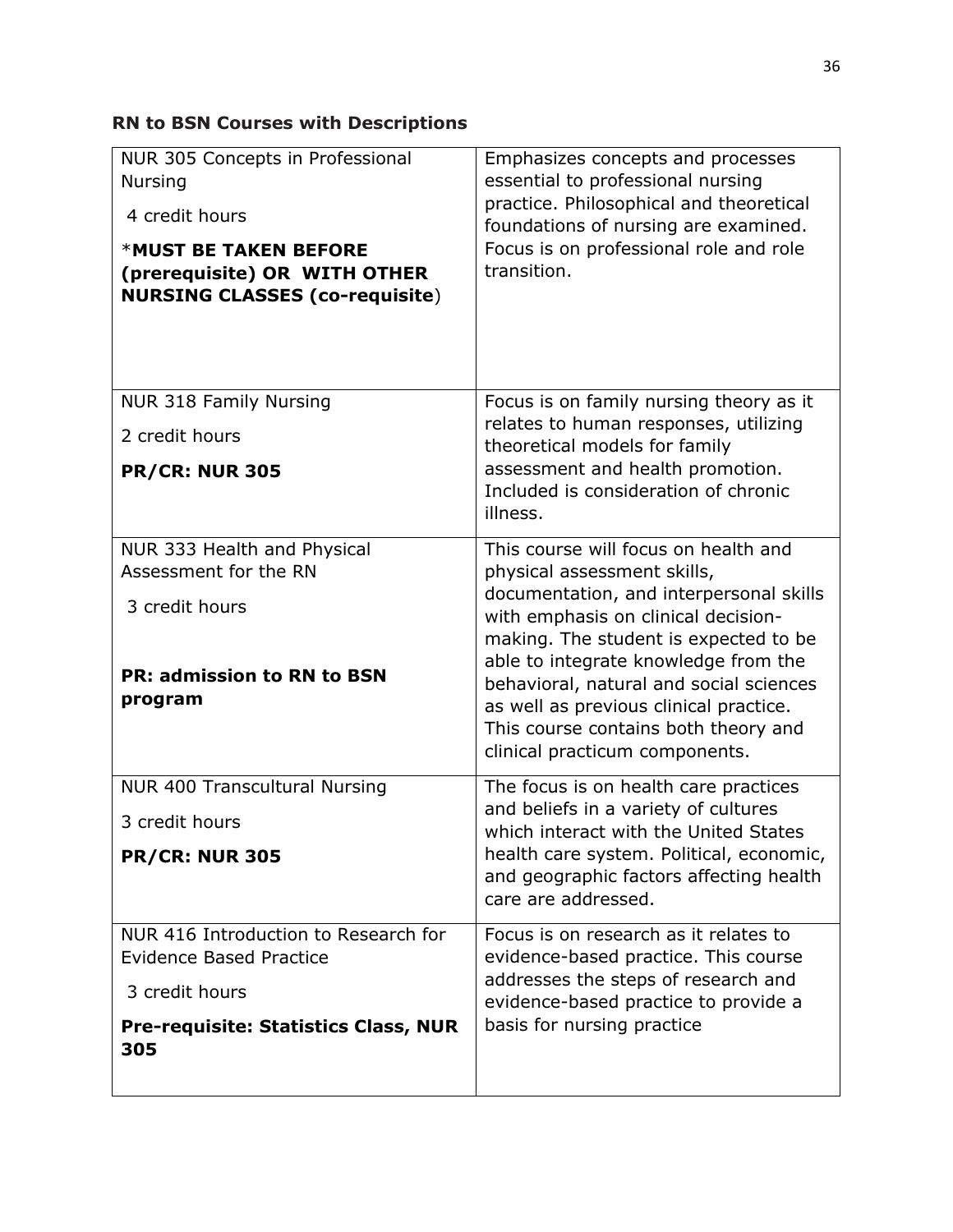| <b>NUR 418 Contemporary Nursing</b><br>3 credit hours<br><b>PR: NUR 305</b><br><b>Writing Intensive</b>                                                 | This course focuses on nursing<br>leadership, cost-based care, and the<br>professional role of the nurse within a<br>complex health care system. It is<br>designed to explore the professional<br>role of the nurse and associated<br>professional issues in the current health<br>care environment. |
|---------------------------------------------------------------------------------------------------------------------------------------------------------|------------------------------------------------------------------------------------------------------------------------------------------------------------------------------------------------------------------------------------------------------------------------------------------------------|
| NUR 410 Community Nursing for the<br><b>RN</b><br>5 credit hours<br><b>PR: NUR 305; NUR 318</b><br><b>Writing Intensive</b>                             | Focus is on the foundations of<br>community-oriented nursing practice<br>for the Registered Nurse with an<br>emphasis on health promotion and<br>disease prevention.                                                                                                                                 |
| NUR 427 - Professional Engagement in<br><b>Nursing RN-BSN</b><br>5 credit hours<br>PR: NUR 305, RN license; PR/CR:<br><b>NUR 416; NUR 418; NUR 410;</b> | Focus is on analyzing critical issues in<br>nursing using critical thinking,<br>theoretical and empirical knowledge.<br>Critical issues include nursing<br>management and chronic disease<br>management.                                                                                             |

RN to BSN Program Plan Choices for Nursing Classes

The RN to BSN Program is designed as a part time program. Option A is suggested for working students. General education requirements and statistics must be completed before taking nursing courses or concurrently with nursing courses. Statistics must be taken before NUR 416. All courses must be completed with a "C' grade or higher.

**Once nursing courses are started, students have 5 years to complete the program.**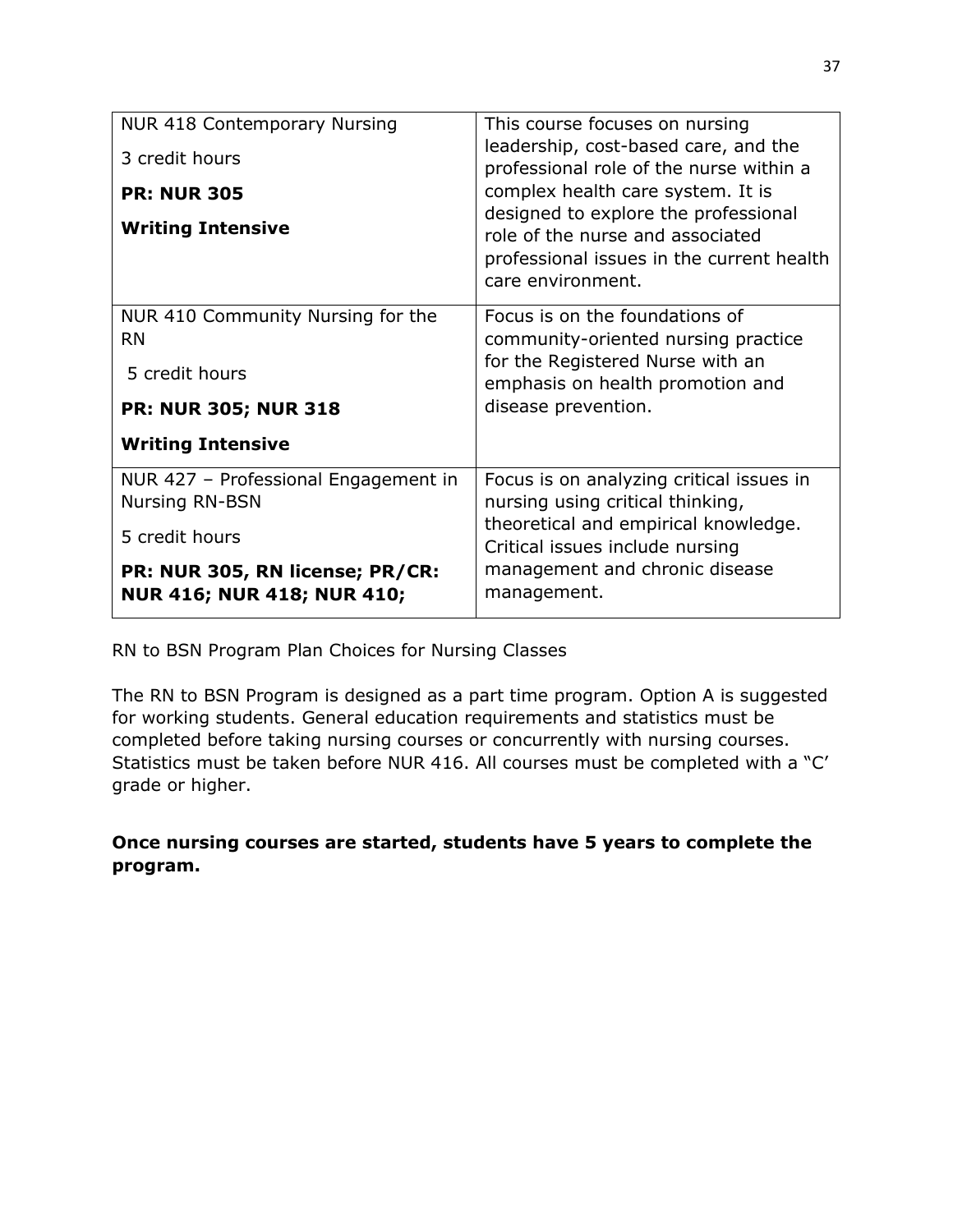| <b>OPTION A 4 Semesters</b><br><b>COURSE</b> | Semester        | Weeks            | Semester<br>and year<br>taking<br>course (Fall<br>or Spring<br>and year) | Grade |
|----------------------------------------------|-----------------|------------------|--------------------------------------------------------------------------|-------|
| NUR 305 (First class to be                   | 1st             | $1st$ 7          |                                                                          |       |
| taken) 4 hours                               |                 | weeks            |                                                                          |       |
| NUR 333 (3 hours)                            | 1st             | 2nd <sub>7</sub> |                                                                          |       |
|                                              |                 | weeks            |                                                                          |       |
| NUR 318 (2hours)                             | 2 <sub>nd</sub> | $1st$ 7          |                                                                          |       |
|                                              |                 | weeks            |                                                                          |       |
| NUR 418 (3 hours) WI                         | 2nd             | 2nd <sub>7</sub> |                                                                          |       |
|                                              |                 | weeks            |                                                                          |       |
| NUR 410 (5 hours) WI                         | 3rd             | $1st$ 7          |                                                                          |       |
|                                              |                 | weeks            |                                                                          |       |
| NUR 400 (3 hours)                            | 3rd             | 2nd <sub>7</sub> |                                                                          |       |
|                                              |                 | weeks            |                                                                          |       |
| NUR 416 (3 hours)                            | 4th             | $1st$ 7          |                                                                          |       |
|                                              |                 | weeks            |                                                                          |       |
| NUR 427 (5 hours)                            | 4th             | 2nd <sub>7</sub> |                                                                          |       |
|                                              |                 | weeks            |                                                                          |       |

| <b>OPTION B 2 Semesters</b><br><b>COURSE</b> | Semester | Weeks                     | Semester<br>and year<br>taking<br>course (Fall<br>or Spring<br>and year) | Grade |
|----------------------------------------------|----------|---------------------------|--------------------------------------------------------------------------|-------|
| NUR 305 (First class to be                   | 1st      | $1st$ 7                   |                                                                          |       |
| taken) 4 hours                               |          | weeks                     |                                                                          |       |
| NUR 318 (2 hours)                            | 1st      | $1st$ 7<br>weeks          |                                                                          |       |
| NUR 333 (3hours)                             | 1st      | 2nd <sub>7</sub><br>weeks |                                                                          |       |
| NUR 400 (3 hours)                            | 1st      | 2nd <sub>7</sub><br>weeks |                                                                          |       |
| NUR 410 (5 hours) WI                         | 2nd      | $1st$ 7<br>weeks          |                                                                          |       |
| NUR 416 (3 hours)                            | 2nd      | 1st $7$<br>weeks          |                                                                          |       |
| NUR 418 (3 hours) WI                         | 2nd      | 2nd <sub>7</sub><br>weeks |                                                                          |       |
| NUR 427 (5 hours)                            | 2nd      | 2nd <sub>7</sub><br>weeks |                                                                          |       |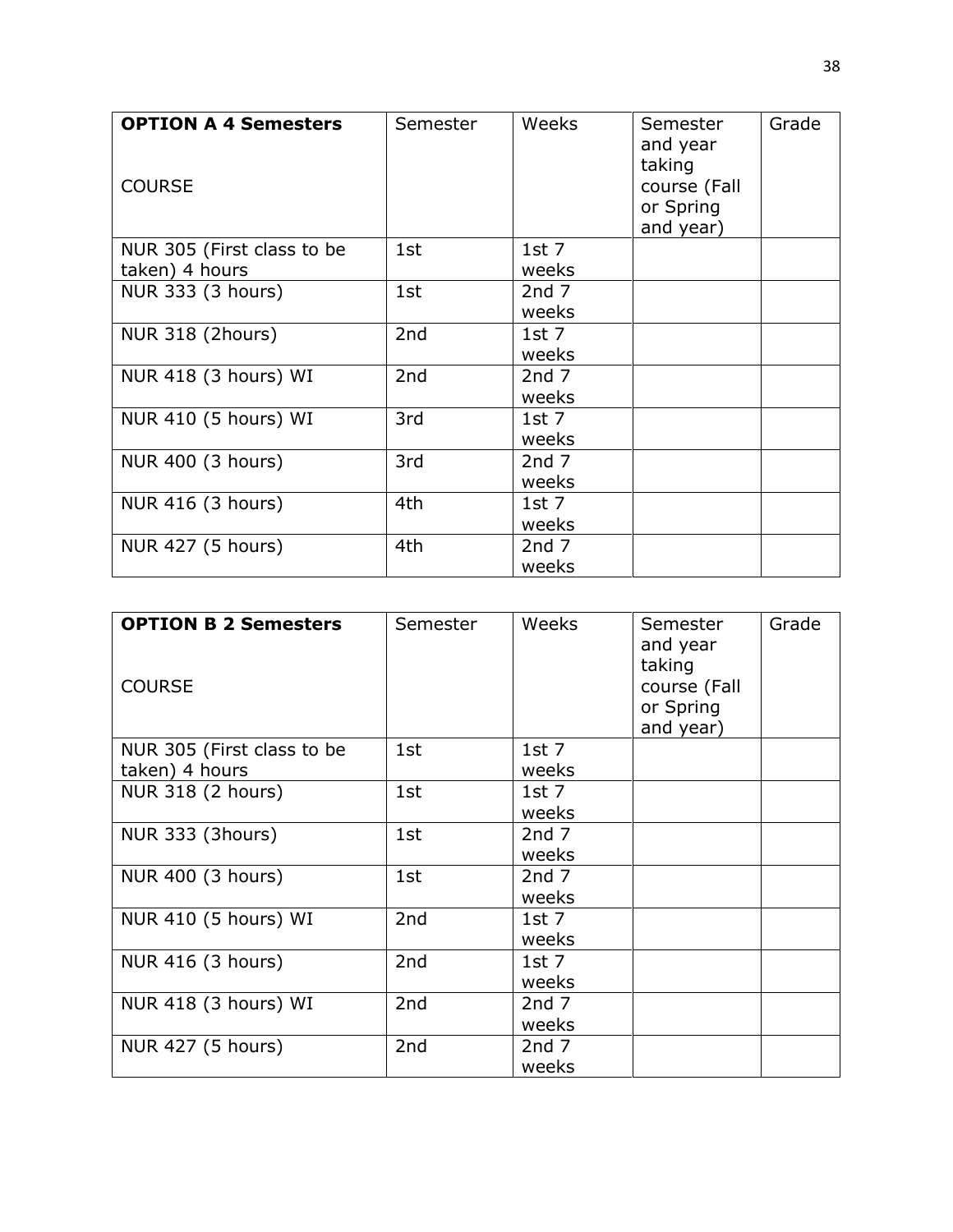# **The Program Plans with an asterisk\* are for St Mary's Nursing Students who completed NUR 333 in their last semester of their ASN program with a grade of C or better.**

| *OPTION A 4 Semesters<br><b>COURSE</b> | Semester | Weeks                              | Semester and<br>year taking<br>course (Fall or<br>Spring and<br>year) | Grade |
|----------------------------------------|----------|------------------------------------|-----------------------------------------------------------------------|-------|
| NUR 305 (First class to be             | 1st      | 1st $7$                            |                                                                       |       |
| taken) 4 hours<br>NUR 333 (3 hours)    | 1st      | weeks<br>2nd <sub>7</sub><br>weeks | Completed<br><b>SMSON</b>                                             |       |
| <b>NUR 318 (2hours)</b>                | 2nd      | 1st $7$<br>weeks                   |                                                                       |       |
| NUR 418 (3 hours) WI                   | 2nd      | 2nd <sub>7</sub><br>weeks          |                                                                       |       |
| NUR 410 (5 hours) WI                   | 3rd      | 1st $7$<br>weeks                   |                                                                       |       |
| NUR 400 (3 hours)                      | 3rd      | 2nd <sub>7</sub><br>weeks          |                                                                       |       |
| NUR 416 (3 hours)                      | 4th      | $1st$ 7<br>weeks                   |                                                                       |       |
| NUR 427 (5 hours)                      | 4th      | 2nd <sub>7</sub><br>weeks          |                                                                       |       |

| *OPTION B 3 Semesters<br><b>COURSE</b> | Semester        | Weeks            | Semester and<br>year taking<br>course (Fall or<br>Spring and<br>year) | Grade |
|----------------------------------------|-----------------|------------------|-----------------------------------------------------------------------|-------|
| NUR 305 (First class to be             | 1st             | $1st$ 7          |                                                                       |       |
| taken) 4 hours                         |                 | weeks            |                                                                       |       |
| NUR 333 (3 hours)                      | 1st             | $2nd$ 7          | Completed                                                             |       |
|                                        |                 | weeks            | <b>SMSON</b>                                                          |       |
| NUR 400 (3 hours)                      | 1st             | 2nd <sub>7</sub> |                                                                       |       |
|                                        |                 | weeks            |                                                                       |       |
| NUR 318 (2 hours)                      | 2nd             | 1st $7$          |                                                                       |       |
|                                        |                 | weeks            |                                                                       |       |
| NUR 410 (5 hours) WI                   | 2nd             | 1st $7$          |                                                                       |       |
|                                        |                 | weeks            |                                                                       |       |
| NUR 418 (3 hours) WI                   | 2 <sub>nd</sub> | 2nd <sub>7</sub> |                                                                       |       |
|                                        |                 | weeks            |                                                                       |       |
| <b>NUR 416 (3hours)</b>                | 3rd             | 1st $7$          |                                                                       |       |
|                                        |                 | weeks            |                                                                       |       |
| NUR 427 (5 hours)                      | 3rd             | 2nd <sub>7</sub> |                                                                       |       |
|                                        |                 | weeks            |                                                                       |       |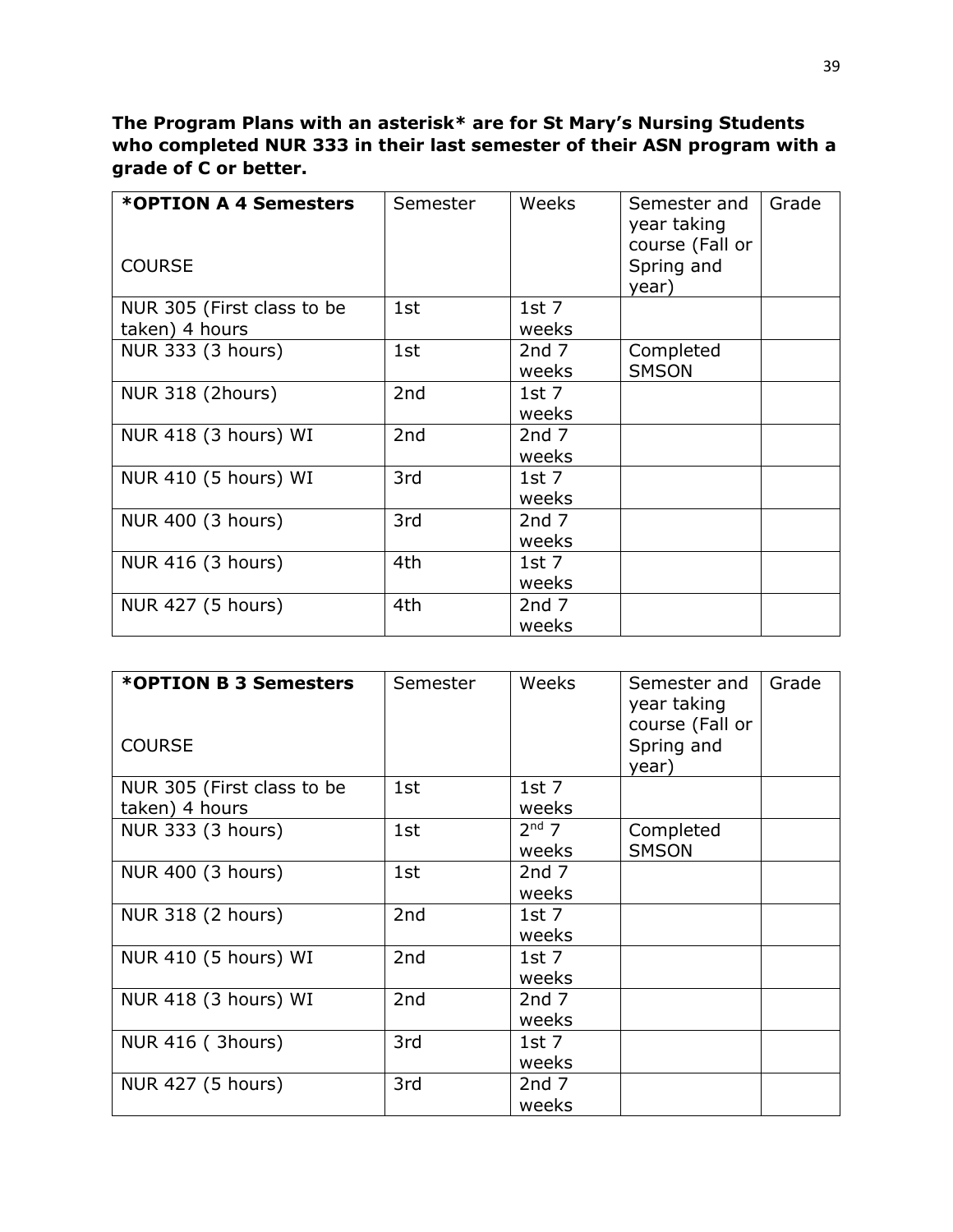| *OPTION C 2 Semesters<br><b>COURSE</b> | Semester        | Weeks                     | Semester and<br>year taking<br>course (Fall or<br>Spring and<br>year) | Grade |
|----------------------------------------|-----------------|---------------------------|-----------------------------------------------------------------------|-------|
| NUR 305 (First class to be             | 1st             | 1st $7$                   |                                                                       |       |
| taken) 4 hours<br>NUR 318 (2 hours)    | 1st             | weeks<br>$1st$ 7<br>weeks |                                                                       |       |
| NUR 418 (3hours) WI                    | 1st             | 2nd <sub>7</sub><br>weeks |                                                                       |       |
| NUR 400 (3 hours)                      | 1st             | 2nd <sub>7</sub><br>weeks |                                                                       |       |
| NUR 410 (5 hours) WI                   | 2 <sub>nd</sub> | 1st $7$<br>weeks          |                                                                       |       |
| NUR 416 (3 hours)                      | 2nd             | $1st$ 7<br>weeks          |                                                                       |       |
| NUR 333 (3 hours)                      | 2 <sub>nd</sub> | 2nd <sub>7</sub><br>weeks | Completed<br><b>SMSON</b>                                             |       |
| NUR 427 (5 hours)                      | 2nd             | 2nd <sub>7</sub><br>weeks |                                                                       |       |

# COHP Student Record Audits

Student services of the College of Health Profession audit the progression of all juniors and seniors in the college. It is the student's responsibility to respond when contacted by that office.

#### Graduation

Each student is provided with a copy of the course of study and a copy of the program plan developed with the assistance of their advisor. It is the student's responsibility to maintain a record of completed courses and to notify the College of Health Professions when ready for graduation. Students must meet all university graduation requirements as outlined in the undergraduate catalog**. All graduates must pay a graduation fee to Bursar Office and apply to graduate by turning in a graduation application in the fall semester of their last year along with the Bursar's receipt to Director of Student Services.**

**<https://www.marshall.edu/registrar/graduation-application/>**